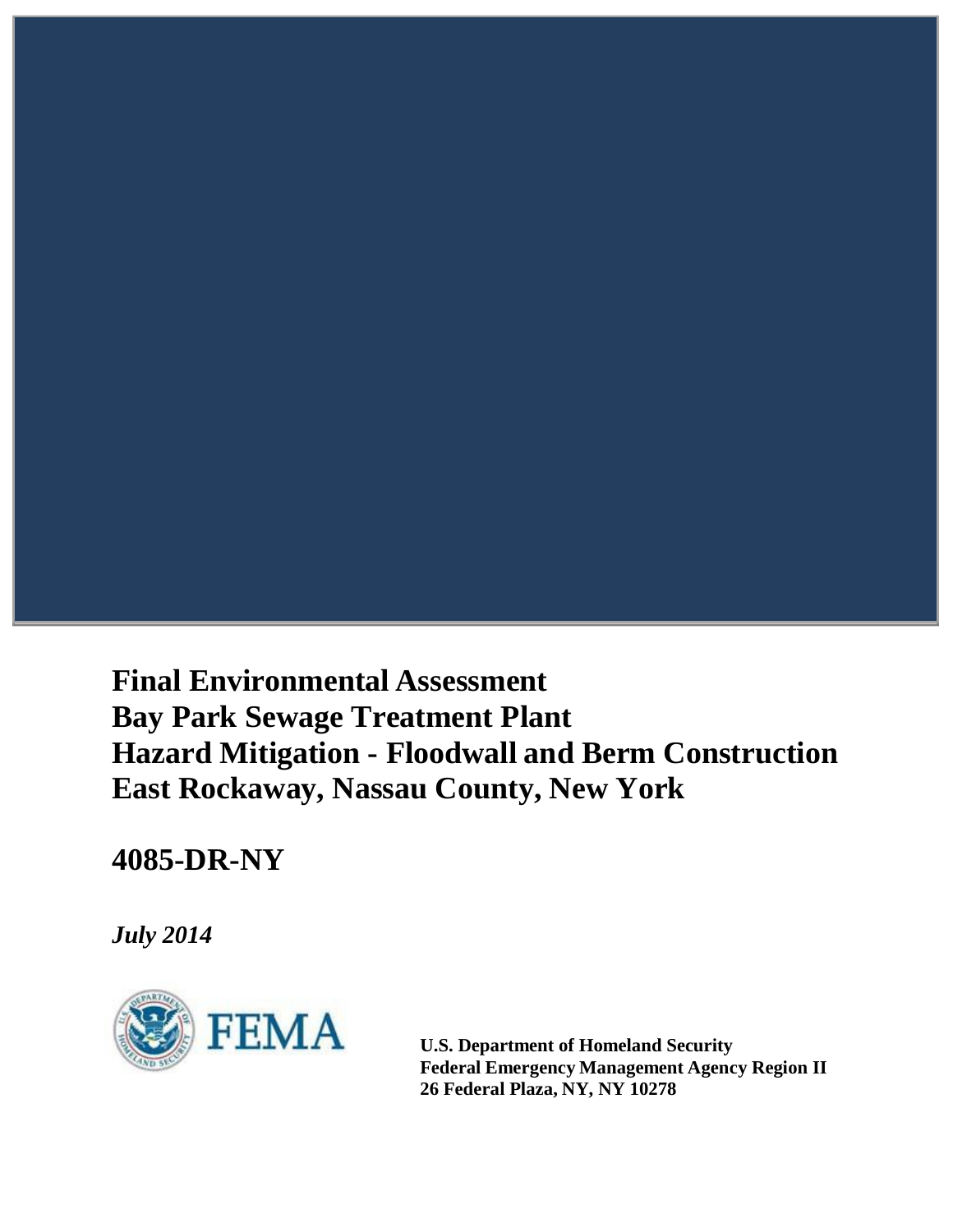## TABLE OF CONTENTS

| 1.0 |                                                                                      |  |
|-----|--------------------------------------------------------------------------------------|--|
| 2.0 |                                                                                      |  |
| 3.0 |                                                                                      |  |
|     |                                                                                      |  |
| 4.1 |                                                                                      |  |
| 4.2 | ALTERNATIVE 2: PROPOSED ALTERNATIVE: PERIMETER FLOOD PROTECTION BERM AND FLOODWALL 5 |  |
| 4.3 |                                                                                      |  |
| 4.4 |                                                                                      |  |
| 4.5 |                                                                                      |  |
|     |                                                                                      |  |
| 5.1 |                                                                                      |  |
|     | 5.1.1                                                                                |  |
|     | 5.1.2                                                                                |  |
|     |                                                                                      |  |
|     | 5.2.1                                                                                |  |
|     | 5.2.2                                                                                |  |
|     |                                                                                      |  |
|     | 5.3.1                                                                                |  |
|     |                                                                                      |  |
| 5.4 |                                                                                      |  |
|     |                                                                                      |  |
|     |                                                                                      |  |
| 5.5 |                                                                                      |  |
|     | 5.5.1                                                                                |  |
|     | 5.5.2                                                                                |  |
|     |                                                                                      |  |
|     | 5.6.1                                                                                |  |
|     | 5.6.2                                                                                |  |
|     | 5.7                                                                                  |  |
|     | 5.7.1                                                                                |  |
|     | 5.7.2                                                                                |  |
| 5.8 |                                                                                      |  |
|     | 5.8.1                                                                                |  |
|     | 5.8.2                                                                                |  |
| 5.9 |                                                                                      |  |
|     | 5.9.1                                                                                |  |
|     | 5.9.2                                                                                |  |
|     |                                                                                      |  |
|     |                                                                                      |  |
|     |                                                                                      |  |
|     | 5.11                                                                                 |  |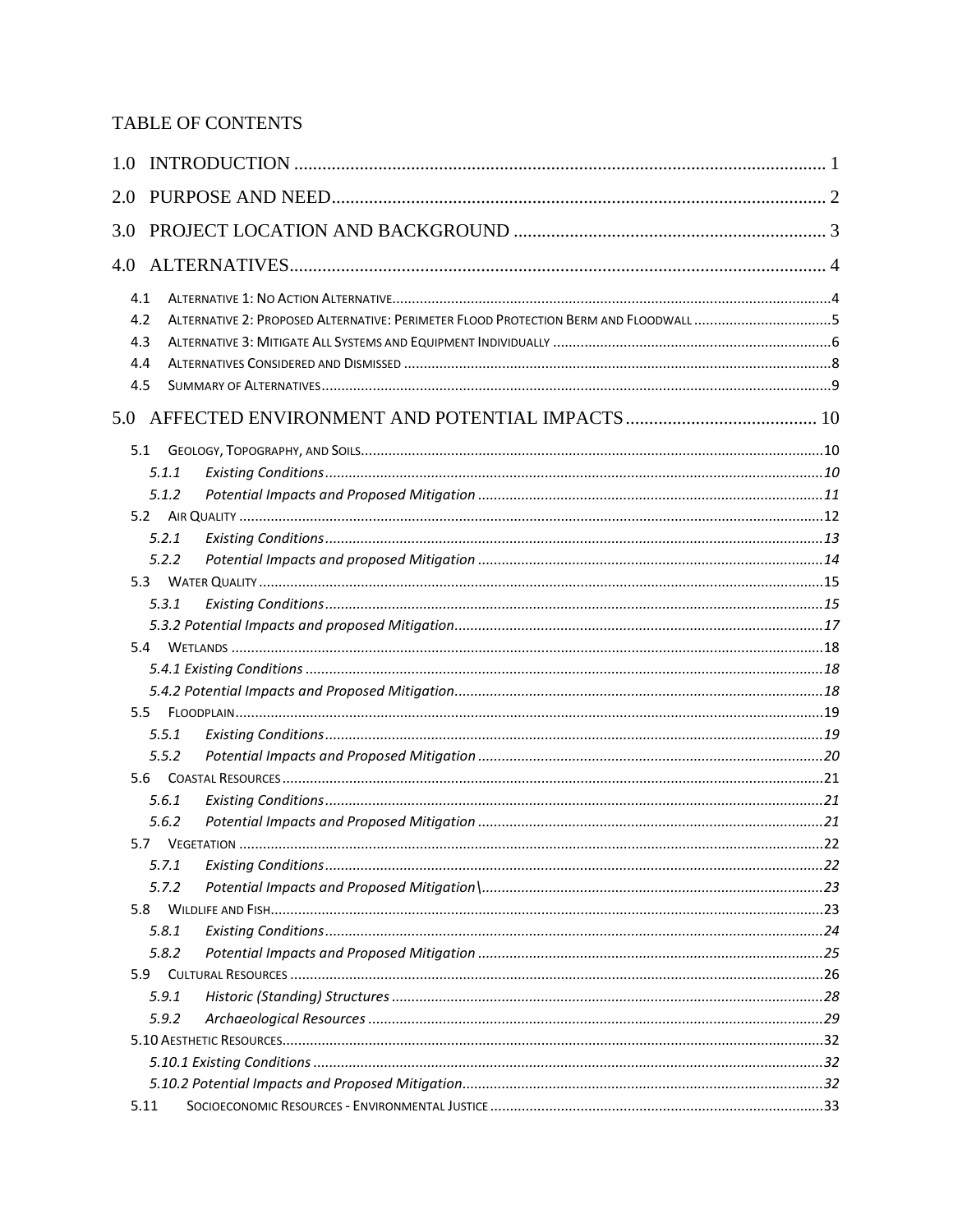Bay Park Sewage Treatment Plant Hazard Mitigation - Floodwall and Berm Construction

|     | 5.11.1 |  |
|-----|--------|--|
|     | 5.11.2 |  |
|     | 5.12   |  |
|     | 5.12.1 |  |
|     | 5.12.2 |  |
|     | 5.13   |  |
|     | 5.13.1 |  |
|     | 5.13.2 |  |
|     | 5.14   |  |
|     | 5.14.1 |  |
|     |        |  |
|     |        |  |
|     |        |  |
|     |        |  |
|     | 5.16   |  |
|     | 5.16.1 |  |
|     |        |  |
|     | 5.17   |  |
|     | 5.17.1 |  |
|     |        |  |
|     | 5.18   |  |
|     | 5.18.1 |  |
|     |        |  |
|     | 5.19   |  |
| 6.0 |        |  |
| 7.0 |        |  |
| 8.0 |        |  |
| 9.0 |        |  |
|     |        |  |
|     |        |  |
|     |        |  |
|     |        |  |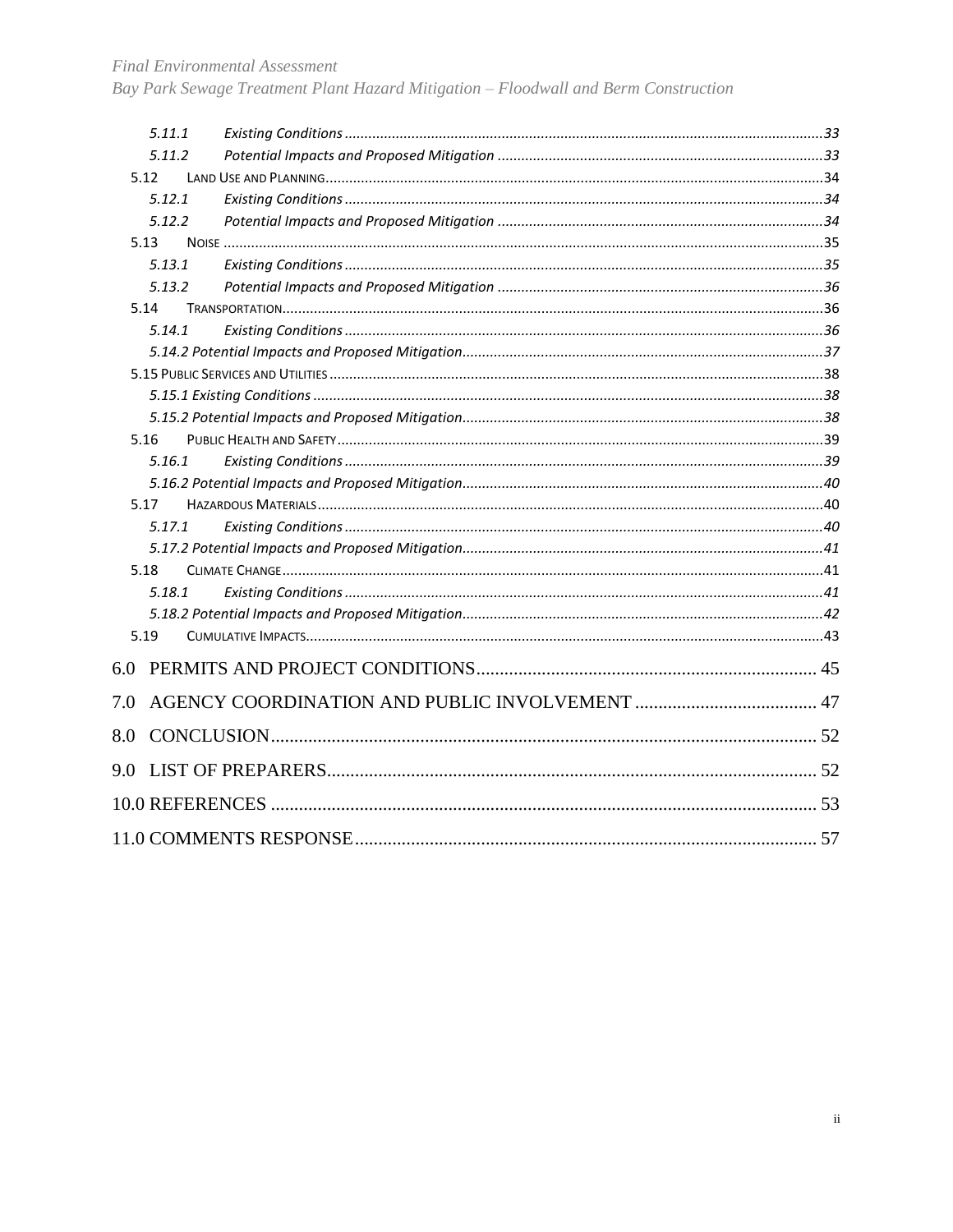#### Appendices TABLE OF CONTENTS

#### APPENDIX A: Documents

- Document A Geotechnical Data Report
- Document B Floodplain Memo– hydraulic analysis
- Document C Vibration and Noise control specifications
- Document D Drainage plans from SEQR document
- Document E Lighting and signage from SEQR
- Document F Public hearing minutes from SEQR
- Document G Plant Survey list
- Document H Generator Specifications
- Document I Title V Air Permit
- Document J Title V Permit renewal application
- Document K 8-Step review
- Document L EFH Assessment
- Document M Footing and Pile Depths specifications
- Document N Vibratory Beam Slurry Wall specifications
- Document O Jet Grouting specifications

#### APPENDIX B: Figures

- Figure A Land & Tax Map Section 42 Block A
- Figure B Bay Park Sewage Treatment Plan Aerial View
- Figure C –Perimeter Flood/Protection Berm and Floodwall/Proposed Site Layout
- Figure C1 Existing Conditions: 2nd Avenue
- Figure C2 Rendering: 2nd Avenue with Proposed Levee and Swale
- Figure C3 Existing Conditions: 3rd Avenue
- Figure C4 Rendering: 3rd Avenue with Proposed Hybrid Levee and Swale
- Figure C5 Existing Conditions: North Gate and Guard House
- Figure C6 Rendering: Proposed North Gate
- Figure C7 Rendering: Proposed North Gate Interior View with Guard House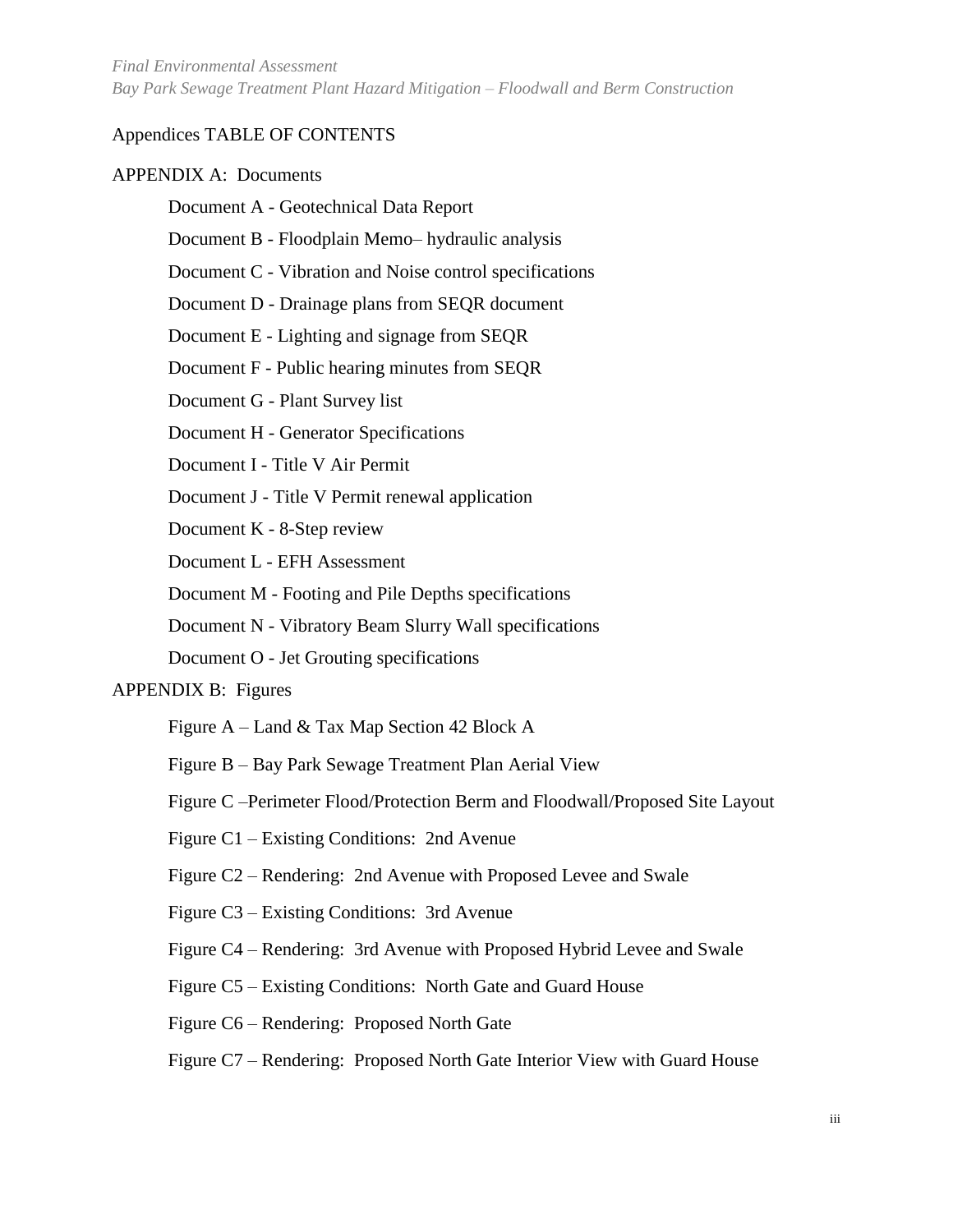Figure C8 – Existing conditions: South Gate

Figure C9 – Proposed Floodwall and South Gate

Figure C10 – Map of APE's and View Sheds

Figure D –Mitigate all Systems and Equipment Individually/Proposed Site Layout

Figure E – Proposed Green Infrastructure

Figure F – National Wetlands Inventory

Figure G – Flood Insurance Rate Map

Figure H – Regulated Coastal Zone

Figure I – Significant natural Communities and Natural Communities Vicinity Map

Figure J – NY State Historic Preservation Office (SHPO) Archaeological Sites

Figure K – Land Use Map

Figure L – Map Location of Rhame Avenue Elementary School

Figure M – Map with Street Names in Vicinity of Bay Park STP

Figure N – Bulk Storage Registration

Figure O – Reynolds Outflow Pipe Location

#### APPENDIX C: Tables

- Table A Bay park Sewage Treatment Plant Flood Mitigation Alternatives
- Table B Spill Incident Summary
- Table C Environmental Site Remediation
- Table 5-1 Federal and New York State Ambient Air Quality Standards
- Table 5-2 NYSDEC Region 1 Ambient Air Background Concentrations
- Table 5-3 Potential Emissions from Construction Activity
- Table 5-4 Truck Traffic Emissions on Paved Roads
- Table 5-5 Exhaust Emissions Associated with Material Transport and Commuting of Construction Workers
- Table 5-5 Exhaust Comparison to the De minimis Levels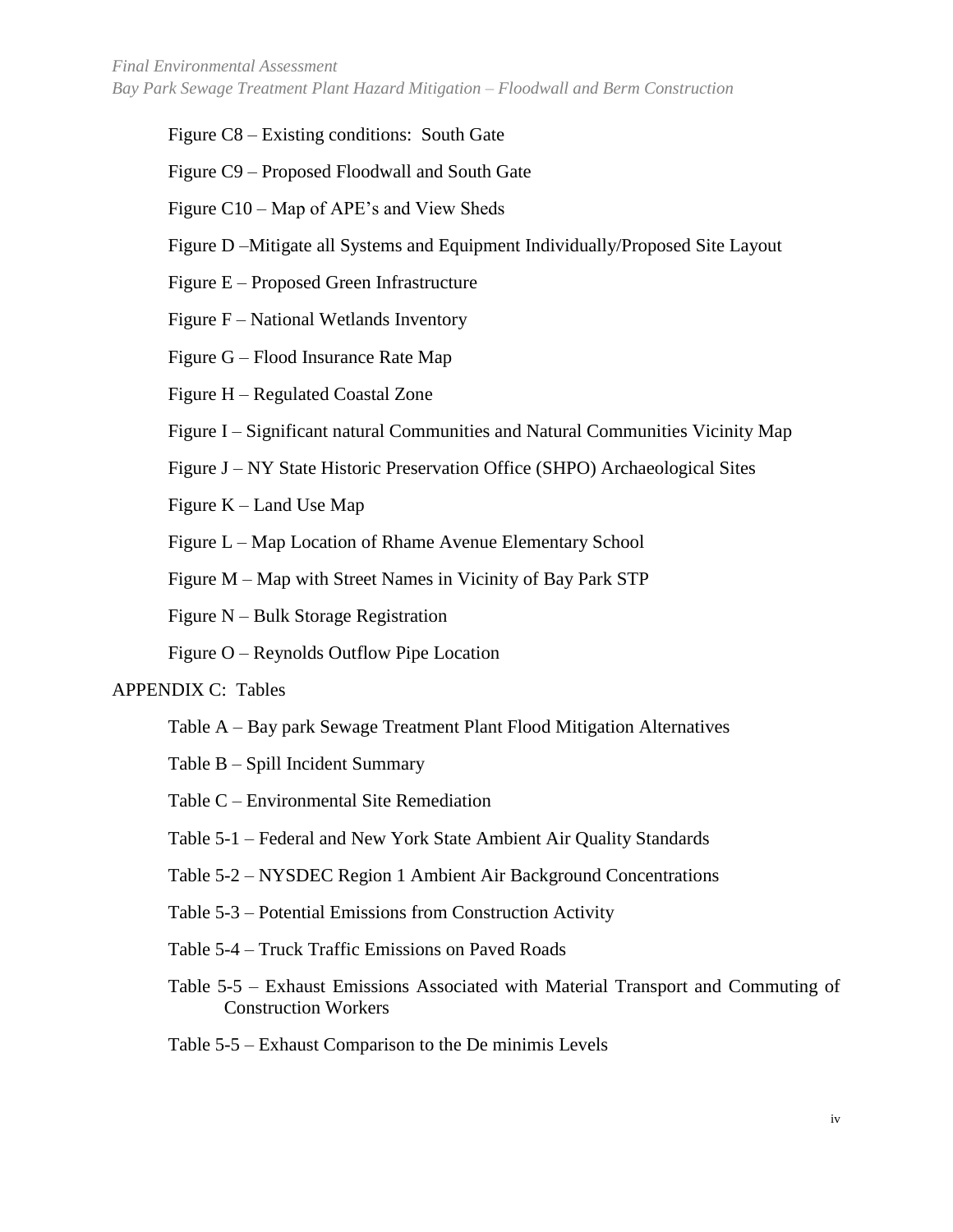*Final Environmental Assessment Bay Park Sewage Treatment Plant Hazard Mitigation – Floodwall and Berm Construction*

#### APPENDIX D: Correspondences

Correspondence A – CZMA Consultation Correspondence

Correspondence B – SHPO Consultations

Figure 1 – FEMA SHPO Consultation Correspondence

Figure 2 – Nassau County's Consulting Firm SHPO Consultation

Correspondence C – New York State Correspondences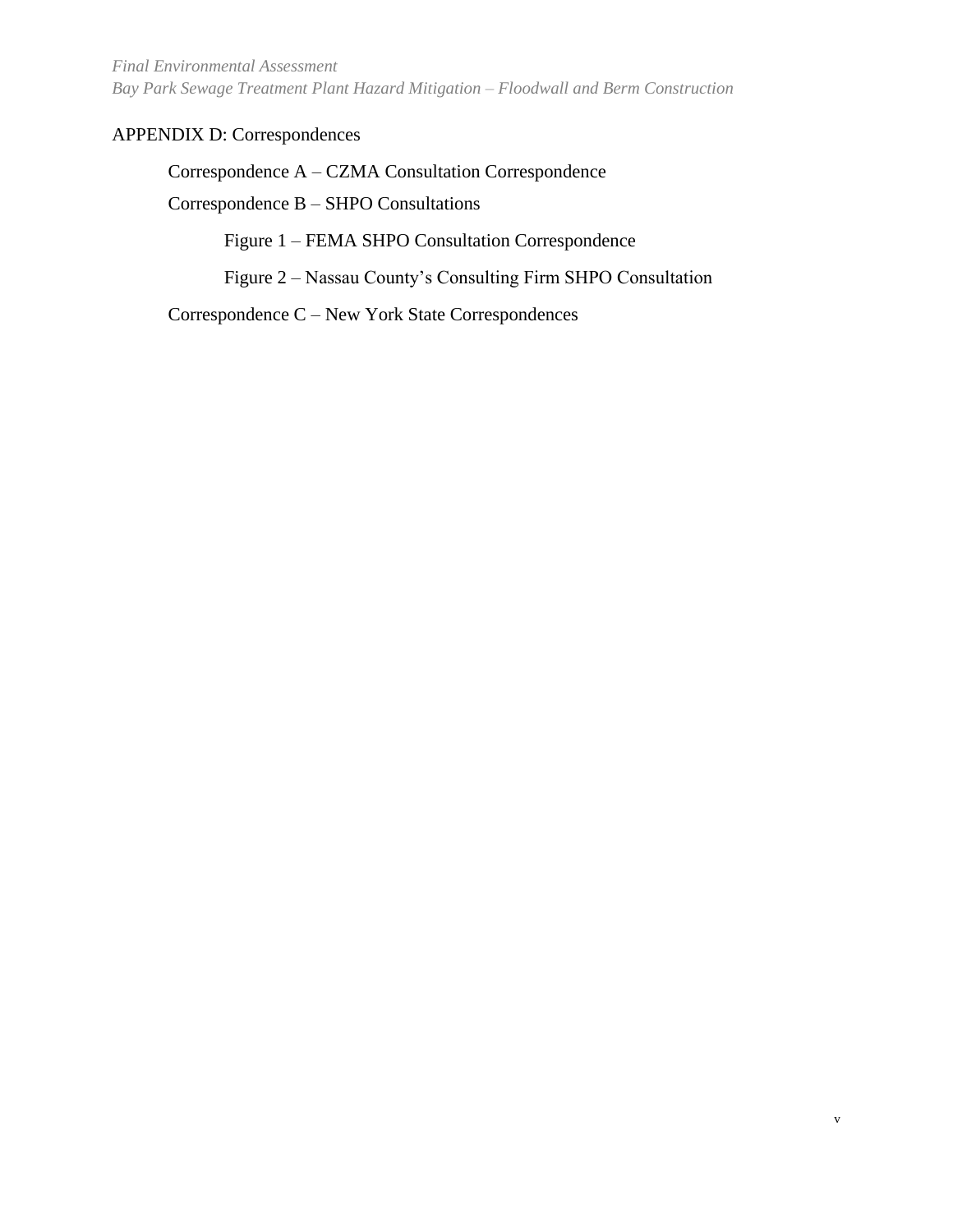*Final Environmental Assessment Bay Park Sewage Treatment Plant Hazard Mitigation – Floodwall and Berm Construction*

#### LIST OF ACRONYMS

- AAQS Ambient Air Quality Standards
- AOC Areas of Concern
- APE Area of Potential Effect
- BACT Best Available Control Technology
- BAD Best Available Data
- BMP Best Management Practices
- COC Community of Concern
- CBS Chemical Bulk Storage
- CDBG Community Development Block Grant
- CEHA Coastal Erosion Hazard Area
- CEQ Council of Environmental Quality
- CLOMR Conditional Letter of Map Revision
- CMU Concrete Masonry Units
- CSO Combined Sewer Overflow
- CZM Coastal Zone Management
- CWA Clean Water Act
- CZMA Coastal Zone Management Act
- CZMP Coastal Zone Management Plan
- DLN Dry Low Nitrogen Oxides
- EA Environmental Assessment
- EFH Essential Fish Habitat
- DPW Department of Public Works
- EFH Essential Fish Habitat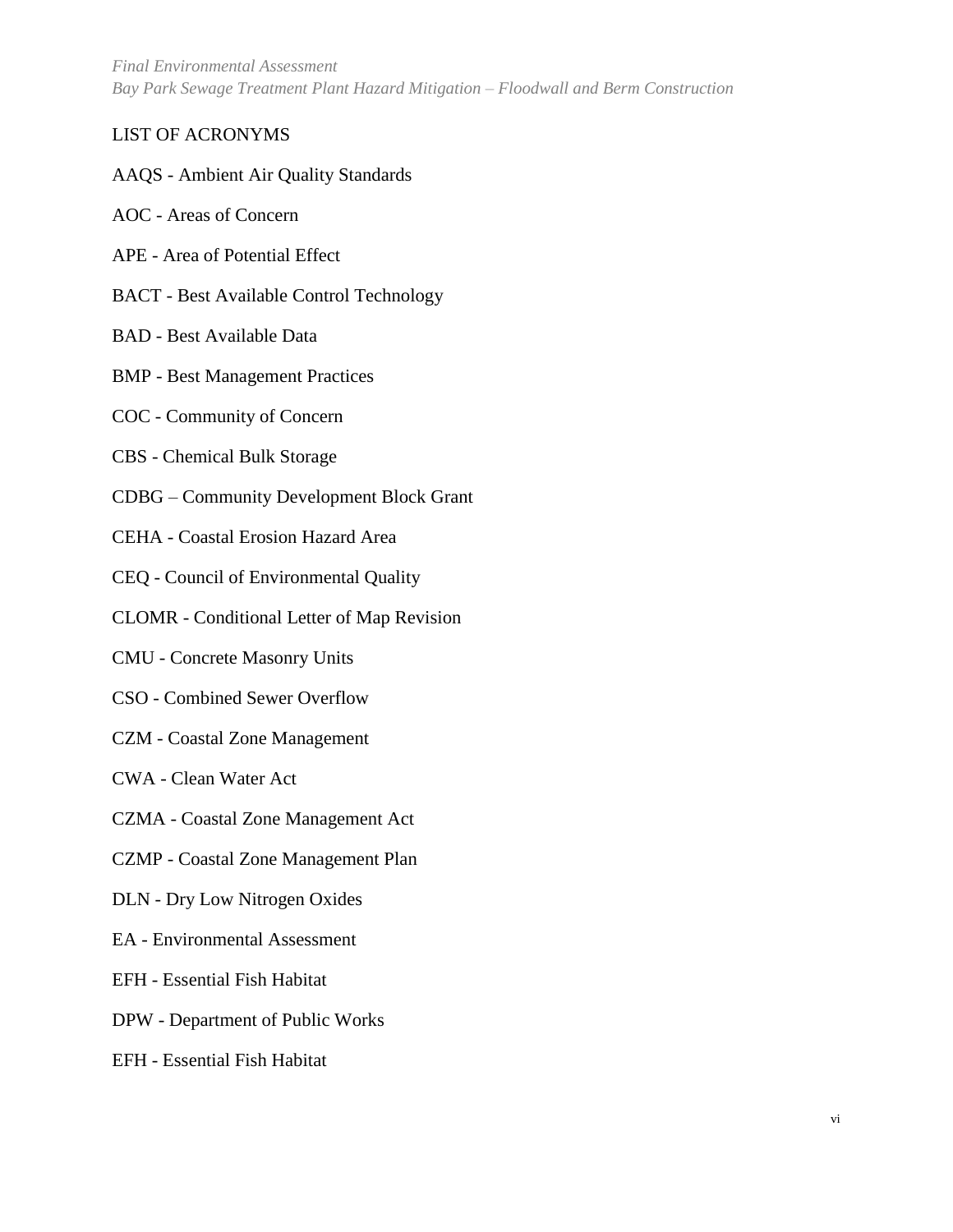#### EIS - Environmental Impact Statement

- EJ Environmental Justice
- EO Executive Order
- EPA Environmental Protection Agency
- ESA Endangered Species Act
- ESRI- Environmental Systems Research Institute
- FEMA Federal Emergency Management Agency
- FHA Flood Hazard Area
- FEA Final Environmental Assessment
- FIRM Flood Insurance Rate Map
- FONSI Finding of No Significant Impact
- HABS/HAER Historic American Building Survey/Historic American Engineering Record
- HAP Hazardous Air Pollutant
- HMP Hazard Mitigation Proposal
- HUD U.S. Department of Housing and Urban Development
- IPaC Information, Planning, and Conservation system
- IPCC Intergovernmental Panel on Climate Change
- IR Incremental Risk
- kW Kilowatt
- LAER Lowest Achievable Emission Rate
- LEED Leadership in Energy and Environmental Design
- LIPA Long Island Power Authority
- LOI Letter of Interpretation
- MACT Maximum Achievable Control Technology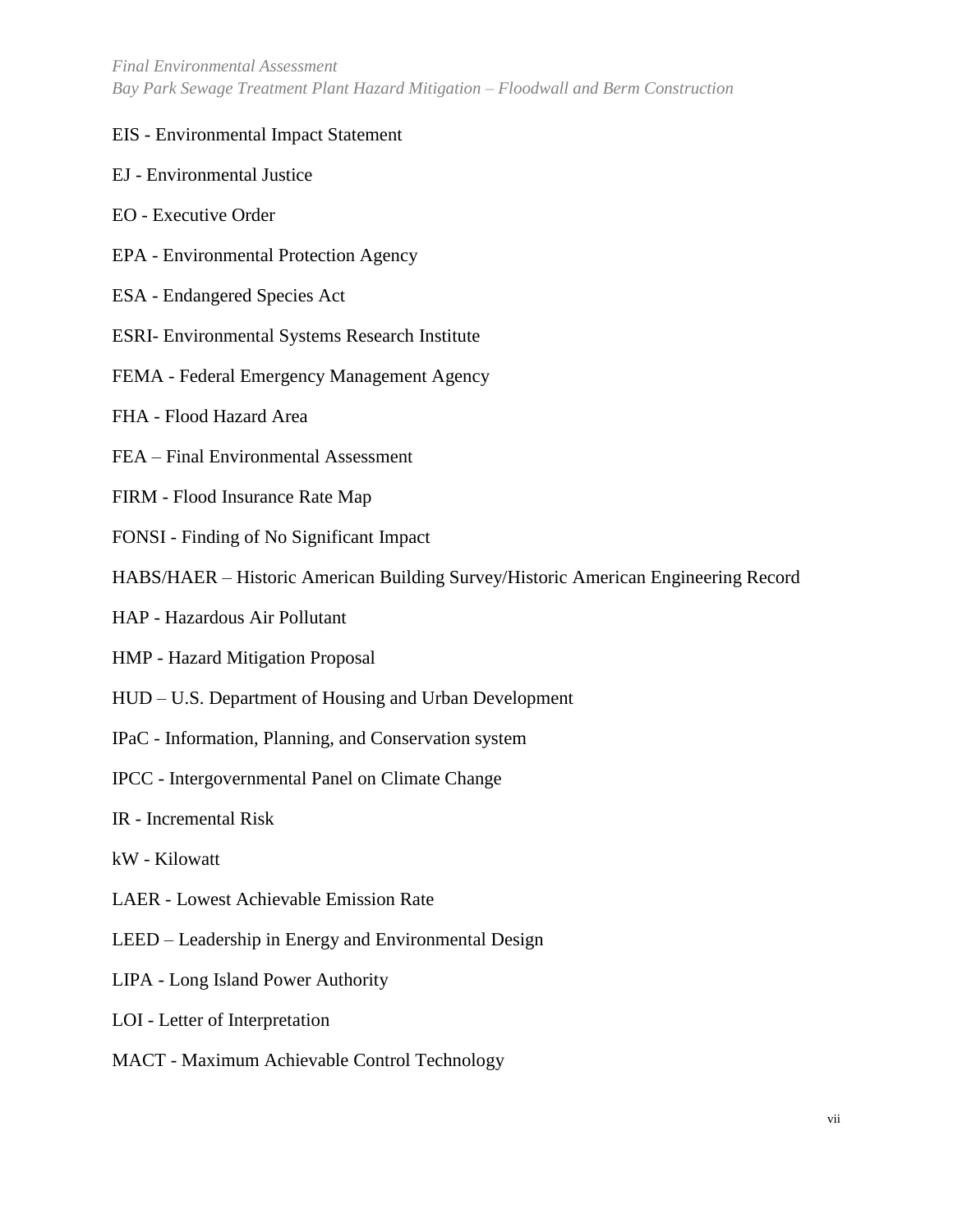*Final Environmental Assessment Bay Park Sewage Treatment Plant Hazard Mitigation – Floodwall and Berm Construction*

#### NAAQS - National Ambient Air Quality Standards

- NEPA National Environmental Policy Act
- MBTA Migratory Bird Treaty Act
- MGD Million Gallons a Day
- NFA No Further Action
- NFIP National Flood Insurance Program
- NHPA National Historic Preservation Act
- NMFS National Marine Fisheries Service
- NOAA National Oceanic and Atmospheric Administration
- NOx Nitrous Oxides
- NPDES National Pollution Discharge Elimination System
- NRCS Natural Resources Conservation Service
- NRHP National Register of Historic Places
- NSCR Nonselective Catalytic Reduction
- NSPS New Source Performance Standards
- NYSDEC New York State Department of Environmental Conservation
- OSHA Occupational Safety and Health Administration
- Pb Lead
- PCBs Polychlorinated Biphenyls
- PM Particulate Matter
- PSD Prevention of Significant Deterioration
- PSEG Public Service Enterprise Group Incorporated
- PTE Potential to Emit
- SCR Selective Catalytic Reduction SIP State Implementation Plan SOTA State of the Art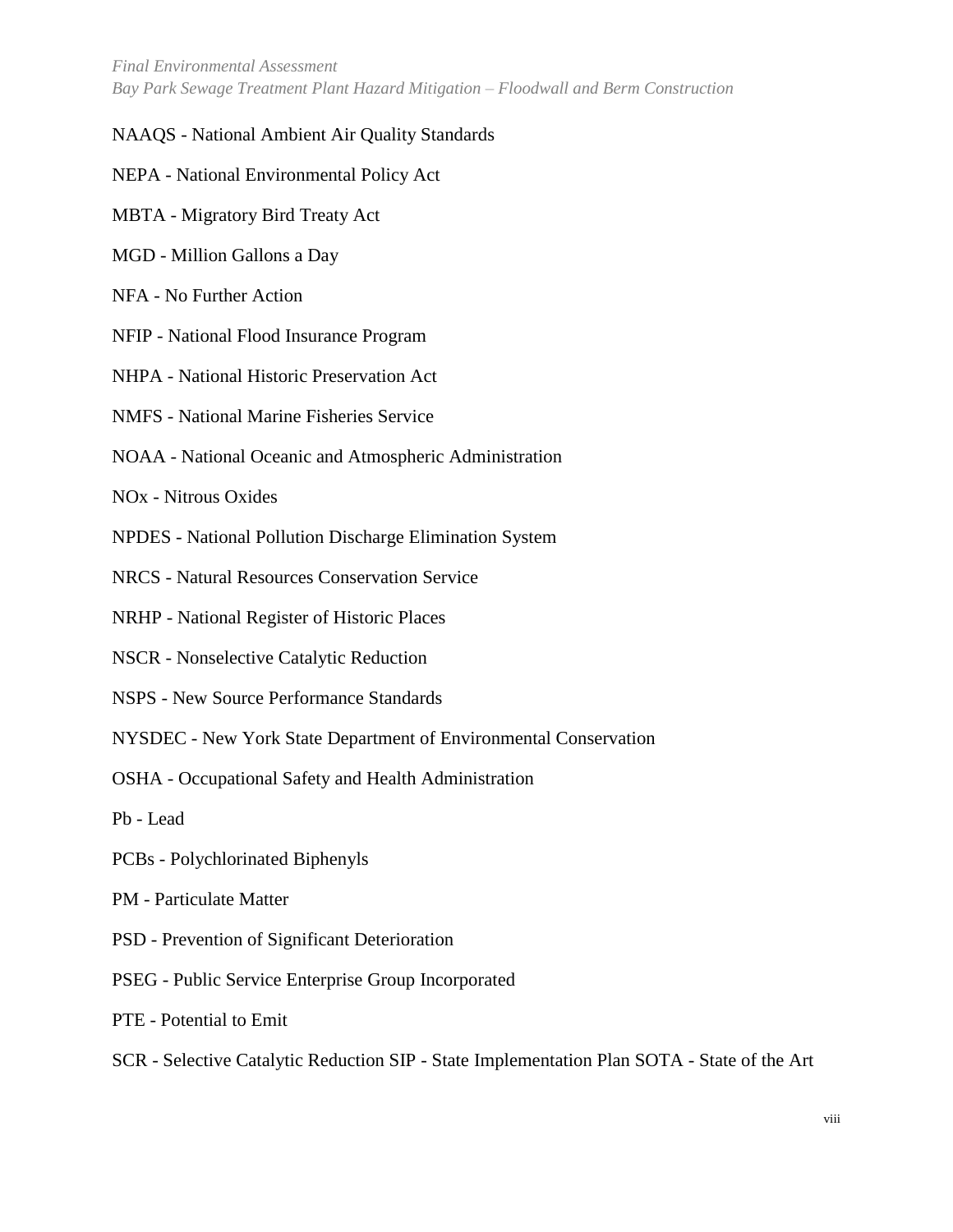*Final Environmental Assessment Bay Park Sewage Treatment Plant Hazard Mitigation – Floodwall and Berm Construction*

#### SHPO - State Historic Preservation Office

- SO<sup>2</sup> Sulfur Dioxide
- SPDES State Pollution Discharge Elimination System
- SRIA Sandy Recovery Improvement Act
- SRIA Sandy Recovery Improvement Act
- SRP Site Remediation Program
- STP Sewer Treatment Plant
- SWMP Storm Water Management Program
- SWPPP- Stormwater Pollution Prevention Plan
- THC Total Hydrocarbon
- THPO-Tribal Historic Preservation
- TOG Technical and Operational Guidance
- USACE United States Army Corps of Engineers
- USDA United States Department of Agriculture
- USEPA United States Environmental Protection Agency
- USFWS United States Fish and Wildlife Service
- UST Underground Storage Tank
- VOCs Volatile Organic Compounds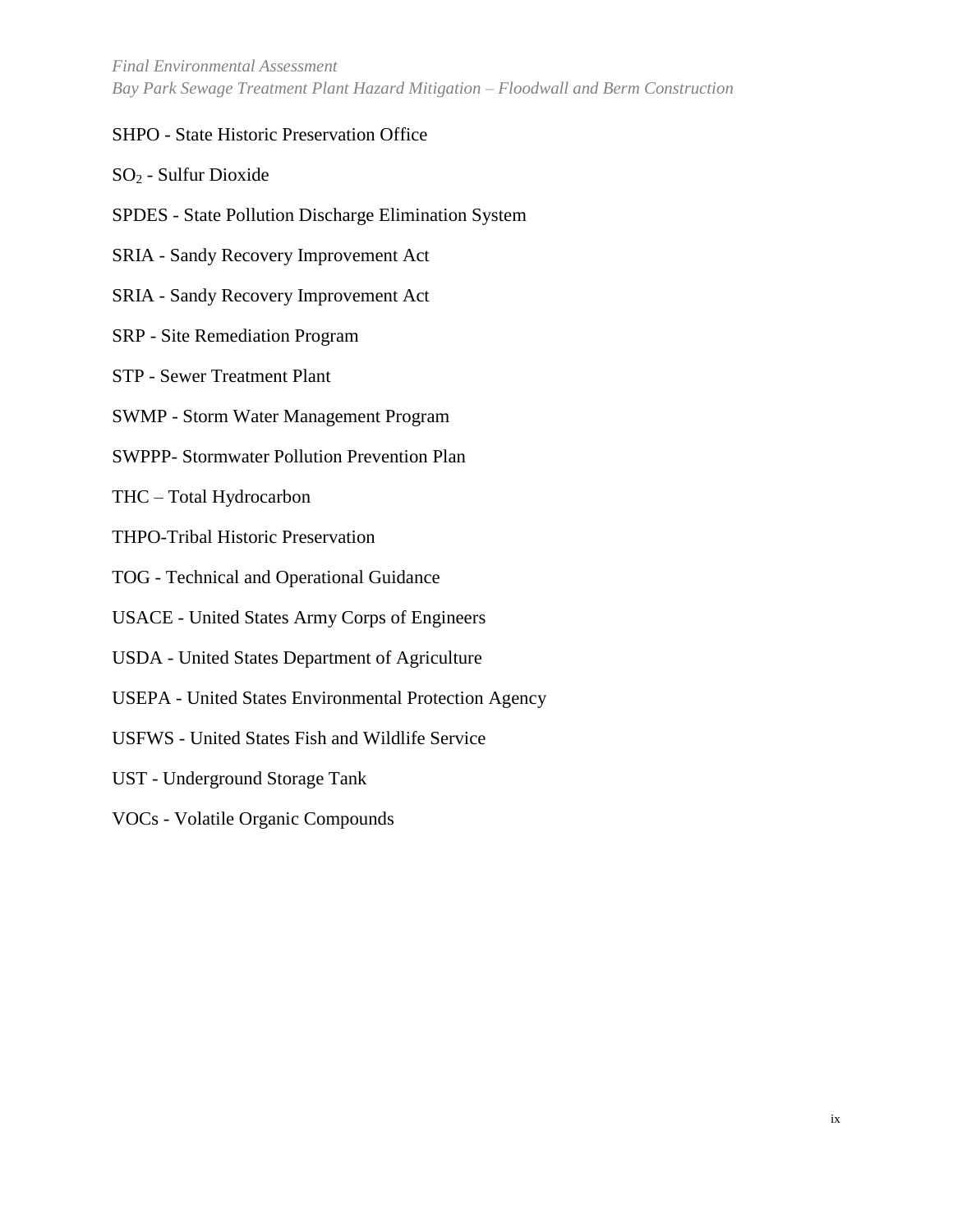## <span id="page-10-0"></span>**1.0 Introduction**

On October 29, 2012 Hurricane Sandy caused storm damage to several areas of Long Island, New York including the Bay Park Sewage Treatment Plant (STP) in East Rockaway, Nassau County, New York. President Barack Obama declared Hurricane Sandy a major disaster on October 30, 2012. The declaration authorized federal public assistance to affected communities and certain non-profit organizations per Federal Emergency Management Agency (FEMA) 4085-DR-NY and in accordance with the Robert T. Stafford Disaster Relief and Emergency Assistance Act of 1974 (Section 406, 42 U.S.C. 5172) as amended; the Sandy Recovery Improvement Act (SRIA) of 2013 and the accompanying Disaster Relief Appropriations Act, 2013. In addition, on December 7, 2012, the President signed an Executive Order – Establishing the Hurricane Sandy Rebuilding Task Force. The Task Force released a Hurricane Sandy Rebuilding Strategy in August 2013 that provides 69 recommendations for long-term recovery of the Sandy affected region. Recommendation 6 is dedicated to ongoing regional coordination of critical infrastructure projects in a manner that accounts for current vulnerabilities to extreme weather events and increases community and regional resilience to future impacts. Implementation of Recommendation 6 takes place through the Sandy Regional Infrastructure Resilience Coordination Group, which includes federal, state, tribal, and local government officials, and technical teams focused on priority areas.

The Nassau County Department of Public Works (Subgrantee) has applied to FEMA for financial assistance with the construction of a berm and floodwall to serve as perimeter flood protection for the Bay Park Sewage Treatment Plant (STP). The Nassau County Department of Public Works owns, manages, finances, promotes, improves and expands the wastewater system of Nassau County. The New York State Division of Homeland Security and Emergency Services (NYSDHSES) is the Grantee partner for the proposed action. NYSDHSES, in cooperation with the New York State Governor's Office of Storm Recovery, may be applying U.S. Department of Housing and Urban Development (HUD) Community Development Block Grant (CDBG) funding to the non-federal cost-share of the FEMA Public Assistance Grant Program proposed action.

As a result of Hurricane Sandy approximately 50 structures, numerous mechanical and electrical systems, and operating equipment were damaged at the STP. The most significant impact of the flood damage resulted in raw sewage backing up into the neighboring residential community and the release of untreated and partially treated sewage into Hempstead Bay. The facility has not fully recovered its operations since the storm incident and has been utilizing temporary facilities to provide critical services to the community. The proposed action includes repair of the 50 damaged structures and equipment. The proposed berm and floodwall are part of a plant-wide design to not only restore plant facilities but also incorporate storm damage risk reduction features to enhance the resiliency of the structure for the future. The hazard mitigation features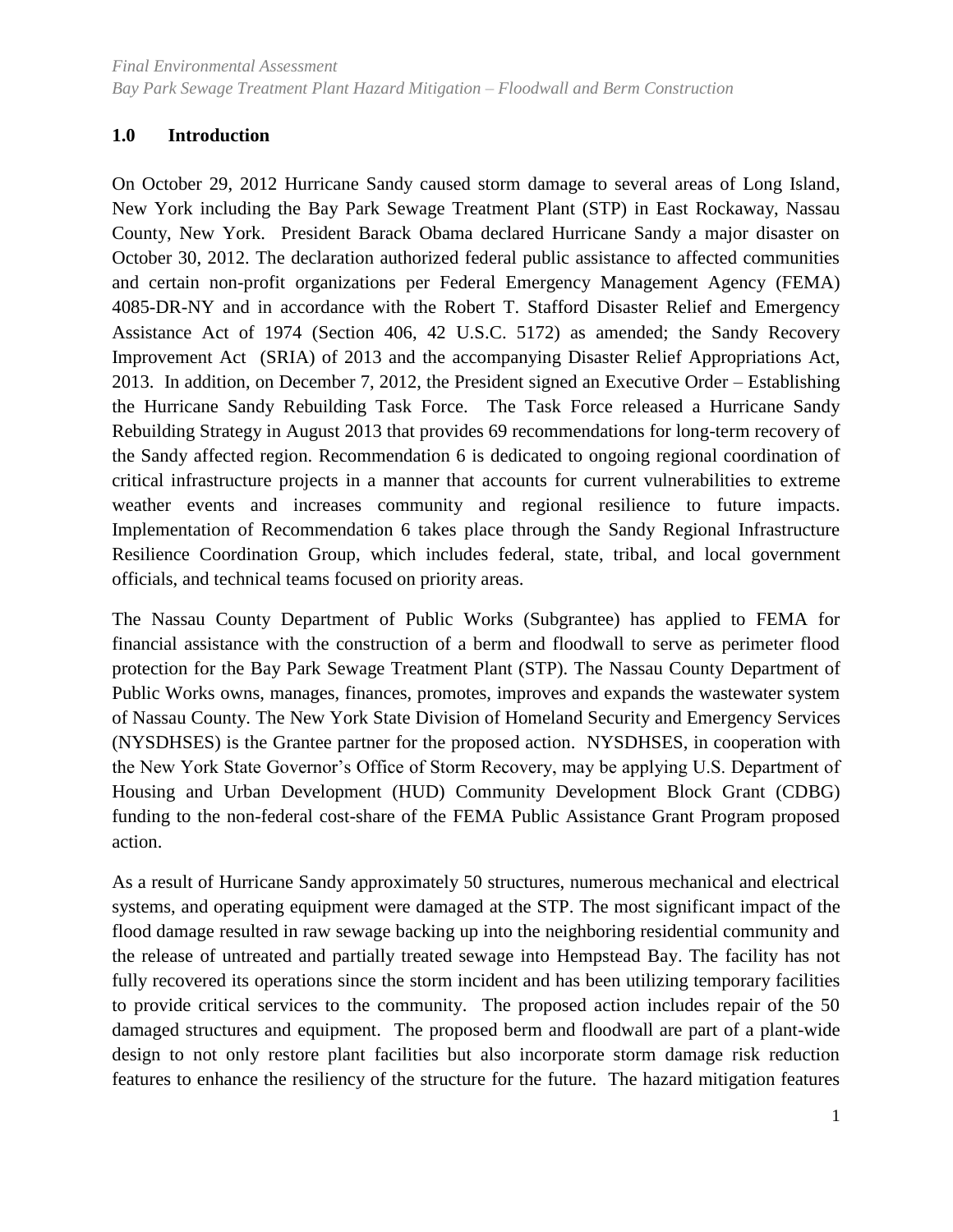proposed are cost eligible through FEMA's Section 406 hazard mitigation funding. The berm and floodwall would be constructed around the perimeter of the plant and together with floodgates and local stormwater pumping stations would protect critical plant infrastructure in the event of a future flooding event. This would greatly reduce the risk of plant loss of services and would protect the surrounding community wastewater overflows during these events. The Subgrantee plans to start construction of the proposed project in summer 2014.

This Final Environmental Assessment (FEA) is prepared in accordance with Section 102 of the National Environmental Policy Act (NEPA) of 1969, as amended; and the Regulations for Implementation of the National Environmental Policy Act (40 Code of Federal Regulations [CFR] Parts 1500 to 1508). The purpose of the FEA is to analyze the potential environmental impacts of the proposed project and alternatives, including a no action alternative, and to determine whether to prepare an Environmental Impact Statement (EIS) or a Finding of No Significant Impact (FONSI). In accordance with above referenced regulations and FEMA's regulations for NEPA compliance found at 44 CFR Part 10, FEMA is required, during decision making, to fully evaluate and consider the environmental consequences of major federal actions it funds or undertakes.

## <span id="page-11-0"></span>**2.0 Purpose and Need**

<span id="page-11-1"></span>FEMA's Public Assistance Program fosters the protection of health, safety and welfare of citizens, assists communities in recovering from damages caused by disasters and reduces future losses resulting from natural disasters. The purpose of this project is to fully restore the pre-storm condition of the facilities and operations of the Bay Park STP and implement a flood hazard risk reduction measure designed to a 500-year or greater level of protection to reduce the impact that natural disasters like Hurricane Sandy could have on the Bay Park STP in the future. The need for this project is due to the flood damages of Hurricane Sandy and to incorporate resiliency to minimize future treatment plant failures, service interruptions, and to minimize future damages to the critical facility's infrastructure due to storm incidents. Wastewater treatment is an essential service and its loss results in environmental damage and exposes citizens to health and safety risks when untreated sewage is released into the surrounding parks, residential areas and waterways. There is a significant financial cost to repair the damaged infrastructure. The proposals considered in this analysis would support safe and reliable wastewater treatment, enhance resiliency of the facility, reduce repetitive repair costs associated with flooding and help ensure operational efficiency for the foreseeable future.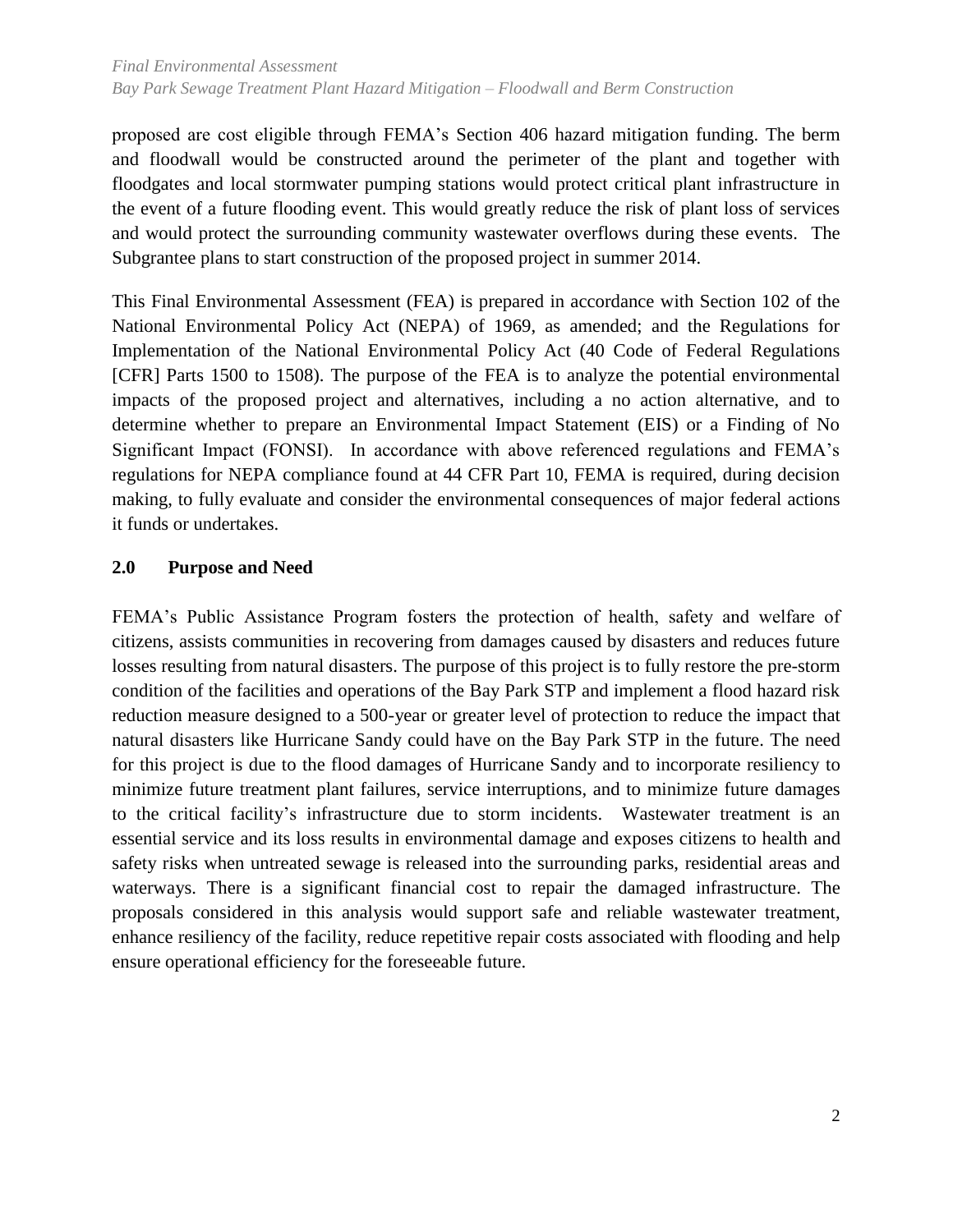#### **3.0 Project Location and Background**

The Bay Park Sewage Treatment Plant (STP) is in Nassau County on Long Island, New York. The facility is located at 2 Marjorie Lane, East Rockaway, New York, 11518 and is about 50 acres in size. It is bordered on the east and west by approximately 30 acres of Bay Park Public Park. Beyond the parkland is Marjorie lane and the East Rockaway Channel to the east and 1<sup>st</sup> Avenue to the west. The surrounding land use to the north of the plant consists of a residential neighborhood and to the south are Harbor Road and a public golf course (Appendix Figures A & B). Reynolds Channel, the location of the Plant's outflow pipe, is a tidal strait located adjacent to Hempstead Bay, which is located in the southern-most portion of the Western Hempstead Bay. The Long Beach Boulevard Bridge splits the strait into two portions: Reynolds Channel East and Reynolds Channel West. The Bay Park STP outfall is located in Reynolds Channel West. The Atlantic Ocean is the receiving water for Reynolds Channel and Hempstead Bay, as well as all of the Western Hempstead Bay.

The facility began operation in 1950 with a treatment capacity of 27 million gallons per day (MGD) of municipal sanitary waste. The plant has expanded twice since then for secondary treatment and capacity and today treats an average of 50 MGD. The sewage service area tributary to the plant is approximately 70 square miles in the western portion of the county. The service area, encompassing nearly half of the County's population, is the most heavily developed and most dense region of the county. The STP currently serves approximately 530,000 residents and nearly 86,800,000 sf of commercial development in the southwestern portion of Nassau County. The majority of sanitary flow is from residential developments and then commercial establishments, and relatively insignificant flow (1.5 percent) from industrial facilities. The facility discharges its treated effluent into Reynolds Channel via an 84-inch diameter outfall approximately 2.3 miles south of the plant and .25 miles north of Long Beach, NY.

The location of the Plant on Hewlett Bay and the East Rockaway Channel exposes the facility to damage from stormwater surges associated with hurricanes and severe storms. During Hurricane Sandy the plant lost total conveyance and treatment services for three days. This Plant failure resulted in an estimated 100 million gallons of untreated sewage overflowing into the streets, adjoining neighborhoods and Hewlett Bay. In addition, another 2.2 million gallons of partially treated effluent was released into the bay. At the time of the storm, the Subgrantee lost complete service of the dewatering facility and is still operating with temporary equipment. Failure of this critical piece of infrastructure due to future storm surge impact could be devastating to the entire 70 square mile service area.

Bay Park is currently working under temporary repair measures in order to meet the needs of the residents of the south shore of Nassau County. The plant currently consists of headworks with screening and grit removal, primary settling, aeration, final settling, effluent screening,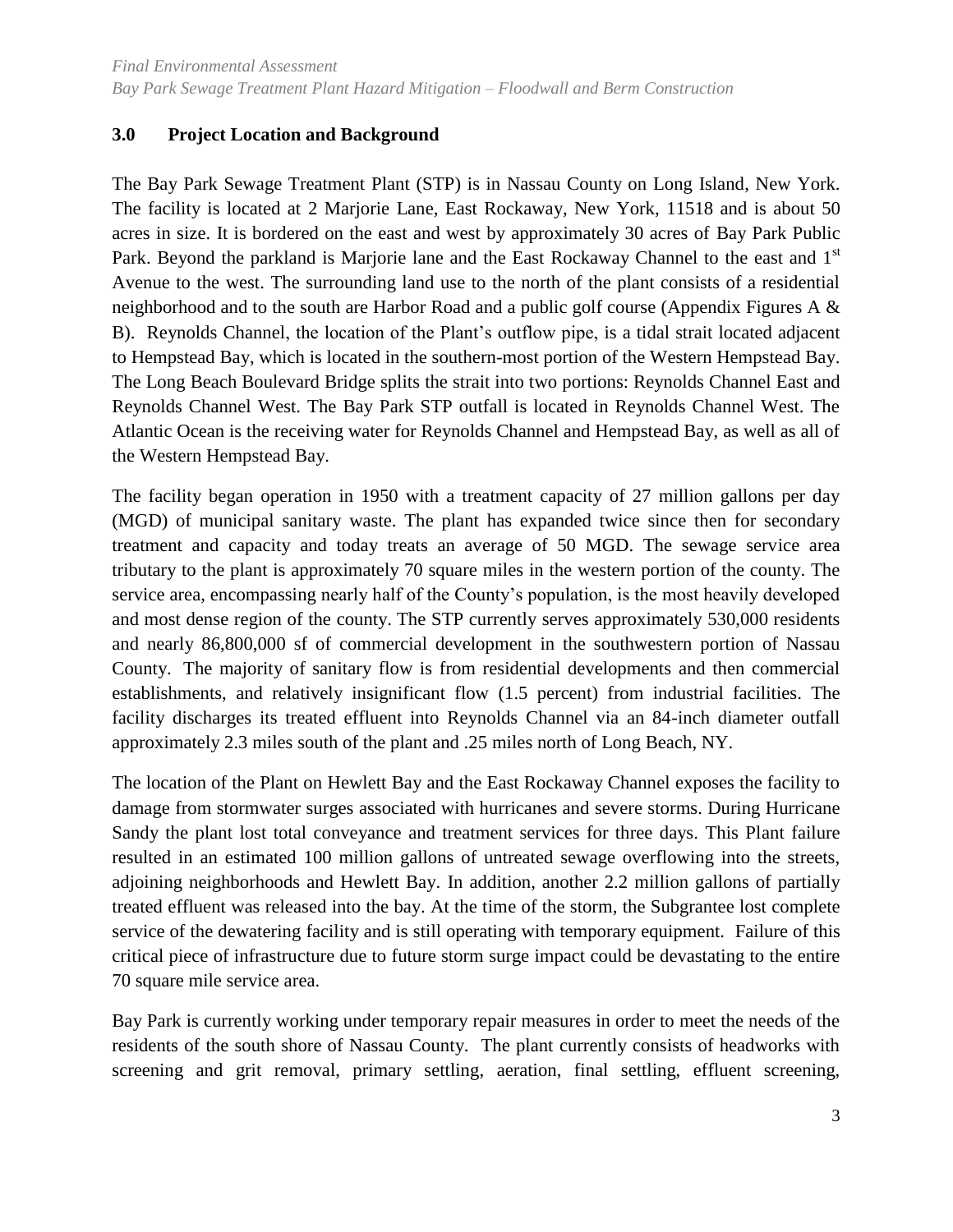chlorination, dechlorination, anaerobic digestion, and dewatering. Nassau County conducted emergency repairs on these systems, with the exception of the sludge thickening dewatering facility. The emergency repairs are temporary in nature and may not function properly in the near future if permanent repairs are not conducted. The sludge thickening dewatering facility and ancillary systems, which are four 3,600 kW generators, necessary for power generation were completely wiped out during the storm surge and are currently replaced by a temporary sludge facility and 9 - 1,300 kW temporary generators. Two of the four 3,600 kW generators are estimated to come back online in August 2014. There are currently on site projects, including construction of dechlorination facility, repair and cleaning of digester tanks and heat exchanges, underway at the Bay Park STP facility that was contracted out before Hurricane Sandy made landfall.

## <span id="page-13-0"></span>**4.0 Alternatives**

Several alternative courses of action were evaluated for the Bay Park STP project. The alternatives were evaluated based upon engineering constraints, environmental impacts and available property. Budgetary constraints were also considered but were not the controlling factor in deciding on alternatives.

Guidance provided in 40 CFR 1502.14 regarding the NEPA provision of an alternative analysis states that an agency must rigorously explore and objectively evaluate all reasonable alternatives and for those that were eliminated from detailed study, briefly discuss the reasons for their elimination. Additionally, a No Action Alternative must be included. This section discusses the No Action Alternative or also known as the "Future without Federal Project Condition", the feasible alternatives that would provide the purpose and need and the alternative that was eliminated from full analysis.

## **4.1 Alternative 1: No Action Alternative**

<span id="page-13-1"></span>Under the No Action Alternative the Bay Park STP would not be relocated or repaired and would continue operations at its current location with temporary facilities. No hazard mitigation would be pursued to enhance the facilities resiliency under the No Action Alternative. The existing STP would continue to be at risk from future storm events with repetitive financial losses and effluent discharge violations. The surrounding community would experience service interruptions and threats to human health resulting from the overflow of untreated wastewater into city streets and the waters of Hewlett Bay. The discharge of untreated wastewater into waterways, including current outflow pipe in Reynolds Channel, would have negative impacts to water quality, aquatic resources and recreational activities.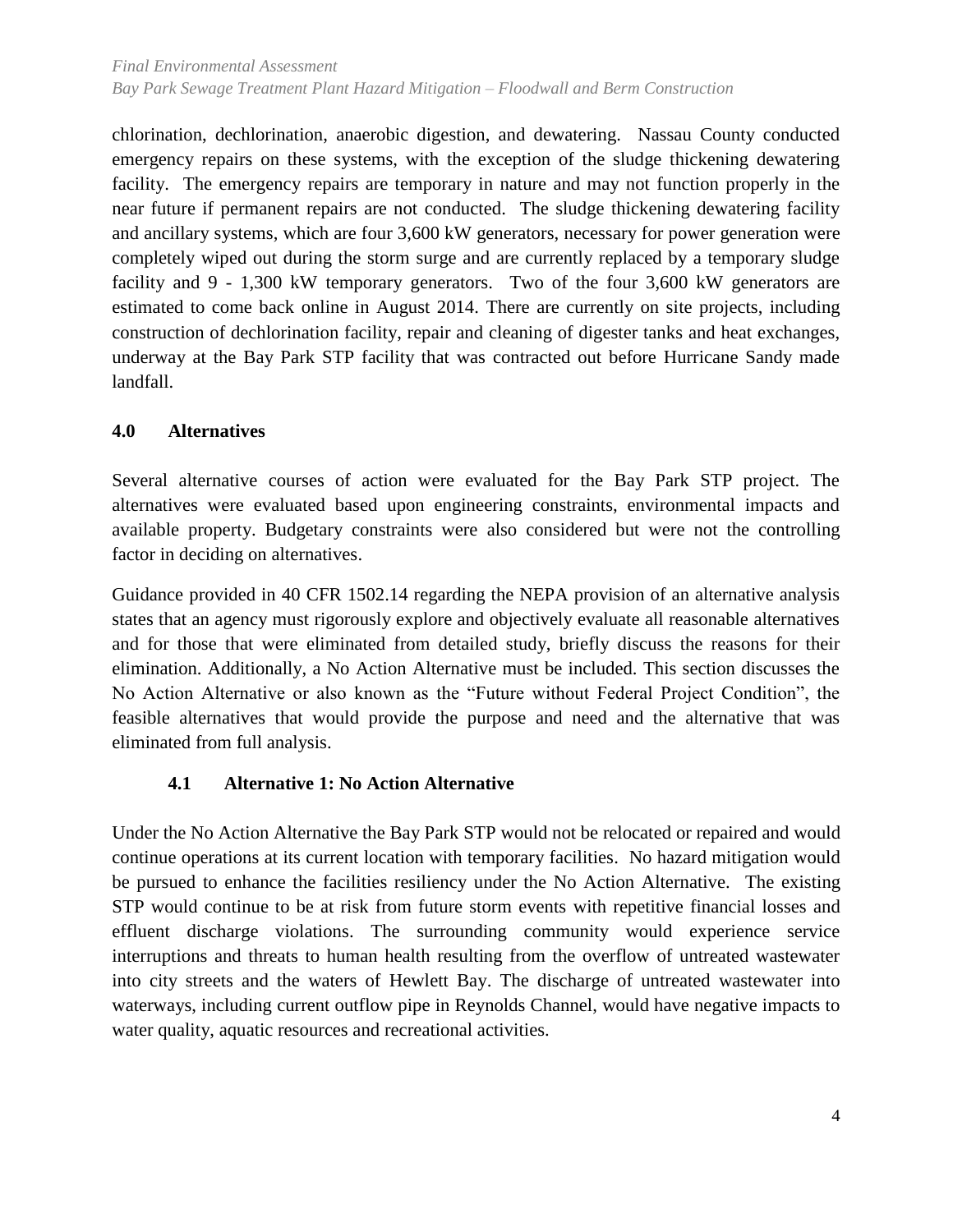## <span id="page-14-0"></span>**4.2 Alternative 2: Proposed Alternative: Perimeter Flood Protection Berm and Floodwall**

Alternative 2 would include the repair of the 50 flood-damaged structures and equipment to prestorm condition or better to fully restore the function and operations of the facility. The alternative would include the construction of a combination earthen berm and concrete floodwall structure around the perimeter of the plant as a flood hazard mitigation component to serve as a primary defense against flooding. This project is coupled with other mitigation work on various facilities in Bay Park STP under a 428 capped grant utilizing Public Assistance Alternate Procedures. These include dewatering and electrical improvements, final settling tanks rehabilitation, grit removal facility improvements, and sludge thickening facility improvements. There is also a non-FEMA funded component of this alternative, in which CDBG funding would be used by the New York State Governor's Office of Storm Recovery (GOSR) to elevate one of the original generators as an additional mitigation measure.

The total length of the floodwall would be approximately 6,700 linear feet and the total length of the earthen berm would be approximately 1,800 linear feet. The concrete floodwall and earthen berm would have a top elevation of approximately +17 feet North American Vertical Datum of 1988 (NAVD88), an elevation above the 500-year floodplain elevation. The recommended design elevation is based on a combination of stillwater flood elevation, wave height and sea level rise. The design elevation also includes a safety factor (freeboard) of two (2) feet. The existing grade elevation at the facility ranges from a low of  $+6$  feet to  $+16$  feet NAVD88. The floodwall and berm on average would be approximately  $+10$  feet in height above existing grade. The construction duration for the proposed project would take 12-24 months. Appendix Figure C contains a drawing showing the scope of work for the proposed alternative while Appendix Figures C1-C9 display the existing conditions and renderings of the same areas to illustrate what the floodwall and berm would look like if constructed.

The barrier alignment would include two closure gates, on the north and south sides, which would be closed and sealed during flooding events. The floodwall would be constructed with 18 inch and 24 inch diameter auger cast piles, a vibratory slurry wall and footings. The depths for the auger cast piles and footings can be found in Appendix Document M. The vibratory slurry wall would be a minimum of 4" thick and the depth of the structure would be -25 feet (NAVD 88). The slurry wall would be composed of material that would set similar to stiff clay. The vertical slurry wall would be installed per the Vibrated Beam Method. The Vibrated Beam Method utilizes a crane with a specially fabricated wide flange beam connected to a large vibratory hammer. The vibratory hammer enables the vibrated beam to penetrate the subsoils. Slurry is injected at the base of the vibrated beam. Installation of the slurry wall would occur as per Specification Section 13001\_Vibratory Beam Slurry Wall Specification which can be found in Appendix Document N. Beneath utilities, jet grouting would be used in lieu of slurry wall as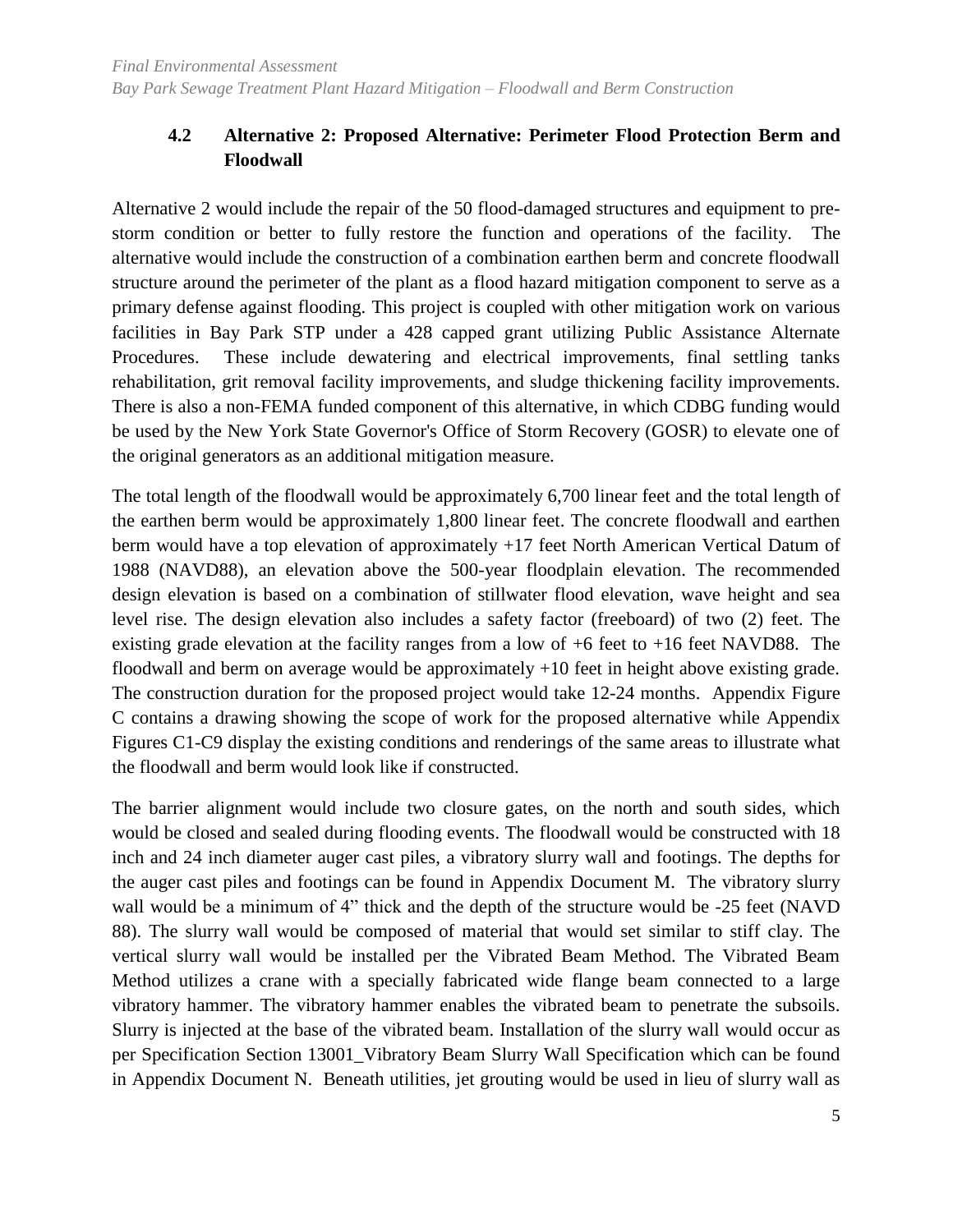per Specification Section 13005\_Jet Grouting Specification which can be found in Appendix Document P. The fill estimated for construction of the berm would be approximately 10,000 cubic yards and the berm would have a clay core.

Two new pumping stations would be installed to ensure stormwater would continue to flow offsite during storm events. Stormwater drainage would be improved by routing through subsurface infiltration chambers and then to detention ponds, allowing for sediment removal and groundwater recharge that does not exist under current conditions (Appendix Document D). The proposed adjustments to the existing stormwater system within the plant would match existing flow capacity or increase it in some instances. In the proposed design, hydraulic efficiency would be increased by the re-sizing or enlarging of some pipe runs and splitting of systems with added catch basins. Under a 1% flood condition or other high water event causing a tidal surge, backflow into the plant would be prevented by way of automatic rubber duckbill valves with secondary redundant sluice gates upstream of those valves. Outflow in the extreme high water scenario would be achieved by use of the two new pumping stations.

The guardhouse would be moved to within the berm protection and renovated (Appendix figures C5-C7). Construction of the perimeter flood protection structure included in this proposed alternative would impact the adjacent county-owned park to the east and west of the Bay Park STP, which is utilized by the public for recreation. As such, improvements to the park have been included in the scope of work for this alternative. The park improvements include the elevation of the park in its entirety to provide self-drained fields. The park grades would be raised by two (2) feet with 45,000 CY of fill. Construction of the perimeter flood protection structure would also impact nearby Marjorie Lane, as a result, the relocation of this road has been included in the scope of work for this alternative. The roadway would be relocated further inland from the waterway, and realigned from its present location along the eastern bulkhead to the west along the foot of the perimeter floodwall and berm. This will allow for the addition of an esplanade along East Rockaway Channel.

## <span id="page-15-0"></span>**4.3 Alternative 3: Mitigate All Systems and Equipment Individually**

Alternative 3 would include repair of the 50 flood-damaged structures and equipment to prestorm condition or better to fully restore the function and operations of the facility. This alternative would also consist of protecting the critical systems and structures within the plant individually by either constructing a floodwall up to the 500-year flood elevation (plus freeboard and sea level rise) around each structure or elevating critical equipment (e.g. electrical equipment) to an elevation greater than the 500-year floodplain elevation. All systems and equipment at the Bay Park STP are tiered in order of criticality to plant operations. For this alternative, all systems and equipment given a Subgrantee-defined tier of 1 (most critical) to 4 (least critical) would be protected to the 500-year flood elevation plus freeboard and sea level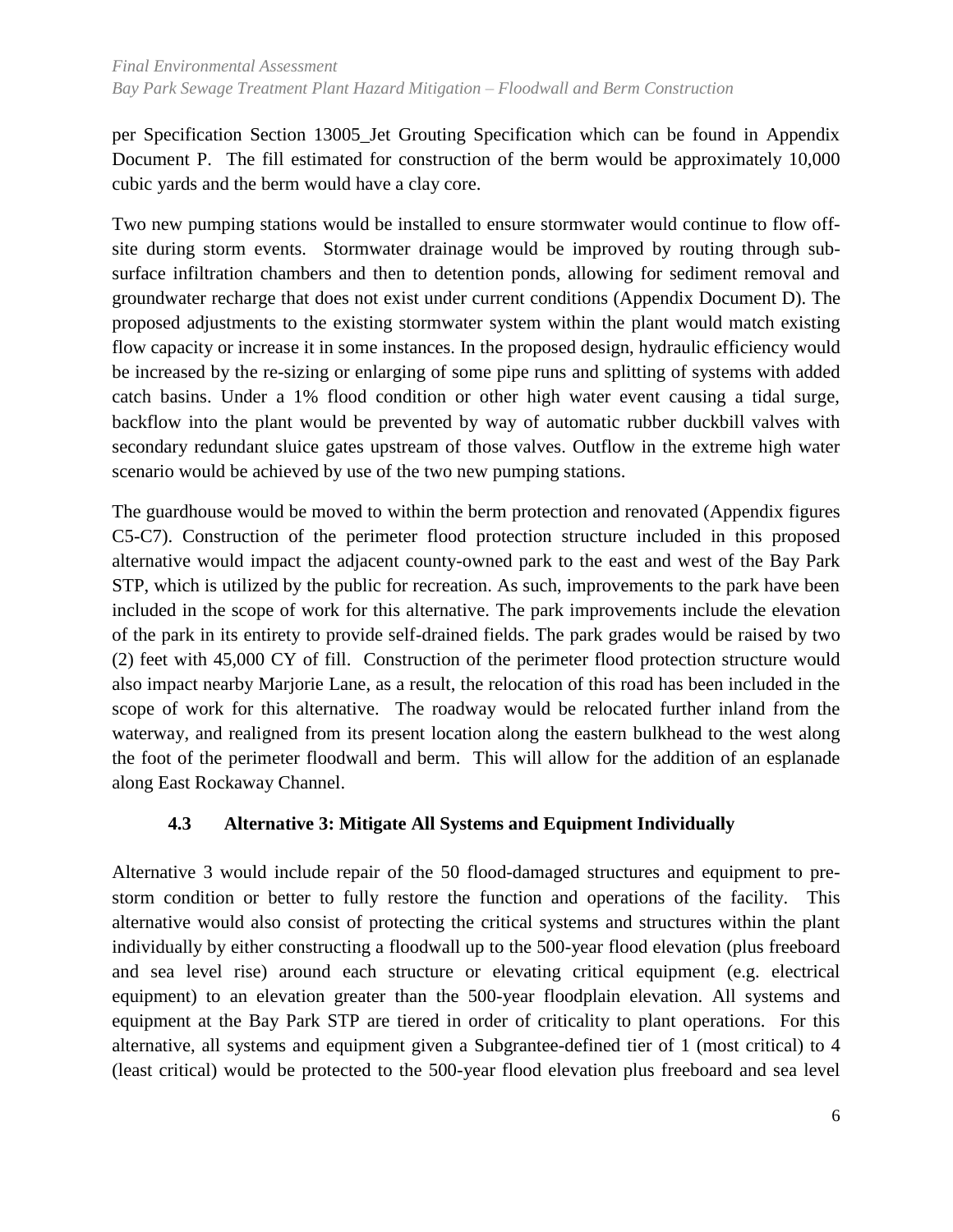rise. This would allow conveyance and critical treatment operations to continue in the event of a flood. The scope of work for this alternative is described below:

*Influent Screening (Tier 1):* Construct a floodwall extending around the building. Install removable bulkheads at the building entrance.

*Raw Sewage Pumps (Tier 1):* Provide new dry pit submersible pumps.

*Grit Removal (Tier 2):* Construct a floodwall extending around the building. Install removable bulkheads at the building entrance.

*Primary Settling Tanks (Tier 2):* Elevate the primary sludge tank collector drives, scum pumps, motors, drives, electrical equipment, and control panels above the design flood elevation. Provide dry pit submersible primary sludge pumps and grinder or chopper type pumps.

*Secondary Treatment Facilities (Tier 1):* Construct a floodwall around the process tanks, including aeration and final settling tanks. Install removable bulkheads at entrances. Install dry pit submersible return activated sludge pumps and waste activated sludge pumps. Include watertight doors at tunnel access points to prevent floodwaters from entering the basements.

*Effluent Screening and Disinfection (Tier 1):* Elevate hypo-feed pumps and spray water booster pumps for effluent screens above the design flood elevation. Install dry pit submersible effluent service water pumps, seal water booster pumps, and submersible sump pumps.

*Effluent Pumping Station (Tier 1):* Elevate equipment (particularly motor control centers and electrical equipment) above the design flood elevation. Install submersible effluent pumps and motors.

*Sludge Thickening and Digestion (Tier 2):* Construct a floodwall around the motor control center building, sludge pump station control building, and tunnel access structure. Install watertight doors at access points.

*Sludge Dewatering Facilities (Tier 2):* Construct a floodwall extending around the building.

*Electrical Distribution System E1 (Tier 1):* Secure the conduit system against flooding. Replace unit substations 3, 4, 5, and 6 with three new unit substations above the design flood elevation.

*Electrical Distribution System E2 (Tier 1):* Replace main substation and unit substations 1 and 2 with new structures above the design flood elevation. Increase the capacity of Public Service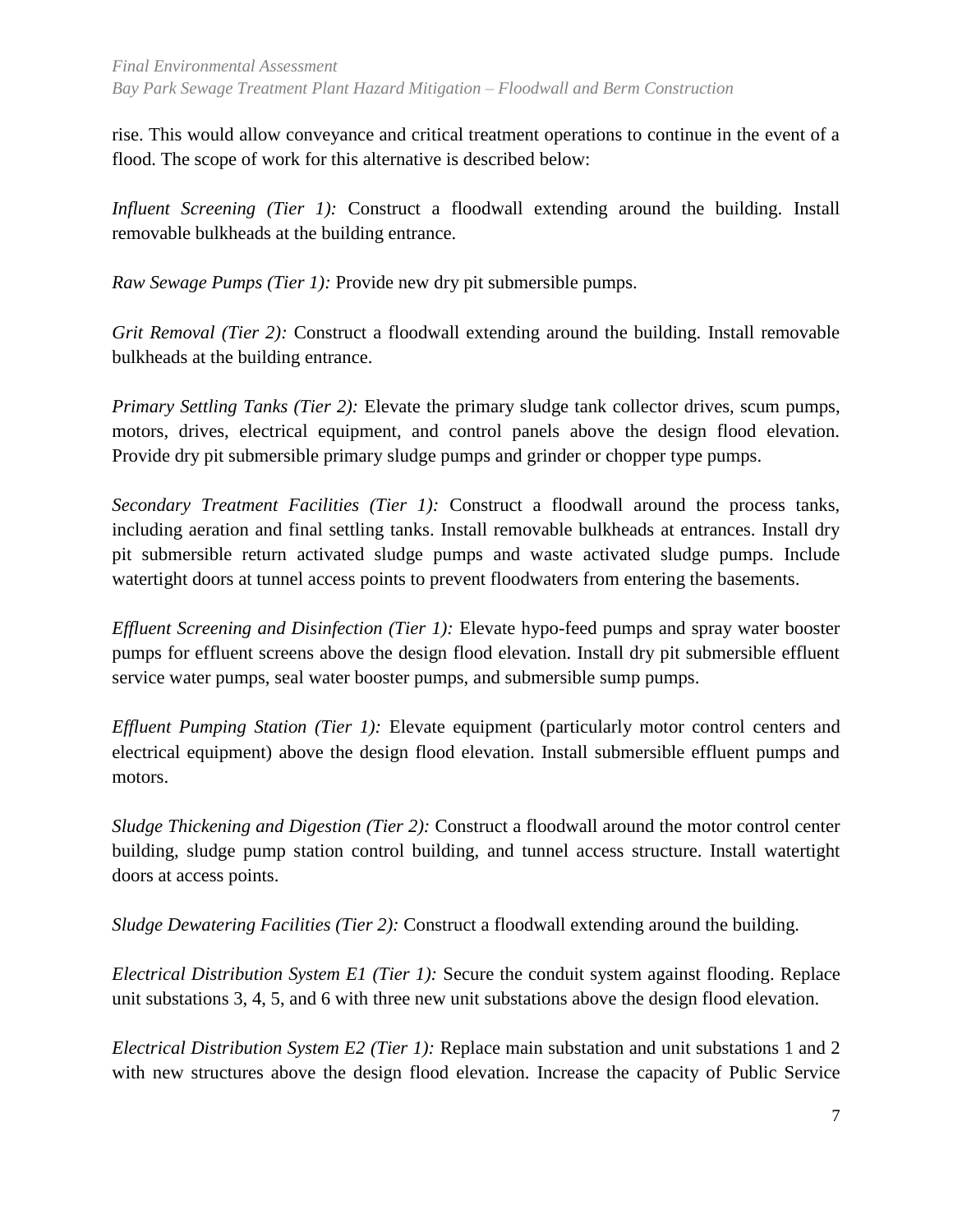Enterprise Group (PSEG) feeder. Provide an interconnection for the mobile generator at the existing PSEG substation. Replace the existing duct bank system.

*Central and Distributed Heating, Ventilation, and Air Conditioning (HVAC) Systems (Tier 4):* Install ventilating units and fans at elevations above the design flood elevation. Install the boiler system above the design flood elevation. Clean and reinsulate dismantled ductwork. Replace damper filters, re-lubricate, and determine functionality. Replace existing ductwork with new where necessary.

*Odor Control Systems (Tier 4):* Elevate odor control units above the design flood elevation.

*General Plant Site Facilities (Tier 1 for Fire Protection, Tier 2-4 Otherwise):* Construct a floodwall around the fire protection building. Install removable bulkheads around the fire pump and engine control skids. Elevate motor control centers and HVAC equipment above the design flood elevation. Elevate containment walls around fuel tanks above the design flood elevation. Install submersible equipment and connections for auxiliary power. Isolate the plant drain connections. Construct a plant stormwater system and safe house.

Appendix Figure D contains a figure that shows the scope of work of this alternative. This alternative would not protect the facility complex in its entirety because flood proofing would be focused on protection of STP-defined Tier  $1 - 4$  critical facilities. This alternative would not involve modifications to Marjorie Road or enhancements of the surrounding park areas. This alternative would also not include stormwater management improvements, such as the subsurface infiltration chambers or detention ponds described in the Proposed Action alternative.

## <span id="page-17-0"></span>**4.4 Alternatives Considered and Dismissed**

One additional hazard mitigation alternative was preliminarily considered by the Subgrantee to relocate the entire facility to a new location outside of the 500-year floodplain. In addition to meeting the mitigation objectives, this alternative would present the benefit of allowing the existing plant to continue its operations uninterrupted while the new plant is constructed. The land adjacent to the plant, considered as a potential location for this option, is currently occupied by a golf course. The new plant would be able to implement state-of-the-art technologies and processes to enhance efficiency, effluent quality, and maintenance requirements. The existing golf course is at a higher elevation than the existing plant, but the land is still susceptible to flood impacts during a 500-year flood event. The new buildings housing critical assets would be designed so that critical assets would be above the 500-year flood elevation, thus maintaining the plant's functionality during a flood event.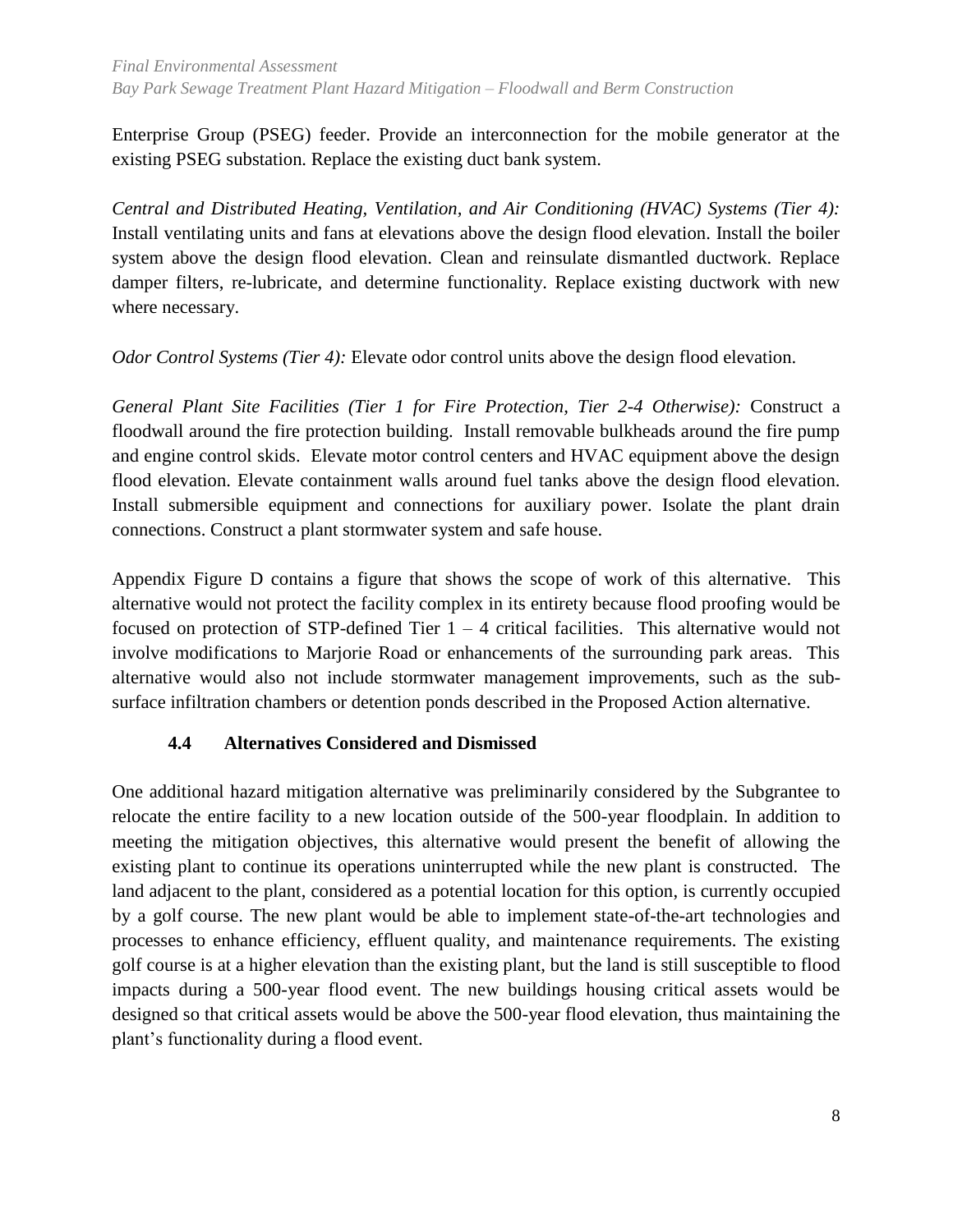According to the U.S. Census, the population density in Nassau County in 2010 was 4,704.8 persons per square mile, compared with 411.2 persons per square mile in all of New York State. This high population density would make it difficult to find another feasible alternative location to build a 40+ acre facility. Additionally, an alternate location besides the existing golf course would be significantly more expensive, as this would require the design and construction of a potentially very long stretch of pipe to transport the treated sewage to the outfall. Lastly the redirection of all collection and interceptor infrastructure as well as the construction of new pumping and metering stations would be required.

The County owned golf course occupies more land than the existing STP and suggests the area of the golf course would be sufficient for a new plant provided all else (e.g. hydraulic capacity and degree of treatment) remains equal. The new plant would have a larger footprint (67 acres) than the existing plant (50 acres) and would impact the areas around the plant. During construction, disturbance would occur in the immediate surrounding area, but would be contained within Bay Park STP. The relocation of the STP to the golf course would impact the visual character of the area as it would be within line of sight from surrounding residents along the immediate coast and would significantly alter views of the shoreline from adjacent bays and waterways. Once the construction was completed, the site would be restored to near original conditions. Roadways, sidewalks, curbs, and plant life would be restored where possible to meet or exceed existing conditions.

The relocation of the plant to the land currently occupied by the golf course would result in a temporary loss of park land for the community until the construction of the new plant has been completed, the existing plant demolished, and the existing plant land converted to park land. This alternative mitigation option was dismissed from full analysis for a number of reasons including anticipated difficulty in finding a new location, regulatory compliance concerns and significantly higher cost as compared to other alternatives to retrofit the existing facility complex.

## <span id="page-18-0"></span>**4.5 Summary of Alternatives**

Four alternatives were considered by the Subgrantee for implementation at Bay Park STP. Of these four, Relocation of the Facility was dismissed early for several reasons as discussed in the previous subsection. The three remaining alternatives are:

- 1) No Action Alternative
- 2) Perimeter Flood Protection Berm and Floodwall (Proposed Action)
- 3) Mitigate All Systems and Equipment Individually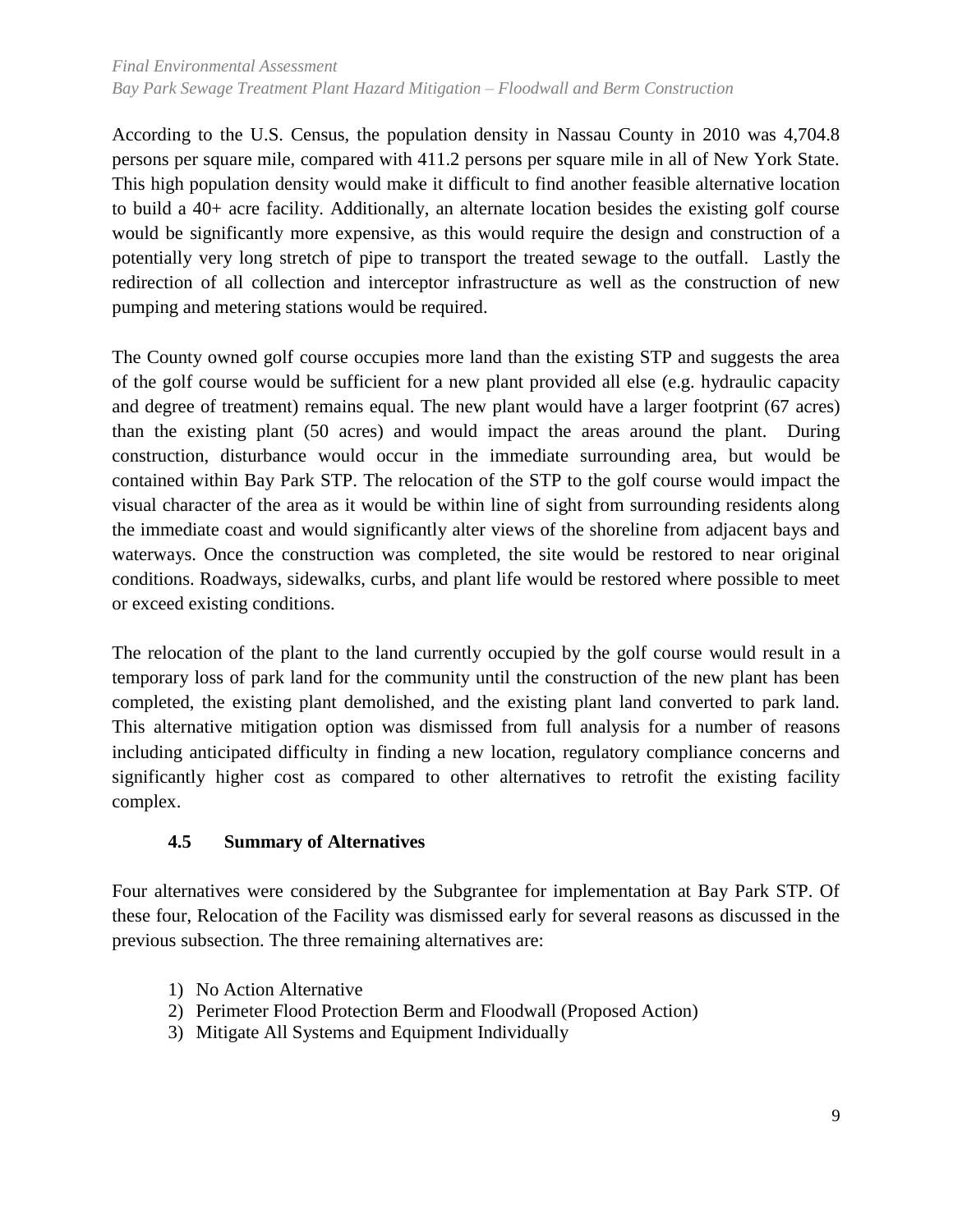"The Perimeter Flood Berm and Floodwall" is the proposed alternative, determined by the Subgrantee, that it is the best suited alternative to achieve restoration of the facilities structures and equipment and to meet the defined mitigation goals. This proposed alternative meets the mitigation objectives for the project and is the most cost-beneficial and is expected to have minimal adverse environmental impacts. Appendix Table A provides a summary of the three alternatives, their impacts, economic aspects and legal constraints. The following section focuses impact analysis on the proposed hazard mitigation component of the alternatives.

## <span id="page-19-1"></span><span id="page-19-0"></span>**5.0 Affected Environment and Potential Impacts**

## <span id="page-19-2"></span>**5.1 Geology, Topography, and Soils**

#### **5.1.1 Existing Conditions**

The proposed project site is in Long Island which consists of glaciation deposited layers of glacial sediment above Cretaceous coastal plains soils. Mueser Rutledge Consulting Engineers conducted a subsurface investigation in 2013 which consisted of 17 borings and 40 piezocone soundings (Appendix Document A). General descriptions of the materials encountered in the borings are summarized below in order of increasing depth. Site topography is fairly flat, gradually sloping down toward the waterways. Plant grades vary from approximately El. +4 to El. +12. The plant is bordered by an embankment, primarily along the east and west portions of the perimeter, rising to as high as El. +13. All elevations reported in this report are in reference to North American Vertical Datum of 1988 (NAVD88). The soils are not classified by the U.S. Department of Agriculture as prime or protected farmland soils and the site is located in an urban area; therefore, no analysis or specific impact assessment is required in accordance with the Farmland Protection Policy Act.

*Stratum – Fill:* The uppermost stratum encountered in the borings is fill, ranging in thickness from 4 to 13.5 feet, averaging 8.2 feet. The fill consists of very loose to very compact brown and tan fine to course sand, trace to some silt and gravel, occasionally silty, gravelly, with trace organic silty clay layers, wood, vegetation or glass.

*Stratum – Organic Silty Clay with Peat:* In 11 of 17 borings (along the eastern and southern edges of the site) the fill is underlain by a layer of recent organic marine deposits ranging 0.3 to 15 feet thick, averaging 7.4 feet. The organic layer consists of soft to medium gray organic silty clay, with peat, trace shells and fine sands. It occasionally contains layers of sand or grades into the sand stratum below.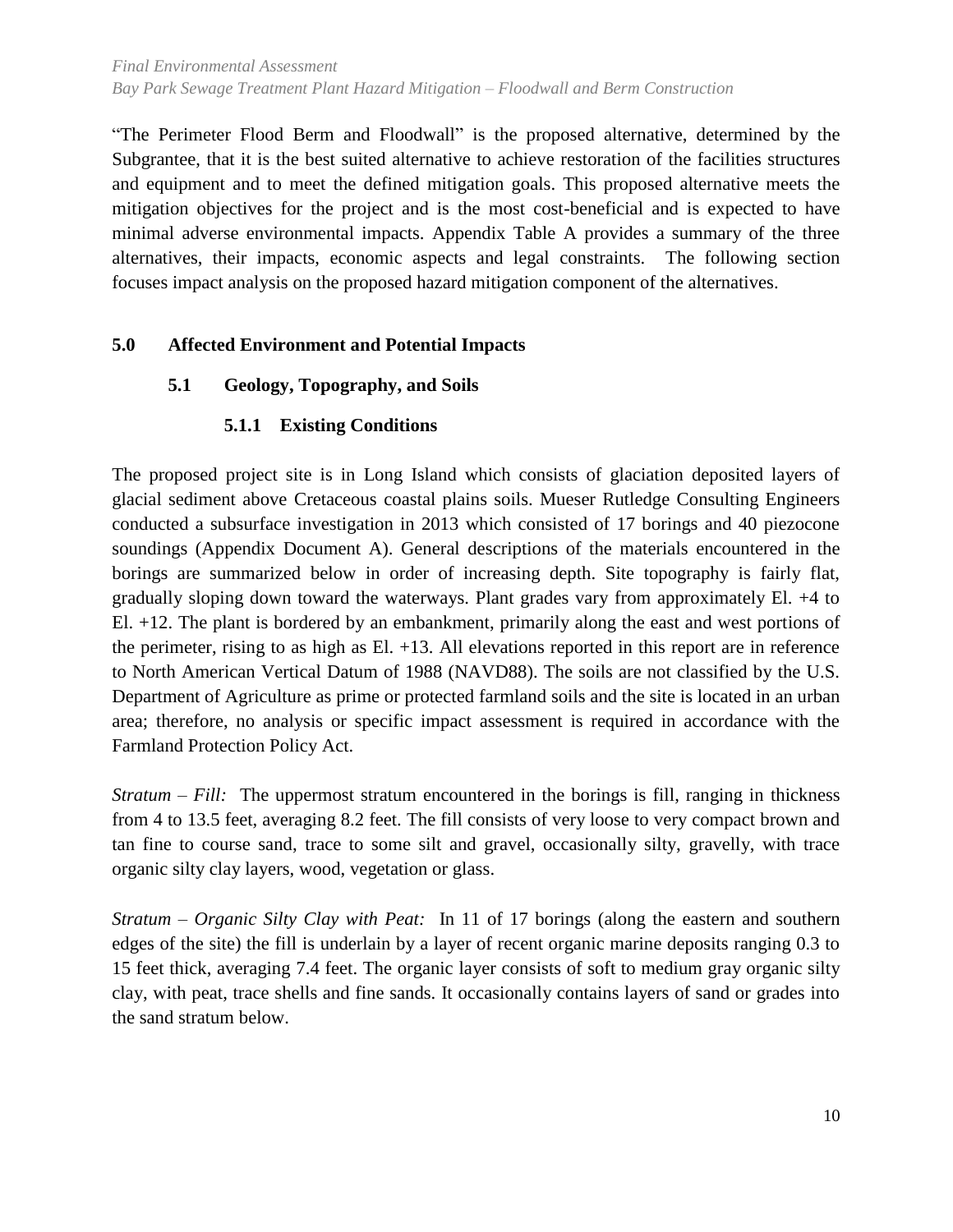*Stratum – Sand:* The above-described materials are underlain by a sand stratum in which all of the borings were terminated after penetrations of 3.1 to 48 feet. The Sand Stratum consists of medium compact to very compact tan, brown, orange, gray or green brown fine to coarse sand, with trace to some gravel, trace to some silt, and occasionally gravelly. Some samples contain trace amounts of organic silt or vegetation at the contact with the overlying Organic Stratum. This stratum contains silt, clay, or trace layers of gray silty clay or silt that is in contact with, or near the elevation of the Clay Stratum, inter-bedded within the sand stratum and described below.

<span id="page-20-0"></span>*Clay Lense:* In two of the borings in the NW corner of the site, a thin, but distinctive layer of gray silty clay is present within the Sand Stratum between elevations -23 and -25.

## **5.1.2 Potential Impacts and Proposed Mitigation**

## **Alternative 1: No Action**

The No Action alternative would have no consequences on Geology, Topography and Soil resources.

#### **Alternative 2: Proposed Alternative – Perimeter Flood Protection Berm and Floodwall**

The Proposed Alternative would have negligible short-term and long-term impacts on soil resources. There would be incidental soil disturbance necessary to construct the floodwall, storm water management structures (pipes and pump stations within the existing footprint of the STP), improve the adjacent county park, and relocate Marjorie Lane. Construction activities disturbing soils will include excavation for foundation elements, grading, installing piles and slurry walls, and other associated earthwork. These excavation activities would disturb 37 acres of soil and generate minimal or no impact to topographical features of the project site. Any potential soil erosion impacts from construction activities would be reduced with implementation of localized Best Management Practices (BMPs), which will be included in the Stormwater Pollution Prevention Plan (SWPPP). The Proposed Alternative will consist of 18 inch and 24 inch diameter auger cast piles, a vibratory slurry wall and footings. The depths for the auger cast piles and footings can be found in Appendix Document M and slurry wall specifications can be found in Appendix Document N. Beneath utilities, jet grouting will be used in lieu of slurry wall as per Specification Section 13005\_Jet Grouting Specification which can be found in Appendix Document P.

#### **Alternative 3: Mitigate All Systems and Equipment Individually**

Elevating facilities and constructing floodwalls around specific buildings would disturb soils during excavation for foundation elements, grading, and other associated earthwork. This alternative would disturb approximately two (2) acres of soil. The soil disturbance due to the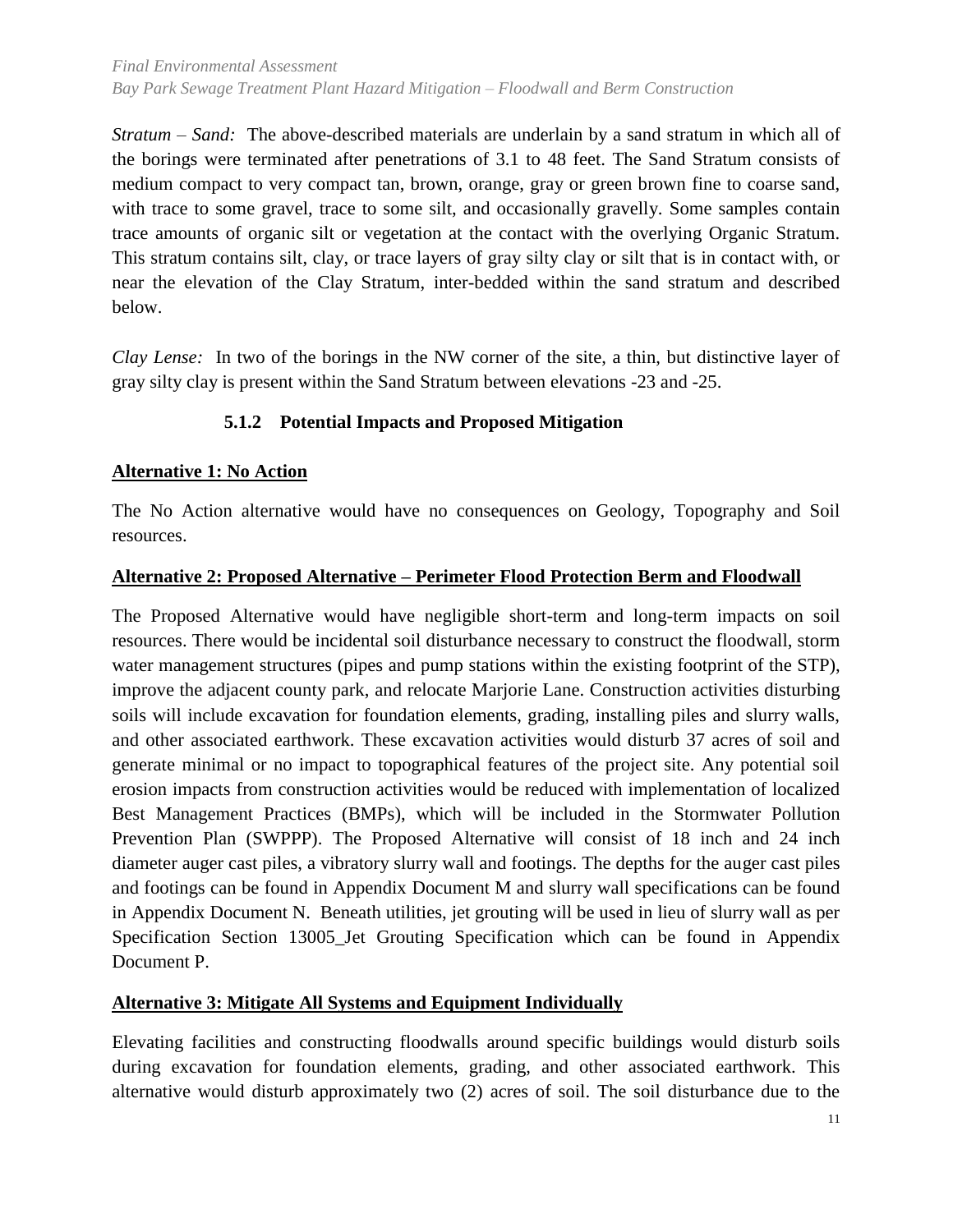floodproofing of individual facilities would have consequences similar to the proposed alternative and impacts would be minimized by construction BMPs.

## <span id="page-21-0"></span>**5.2 Air Quality**

The Environmental Protection Agency (EPA) and New York State Ambient Air Quality Standards (AAQS) have been adopted in accordance with requirements of the federal Clean Air Act for specific air pollutants, to protect "public health" with an adequate margin of safety, and to protect "public welfare", from the adverse effects associated with pollutants in the ambient air. The current National and New York State AAQS applicable to the project site are presented in Appendix Table 5-1. Areas meeting the National AAQS for a criteria pollutant are designated as within attainment of the standards. Areas where a criteria pollutant level exceeds the applicable National AAQS are designated as being in non-attainment of the standards. A non-attainment area may be re-designated to attainment, based on monitoring data demonstrating attainment of the applicable standards. In these cases the state must implement a maintenance plan to assure continuing attainment.

Federally funded actions in nonattainment and maintenance areas are subject to United States Environmental Protection Agency (EPA) conformity regulations, 40 CFR Part 51 and 93. The air conformity analysis process ensures that emissions of air pollutants from planned federally funded activities would not affect the state's ability to achieve the Clean Air Act goal of meeting the National Ambient Air Quality Standards (NAAQS). Section 176(c) of the Clean Air Act requires that federally funded projects conform to the purpose of the State Implementation Plan (SIP), meaning that federally funded activities would not cause any violations of the NAAQS, increase the frequency or severity of NAAQS violations, or delay timely attainment of the NAAQS or any interim milestone.

Federally funded actions are subject to General Conformity under Subpart B of 40 CFR Part 93, unless otherwise exempted or related to highway or transit projects regulated under Subpart A. Other types of federally funded actions are subject to General Conformity under Subpart B, unless exempted. Certain actions and activities are exempted from General Conformity review, including the following:

- Stationary source emissions regulated under major or minor New Source Review (air permitting) programs;
- Alternation and additions of existing structures as specifically required by new or existing applicable environmental legislations are not reasonably foreseeable;
- Actions where the emissions are not reasonably foreseeable;
- Actions that have been defined by the federal agency or by the state as "presumed to conform";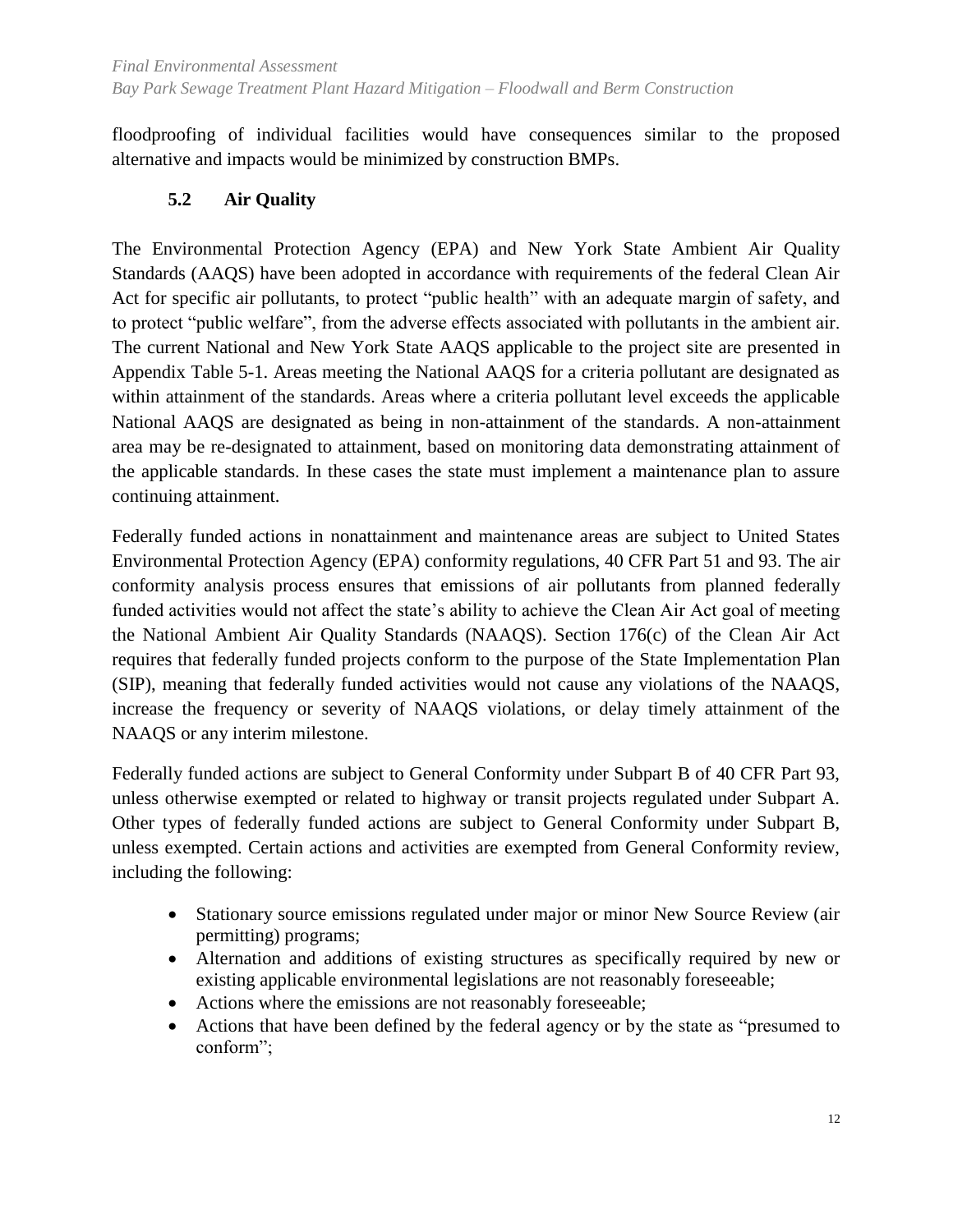Activities with total direct or indirect emissions (not including stationary source emissions regulated under New Source Review programs) below de minimis levels. For the New York area, the applicable de minimis levels are as follows:

 $NO<sub>x</sub> < 100$  tons per year VOC < 50 tons per year  $CO < 100$  tons per year  $PM_{2.5}$  < 100 tons per year  $SO<sub>2</sub>$  (PM<sub>2.5</sub> precursor) < 100 tons per year

The de minimis levels for NOx and VOC are applicable to moderate and marginal ozone nonattainment areas inside the ozone transport region. The de minimis levels for  $PM_{2.5}$  and  $SO_2$ are applicable to  $PM_{2.5}$  nonattainment and maintenance areas, and the de minimis levels for CO are applicable to CO nonattainment and maintenance areas. Ozone is a photochemical oxidant that is formed in the atmosphere from volatile organic compounds (VOCs) and nitrogen oxides (NOx), called ozone precursors when in the presence of sunlight.

The emissions from construction activities are subject to air conformity review, unless they are shown to be below the applicable de minimis levels.

## **5.2.1 Existing Conditions**

<span id="page-22-0"></span>The existing background ambient air quality of the project site is based on the air quality monitoring data collected by the New York State Department of Environmental Compliance (NYSDEC) in Region 1 at the Holtsville and Babylon monitoring stations. The summary of the ambient air collected in the vicinity of the project site during the 2010, 2011 and 2012 is presented in Appendix Table 5-2. The concentrations of the air contaminants measured at these locations were all below the applicable National and New York AAQS except for ozone.

The project site is classified as in attainment for sulfur dioxide  $(SO<sub>2</sub>)$ , particulate matter less than 2.5 micrometers in diameter (PM<sub>2.5</sub>), carbon monoxide (CO), nitrogen dioxide (NO<sub>2</sub>) and lead (Pb). Maintenance plan requirements apply to CO and  $PM_{2.5}$ . The project site is currently classified as moderate non-attainment for ozone.

The existing facility is a Title V major facility. Existing equipment emitting air contaminants includes boilers, emergency and backup generators, sewage processing, and odor control systems. Currently the plant is operating under the 2006 Title V Air Permit which expired on October 25th, 2011 (Appendix Document I). As part of the Title V permitting process, the NYSDEC regulations requires that a Title V Air Permit renewal be submitted at least 180 days but not more than 18 months prior to the permit expiration date. The Bay Park STP submitted the Title V Air Permit application renewal on May 6th, 2011 and NYSDEC issued a notice of receipt of application on May 9th, 2011 (Appendix Document J).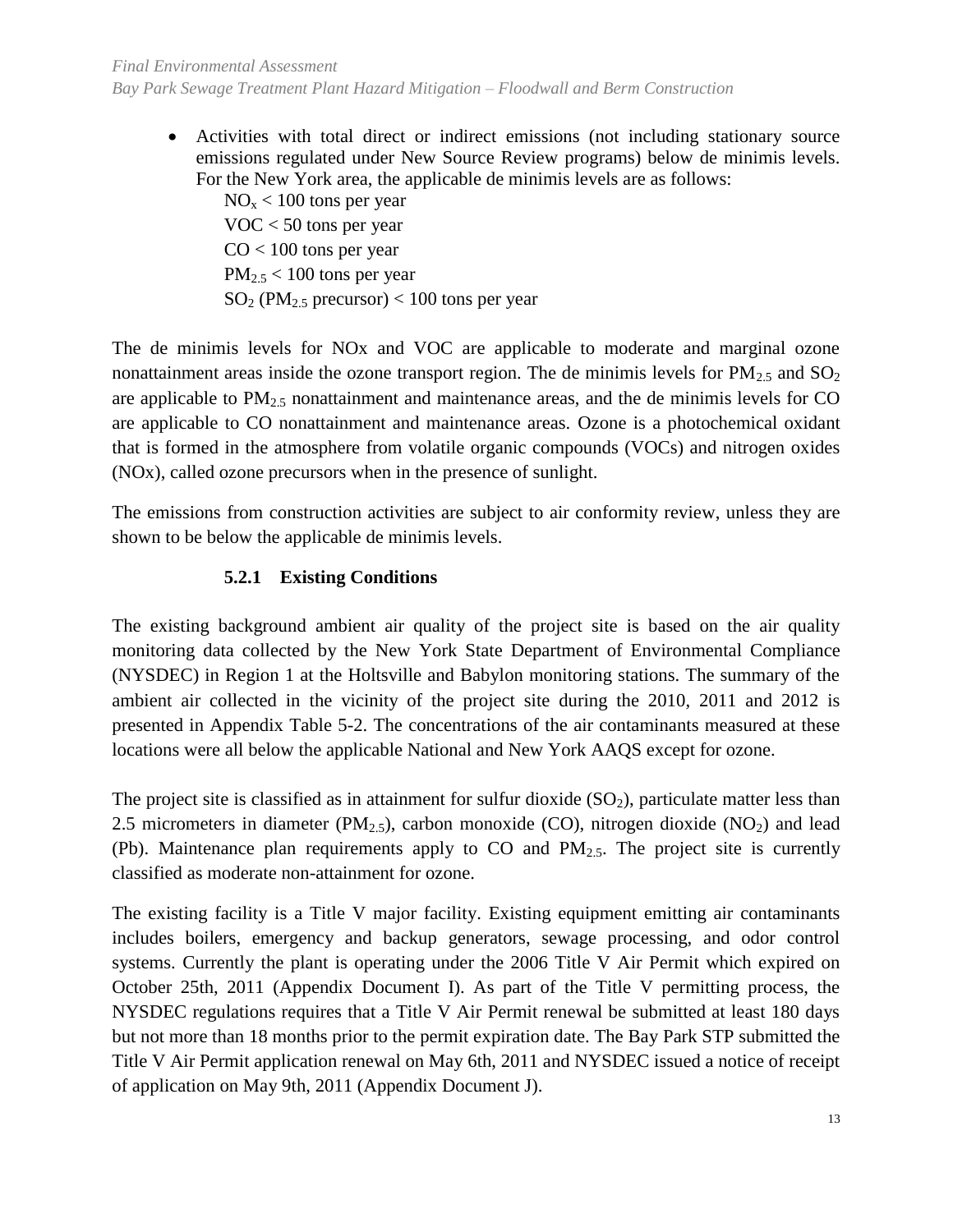To date, the NYSDEC has not issued a renewed Title V Air Permit. Under 201-6.7(a)(5), all the terms and conditions of a permit shall be automatically continued pending the final determination by the NYSDEC on a request for renewal application for a permit provided a permittee has made a timely and complete application and paid the required fees. Since the facility submitted the Title V Air Permit renewal on a timely basis, the facility is required to comply with all the conditions of the existing Title V Air Permit until a new permit is issued. The Title V Air Permit limits the facility's emissions for nitrogen oxides (NOx) to 244.1 tons/year, carbon monoxide (CO) to 183.9 tons/year and volatile organic compounds (VOCs) to 69.5 tons/yr.

Due to the damages to pre-existing equipment, several listed Title V equipment items are not in service or have been replaced by temporary units. The four (4) - 3,600 kW (each) generators have been replaced by nine (9) - 1,300 kW temporary emergency generators. Two of the four 3,600 kW generators are estimated to come back online in August of 2014. The nine (9) temporary generators will then be used as back-up only. For emission rates for the 1,300 kW generators engines Appendix Document H. Generator replacement is not part of current scope of work for FEMA funded work and is already in place.

## **5.2.2 Potential Impacts and proposed Mitigation**

## <span id="page-23-0"></span>**Alternative 1: No Action**

The No Action alternative will not result in any additional emissions from construction activity and therefore would not have a potential negative impact on the air quality. Generator use will stay at current use which is still applicable under the 2006 Title V permit.

## **Alternative 2: Perimeter Flood Protection Berm and Floodwall**

As described previously, the Proposed Action would take approximately 12 to 24 months to complete. Construction activities would require use of backhoes, loaders, cranes, concrete trucks, delivery trucks, etc. The needed electric power for facility and work would be supplied by the nine 1,300 kW generators until the two main 3,600 kW generators come back online. Pile driving would be required for the construction of the floodwalls and for the foundations of the stormwater pumping stations.

Emissions of fugitive dust during construction would be controlled by BMPs. Construction vehicles and non-road construction equipment would comply with applicable standards and would use ultra-low sulfur diesel (ULSD) fuel, as required by EPA regulations.

The emissions from the proposed activities, including the truck traffic are summarized in the Appendix Table 5-3, Table 5-4, and Table 5-5. The emissions from the truck trips to and from the project site are based on the truck operating hours for construction activities (7:30AM to 2:30PM). The emissions from the temporary generators are covered under the Title V permit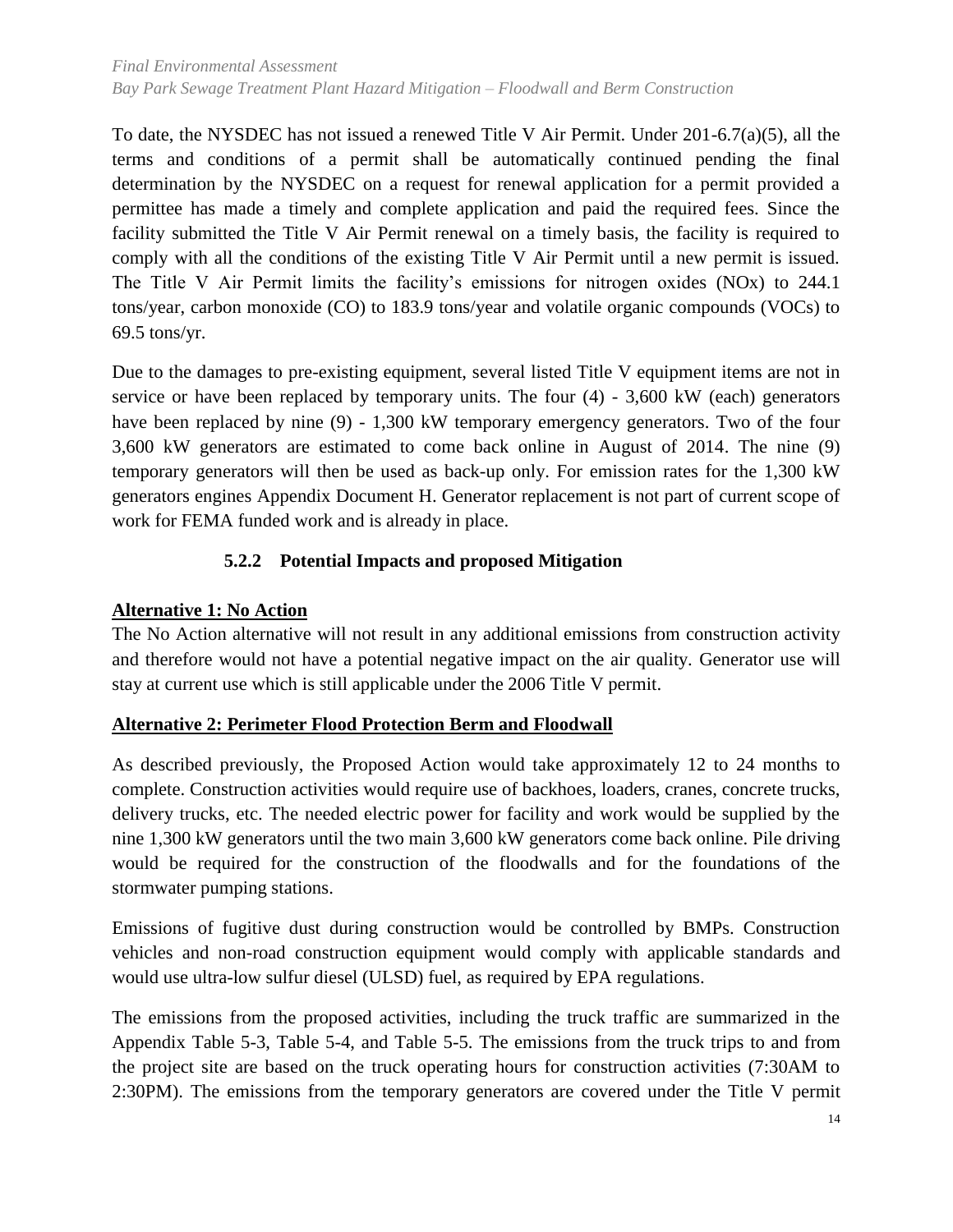modification and they are not considered added contributors during the construction phase. The manufacturer's specification sheet for the generators is included in Appendix Document H. The manufacturer's guaranteed emissions for NOx and CO are also listed.

Based on the maximum emissions calculated for the onsite activities and the daily traffic activities, the emissions for the proposed action would be below the de minimis levels. By implementing the BMPs, the construction emissions are expected to be lower than the calculated maximum emissions, in tons per year as follows: 2 tons per year VOC, 21 tons per year, CO, 22 tons per year, NOx, 0.11 tons per year  $SO_2$ , and 1 ton per year  $PM_{2.5}$  (Appendix Table 5-6). ): Lastly, the potential elevation of one of the original generators through CDBG funding will not create any additional emissions, as that generator is already a part of the complex, and there are no potentially significant impacts from the elevation work.

## **Alternative 3: Mitigate All Systems and Equipment Individually**

The potential emissions are expected to be similar to the proposed alternative 2. This alternative would not have a significant impact on air quality.

## **5.3 Water Quality**

<span id="page-24-0"></span>Congress enacted the Federal Water Pollution Control Act in 1948 which was later reorganized and expanded in 1972 and became known as the Clean Water Act (CWA) in 1977. The CWA regulates discharge of pollutants into water with sections falling under the jurisdiction of the U.S Army Corps of Engineers (USACE) and the EPA. Section 404 of the CWA establishes the USACE permit requirements for discharging dredged or fill materials into Waters of the United States and traditional navigable waterways. USACE regulation of activities within navigable waters is also authorized under the 1899 Rivers and Harbors Act. Under the National Pollution Discharge Elimination System (NPDES), the EPA regulates both point and non-point pollutant sources, including stormwater and stormwater runoff. Activities that disturb one acre of ground or more are required to apply for an NPDES permit, called a State Pollution Discharge Elimination System (SPDES) through the New York Department of Environmental Conservation (NYDEC) as authorized by the EPA.

## **5.3.1 Existing Conditions**

<span id="page-24-1"></span>The Bay Park Waste Water Treatment Plant is located in the Southern Long Island Watershed (HUC02030202). The facility is buffered by a golf course to the south and a park to the east with Hewlett Bay and East Rockaway Channel adjacent to those respectively. Treated effluent from the Bay Park STP discharges directly to Reynolds Channel through an outfall pipe a quarter mile north of Long Beach, NY (Appendix Figure O). The facility also has an emergency overflow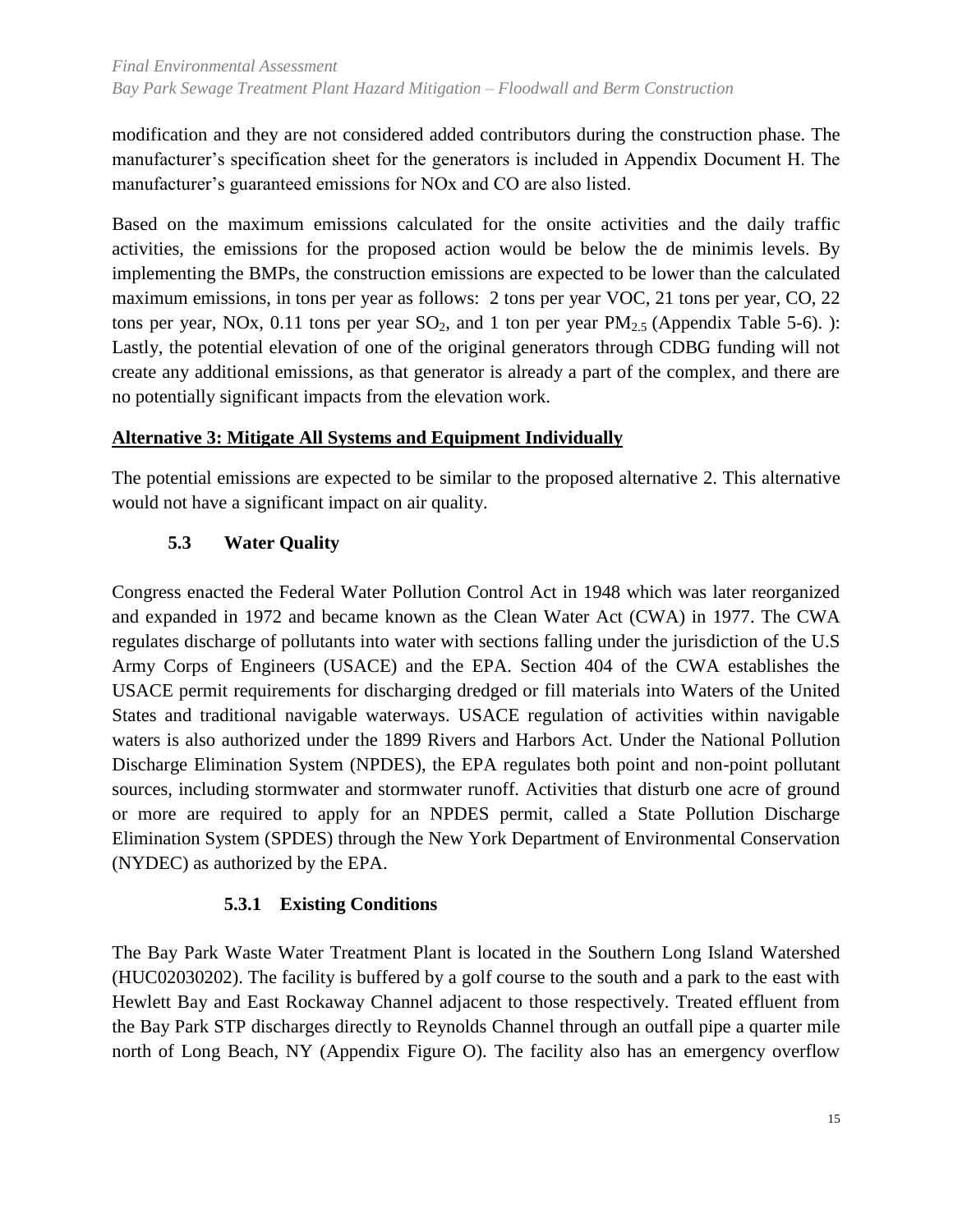outfall, which discharges to the East Rockaway Channel but can only be used with prior notification to the New York State Department of Environmental Conservation (NYSDEC).

The NYSDEC has classified Reynolds Channel as a saline surface water designated for primary and secondary contact recreation and fishing. Both Hempstead Bay and the Atlantic Ocean are classified by the NYSDEC as saline surface waters primarily used for commercial shell fishing and primary and secondary contact recreation and fishing. The document entitled "Technical and Operational Guidance (TOG) 1.1.6, Interpretation Guidance for Marine Dissolved Oxygen (DO) Standard" released by the NYSDEC in 2008 provides water quality standards for the classifications assigned to these bodies of water. This standard (4.8 mg/L) is the same for Reynolds Channel, Hempstead Bay, and the Atlantic Ocean. The document further describes allowable excursions down to 3.0 mg/L for certain periods of time.

Hempstead Bay is listed on the 2012 New York State Section 303(d) List of Impaired Waters. Since 1998, Hempstead Bay has been listed for pathogens from urban/stormwater sources and for nitrogen impairments resulting from municipal and urban/stormwater sources since 2006. The extent to which the Bay Park STP caused water quality standard violations in the Reynolds Channel and the Western Bays is the subject of a June 11, 2011, administrative order on consent between NYSDEC and Nassau County. As of March 2014, the Bay Park STP discharge has an average effluent level of 20.5 mg/l of ammonia (a component of total nitrogen), which exceeds the permit limit for the facility of 8.9 mg/l (Appendix Correspondence C). NYSDEC is evaluating the Western Bays' water quality conditions and appropriate nitrogen treatment requirements under the Clean Water Act process known as Total Maximum Daily Load. The conclusion of this NYSDEC evaluation will result in a setting of a numerical limit for nitrogen being discharged from the Bay Park STP.

The most recent 303(d) List of Impaired Waters includes the Atlantic Coastline in the Atlantic Ocean/Long Island Sound Drainage Basin as impaired with pathogens from urban/stormwater sources. As the receiving body for the waters receiving discharge from the Bay Park STP and its adjacent areas, this impaired and at-risk body of water must be considered. The New York State Department of Environmental Conservation (NYSDEC) "*2011 Atlantic Ocean/Long Island Sound Basin Waterbody Inventory/Priority Waterbodies List Report*" categorizes the Western Bay Waters as impaired due to pathogens and urban stormwater runoff.

NYSDEC recently communicated a series of concerns regarding the excessive nitrogen in the Western Bays and Reynolds Channel. According to NYSDEC, excessive nitrogen may have resulted in substantial and degrading algal growth that covers surface waters and washes up onto shores in mats that then decay and cause foul odors. Also according to NYSDEC, the nitrogen loadings may contribute to lower dissolved oxygen in Hempstead and Western Bays. These levels have reasonable potential to have negative impacts on juvenile aquatic organisms. Recent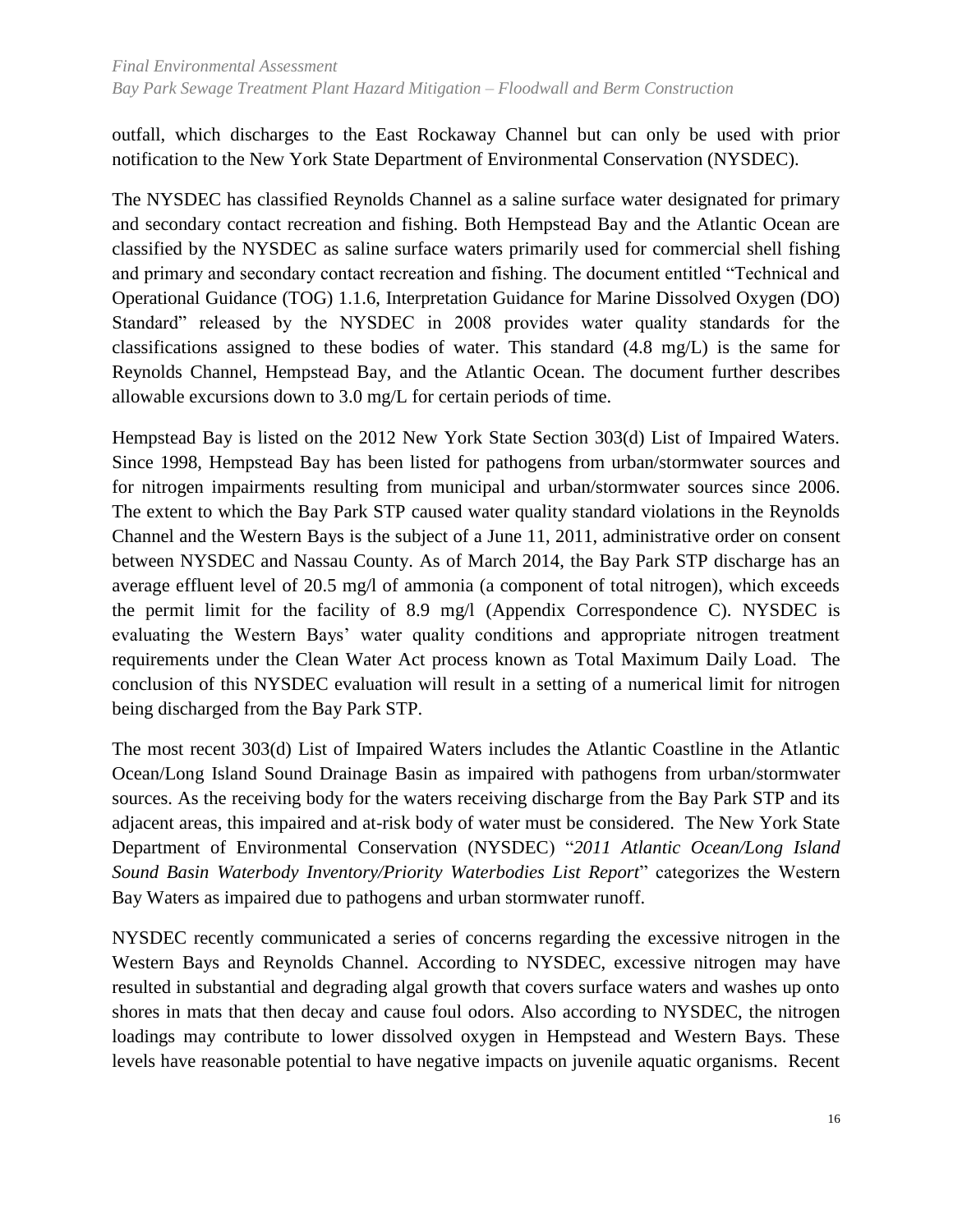research has suggested that nutrient enrichment can also be a major factor is salt marsh loss (Appendix Correspondence D).

During Hurricane Sandy, when the plant was unable to convey and provide adequate treatment of influent wastewater, some of this untreated influent was discharged into East Rockaway Channel. Currently, this poses a threat to water quality in the event of another significant flood event. Stormwater runoff from Marjorie Lane poses an additional stressor to water quality since the road is currently located directly next to the water body. Bay Park is further regulated by NPDES because it is a Municipal Separate Storm Sewer System (MS4) individual permit (permit #NY0026450), MS4 permits require development and maintenance of a Stormwater Management Program (SWMP) to reduce contamination of stormwater and limit contamination discharges.

## **5.3.2 Potential Impacts and proposed Mitigation**

## <span id="page-26-0"></span>**Alternative 1: No Action**

The No Action alternative would have no direct consequences on water quantity or quality. The No Action alternative would not minimize the risk of future discharge of untreated wastewater to the surrounding bodies of water in the event of another storm's impact on treatment operations. Discharge of untreated sewage would have a negative impact on water quality.

#### **Alternative 2: Proposed Alternative – Perimeter Flood Protection Berm and Floodwall**

Disturbance of approximately thirty-seven (37) acres of land during construction could potentially lead to sedimentation and erosion into adjacent waterways. The potential impact to stormwater runoff would be managed by construction BMPs as previously described in Section 5.1.2. The Subgrantee's contractor(s) would compile and submit the necessary forms and documents to comply with the requirements of the General Permit for Stormwater Discharges from Construction Activity – GP-0-10-001 prior to the start of construction and prepare a Stormwater Pollution Prevention Plan (SWPPP) which would include the necessary Erosion and Sediment Controls to mitigate this potential risk. A stormwater drainage system would also be implemented as mentioned in section 4.2 and appendix Document D.

The proposed flood hazard risk reduction measures would minimize the risk of partial or full suspension of facility operations during future flooding events. This would minimize risk of release of untreated sewage from entering surrounding water systems. Included in the design are vegetated swales and underground stormwater retention that would help manage stormwater. The relocation of Marjorie Lane, away from the water, would also reduce the amount of stormwater runoff from the road reaching this body of water, thus improving the quality of this water body in the vicinity of the project site.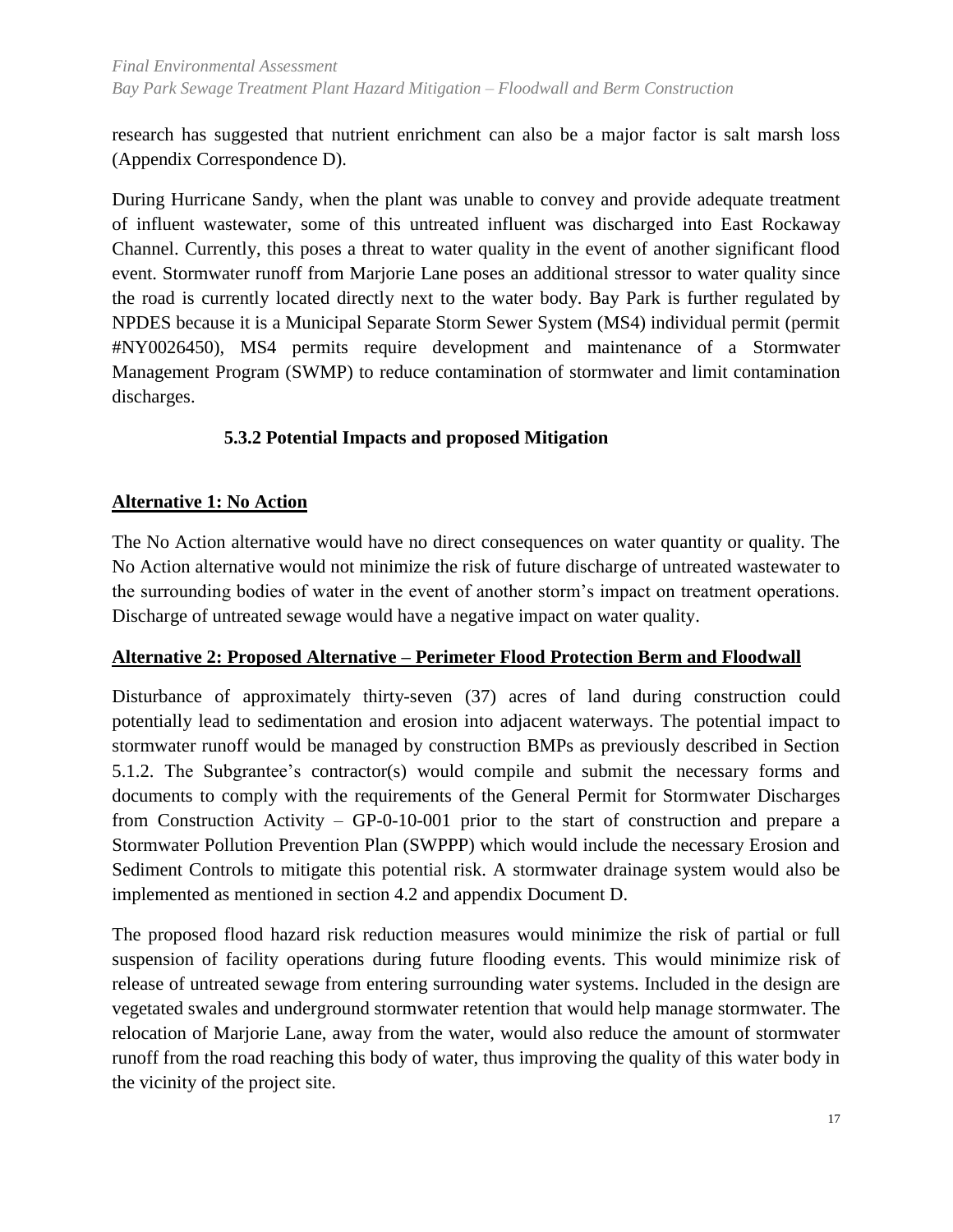## **Alternative 3: Mitigate All Systems and Equipment Individually**

This alternative would disturb approximately two (2) acres of land. Impact minimization measures would be the same as described in Alternative 2 above. Flood risk reduction measures would greatly reduce the threat of a partial or full suspension of facilities during future flooding events. This alternative would not include the stormwater runoff benefits associated with vegetated swales, underground stormwater retention or road relocation, as these features are not included in this alternative.

#### **5.4 Wetlands**

<span id="page-27-0"></span>Executive Order (EO) 11990 Wetlands Management requires Federal agencies to avoid funding activities that directly or indirectly support occupancy, modification, or development of wetlands, whenever there are practicable alternatives. Federal actions within wetlands require the Federal agency to conduct an Eight-Step Review Decision Making Process. The Eight-Step Review for wetlands was included as part of the Floodplain Eight-Step Review Process (Appendix Document K). Each alternative was analyzed for effects on both floodplain and wetlands.

#### **5.4.1 Existing Conditions**

<span id="page-27-1"></span>FEMA uses the National Wetlands Inventory, state-specific mapping tools and on-site surveys to identify wetlands. The U.S. Fish & Wildlife Service's (USFWS) National Wetland Inventory (NWI) map for the project area is located in Appendix Figure F. Both the NWI map and the NYSDEC Enviromapper program showed no wetlands located on the facility property. The facility is located adjacent to Hewlett Bay and East Rockaway Channel, 200 ft away from each at the closest points. Hewlett Bay is an Estuarine and Marine wetland with a designation of E1UBL (Estuarine, Subtidal, Unconsolidated Bottom, Subtidal). Reynolds Channel is also an Estuarine and Marine wetland with a designation of E1UBL. The U.S. Fish & Wildlife Service's (USFWS) National Wetland Inventory (NWI) is located in Appendix Figure F. The NYSDEC Enviromapper program showed no freshwater wetlands in or around plant and outflow pipe.

#### **5.4.2 Potential Impacts and Proposed Mitigation**

#### <span id="page-27-2"></span>**Alternative 1: No Action**

The No Action alternative would have no direct consequences on wetland resources during day to day operation of the plan. This alternative would not minimize the risk of discharge of untreated wastewater into the wetlands surrounding the outflow pipe at Reynolds Channel and potentially the emergency overflow in the East Rockaway Channel. Discharge of untreated sewage would have a negative impact on the natural wetland system damaging habitat and causing adverse conditions for local plant and wildlife that depend on this habitat. Pollution of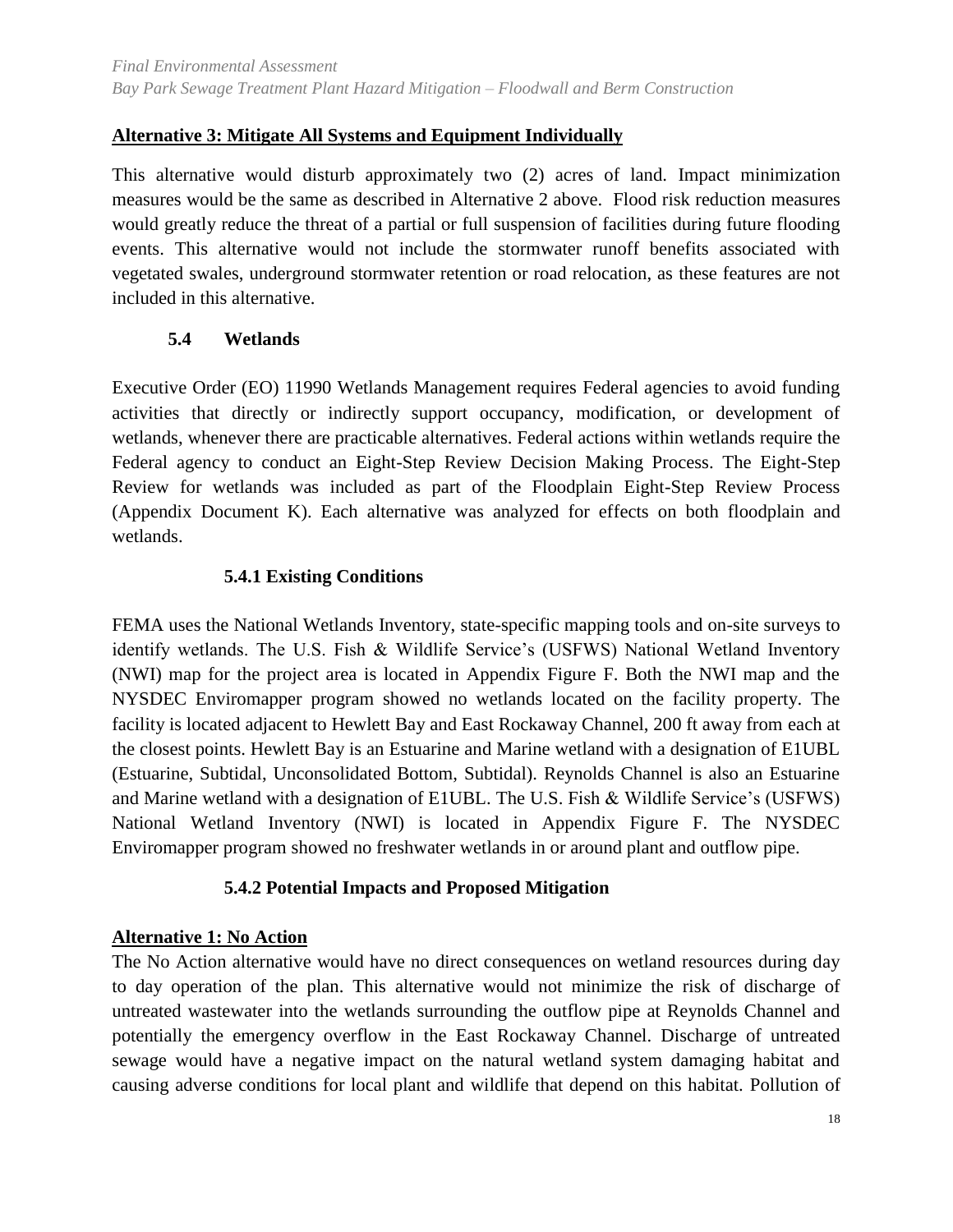wetlands could potentially create adverse conditions for the health, safety and welfare of humans.

#### **Alternative 2: Proposed Alternative – Perimeter Flood Protection Berm and Floodwall**

The "Perimeter Flood Protection Berm and Floodwall" alternative would disturb approximately 37 acres of land which could potentially cause sedimentation and erosion runoff into surrounding wetlands via stormwater that could flow into Hewlett Bay and East Rockaway Channel. The Contractor would prepare a Storm Water Pollution Prevention Plan (SWPPP) which would include the necessary Erosion and Sediment Controls to prevent contamination of wetlands. This alternative would minimize risk of future release of untreated sewage into wetlands in the event of a future flooding event.

## **Alternative 3: Mitigate All Systems and Equipment Individually**

This alternative would disturb approximately two (2) acres of land which could potentially cause sedimentation and erosion into surrounding wetlands and waterways via stormwater runoff during construction. The Contractor shall prepare a SWPPP which would include the necessary erosion and sediment controls to prevent contamination of wetlands. This alternative would prevent the release of untreated sewage into wetlands in the event of a future flooding event.

## **5.5 Floodplain**

<span id="page-28-0"></span>EO 11988 (Floodplain Management) requires that a Federal agency avoid direct or indirect support of development within the floodplain whenever there is a practicable alternative. FEMA uses Flood Insurance Rate Maps (FIRM) to identify the floodplains for the National Flood Insurance Program (NFIP). Federal actions within the 100-year floodplain, or in the case of Bay Park STP (a critical action facility), the 500-year floodplain, require the Federal agency to conduct an Eight-Step process (Appendix Document K). This process, like NEPA, requires the evaluation of alternatives prior to finding the action. FEMA's regulations on conducting the Eight Step process are contained in 44 CFR Part 9.

## **5.5.1 Existing Conditions**

<span id="page-28-1"></span>The site is located predominantly within the 100-year floodplain (AE Zone 9-10 feet (NAVD88)) as shown on Flood Insurance Rate Map panel # 36053C0218G. The 500-year flood level at the site ranges 13-15 feet. The Flood Insurance Rate Map for this site can be found in Appendix Figure G and the Eight-Step review process can be found in Appendix Document K.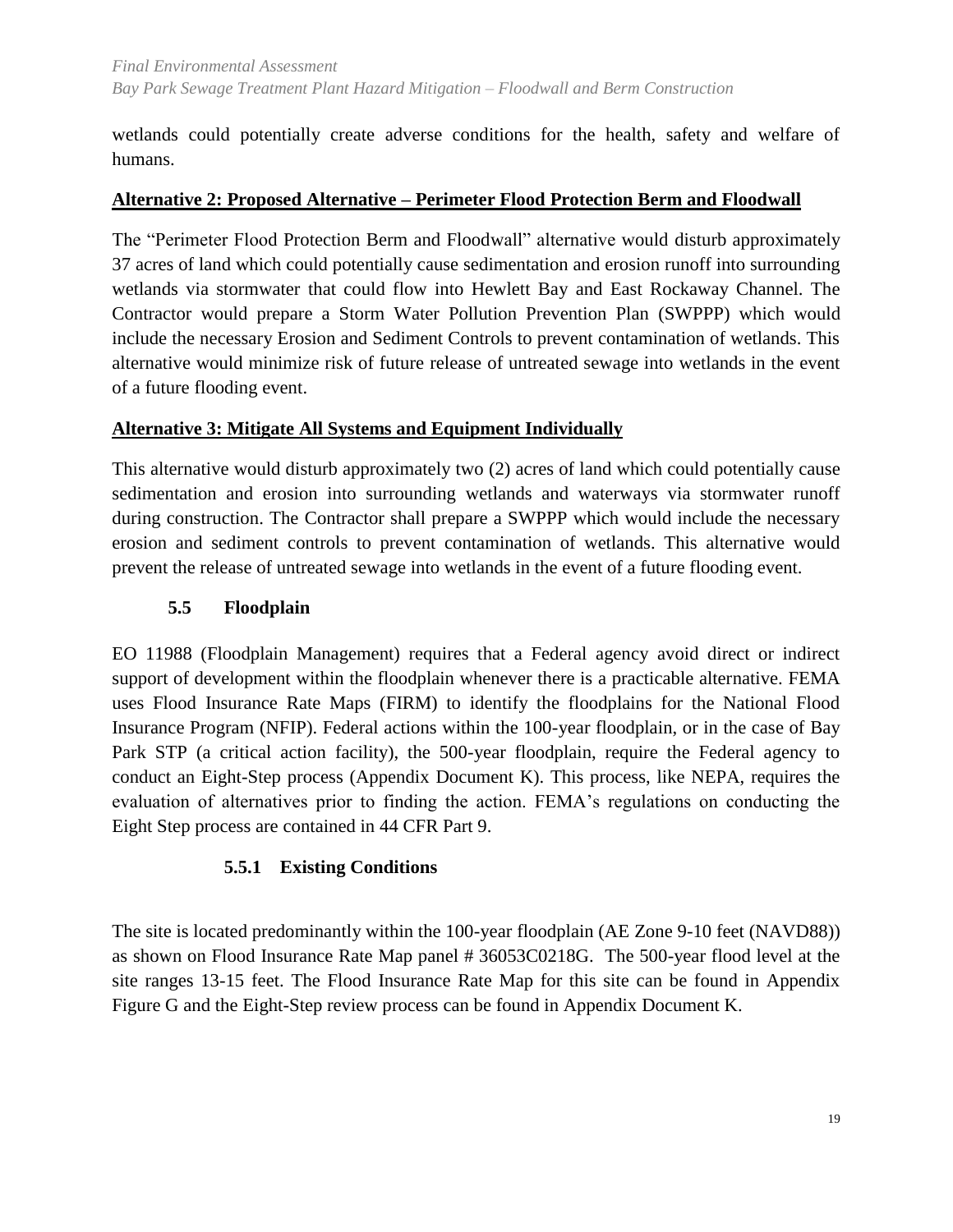## **5.5.2 Potential Impacts and Proposed Mitigation**

#### <span id="page-29-0"></span>**Alternative 1: No Action**

The No Action alternative would promote continued floodplain occupancy. This alternative would perpetuate a facility at risk of future flood damage and of future service disruptions that could cause release of untreated sewage that would be damaging to floodplain habitat.

#### **Alternative 2: Proposed Alternative – Perimeter Flood Protection Berm and Floodwall**

The Proposed Action would provide flood damage risk reduction at or above the 500-year flood elevation for the facility complex. Flood mitigating the facility would minimize potential for disruption of this critical utility service during a flood event. The project's public benefits to human health, safety and welfare outweigh the minor or negligible adverse effects of the risk to the proposed federal investment into a facility located in the floodplain. Early in the review process, it was determined that relocation of the facility outside of the 500-year floodplain was not a practicable alternative due to cost factor and other considerations. A full Eight-Step Review Process was applied and the Proposed Action was determined to be a practicable alternative.

A Hydraulic study was conducted to show the impacts this alternative, inclusive of the fill associated with the berm and park grade increase, would have on the floodplain (Appendix Document B). The hydraulic study used the FEMA Region II Simulating Waves Nearshore and The Advanced Circulation computer models. The models were run using four locations near Bay Park with proposed project and current conditions imputed in for comparison. The project was determined to have negligible impact on water surface elevation and storm surge redistribution (Appendix Document B). The impact to flood storage capacity is minimal in the tidal flooding context of the facility. The proposed action would not increase the water surface elevation of the base flood more than one foot at any point within the community. Stormwater drainage swales will be installed at the toe of the earthern berm to avoid or minimize induced flooding onto neighboring residential properties.

A relatively small square footage of existing lawn and upland landscape areas would be converted to impervious cover; however, the project would not impact the overall floodplain function or value of the area. The Subgrantee would be responsible to coordinate the project with the local floodplain administrator and NYSDEC to obtain all applicable permits or authorizations related to floodplain management. All applicable permits would be obtained to comply with the Clean Water Act (P.L. 95-217) and SPDES as previously described.

The project will require importation of fill for the berm (10,000 CY) and park improvements (45,000 CY). The 45,000 CY of fill for park improvements would raise park by two (2) feet but it will not change the water surface elevation and would cause negligible change to storm surge redistribution (Appendix Document B).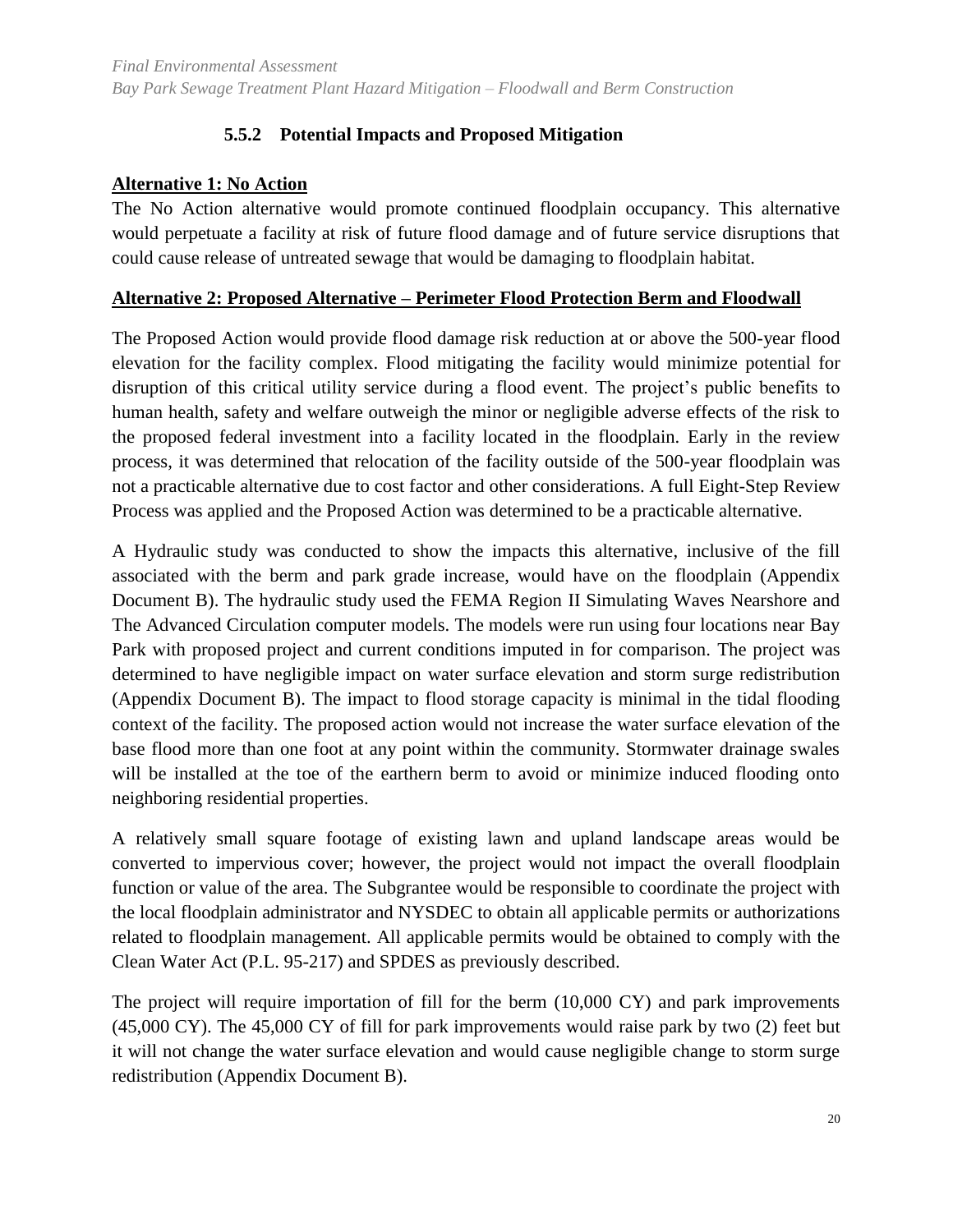## **Alternative 3: Mitigate All Systems and Equipment Individually**

The structures of the facility would be floodproofed to at or above the 500-year floodplain elevation with walls or other flood proofing customizations to each structure. This alternative would reduce risk of future flood damage and would address the project's need to minimize disruption of this critical utility service during future flooding events. However, the facility complex and site accessibility would not be addressed as a whole. Compared to the Proposed Alternative, the potential to induce flooding off-site is lower as flood storage capacity would not be impacted by a perimeter wall.

#### <span id="page-30-0"></span>**5.6 Coastal Resources**

The Coastal Zone Management Act (CZMA), administered by states with shorelines in coastal zones to have a Coastal Zone Management Plan (CZMP) to manage coastal development. Projects falling within designated coastal zones must be evaluated to ensure they are consistent with the CZMP. Projects receiving federal assistance must follow the procedures outlined in 15 CFR 930.90 – 930.101 for federal coastal zone consistency determinations. In order to guide development and resource management within the State's coastal area, substantive policies have been identified and promulgated by the New York State Department of State (NYSDOS) and NYSDEC. The Coastal Erosion Hazard Law (Environmental Conservation Law 34) empowers NYSDEC to identify and map coastal erosion hazard areas and to adopt regulations (6 NYCRR Part 505). The Coastal Erosion Hazard Area (CEHA) Permit Program manages regulated activities or land disturbance to properties within the coastal erosion hazard areas.

#### **5.6.1 Existing Conditions**

<span id="page-30-1"></span>The project site is located within the regulated coastal zone (Appendix Figure H). Project is not located within a scenic area nor is it within a waterfront revitalization area (Appendix Correspondence A). Project is located adjacent to Significant Coastal Fish and Wildlife Habitat and is addressed more in biological resources, section 5.8.

## **5.6.2 Potential Impacts and Proposed Mitigation**

## <span id="page-30-2"></span>**Alternative 1: No Action**

The No Action alternative would have no direct consequence on coastal resources. The No Action alternative would not prevent the discharge of untreated wastewater to the coastal zone at Reynolds Channel outflow and East Rockaway Channel emergency outflow. The untreated wastewater could potential have a negative impact on the coastal resources including damaging habitats, wetlands, floodplains, and local communities in and around coastal zones of West Hempstead Bay.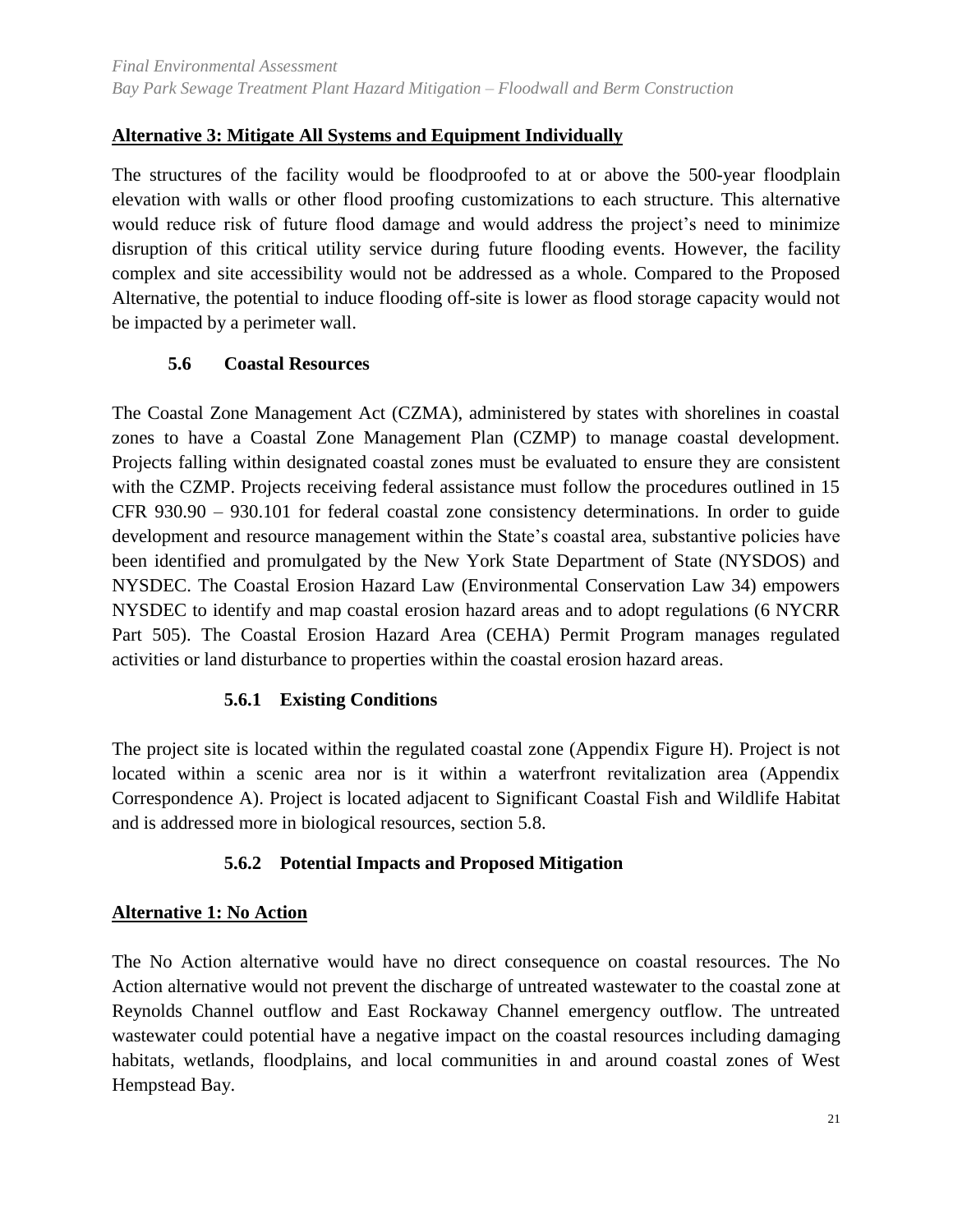## **Alternative 2: Proposed Alternative – Perimeter Flood Protection Berm and Floodwall**

The Proposed Alternative would provide additional protection to coastal resources. The project would have a positive impact on the coastal resources due to reduction of the uncontrolled release of wastewater from future flood events. Contractors would use BMPs and have a SWPP in place to prevent potential sedimentation and erosion into or pollution of coastal waterways. The project is already in a highly developed area and the proposed additional impervious cover would not significantly impact the function and value of vicinity coastal resources.

The project does not impair scenic resources of statewide significant because it is not located within a scenic area (Appendix Correspondence A). The project is predicted to enhance the natural and man-made resources which contribute to the overall scenic quality of the coastal area. This enhancement includes the addition of the berm with natural landscaping, native plant landscaping, parkland restoration, and the floodwall which screens view of the plant processes (Appendix Figure C1-9).

FEMA reviewed State Coastal Policies 1 through 44 with respect to their applicability to the work proposed. Based on this review, FEMA determined that the project would be consistent with the policies of the NYS Coastal Management Program (CMP). FEMA submitted a consultation letter to the New York State Department of State (NYSDOS) on May 23<sup>rd</sup> 2014 documenting the potential impacts the project may have on coastal resources including relocation of Marjorie Lane and park work. NYSDOS concurred with FEMA's finding in correspondence dated June 11, 2014 (Appendix Correspondence A).

#### **Alternative 3: Mitigate All Systems and Equipment Individually**

This alternative would be consistent with NYS CMP and have a positive impact on coastal resources due to the risk reduction of potential uncontrolled release of wastewater during future flood events. Contractors would use BMPs and have a SWPP in place to minimize potential sedimentation and erosion into waterways.

#### <span id="page-31-1"></span><span id="page-31-0"></span>**5.7 Vegetation**

## **5.7.1 Existing Conditions**

The wastewater treatment facility is dominated by impervious surfaces with a few trees scattered throughout the facility. The park is mostly landscaped with grass and shrubs. The western berm has been planted with ornamental trees and shrubs in an attempt to screen the treatment facility from the resident's homes in the area. The area around these plantings is covered with a mix of ornamental and/or invasive vines, shrubs, annual grasses and a mix of common weeds. The ornamentals are in good health except for some species that do not do well in harsh saltwater environments. Plants currently found at the facility location are listed in Appendix Document G.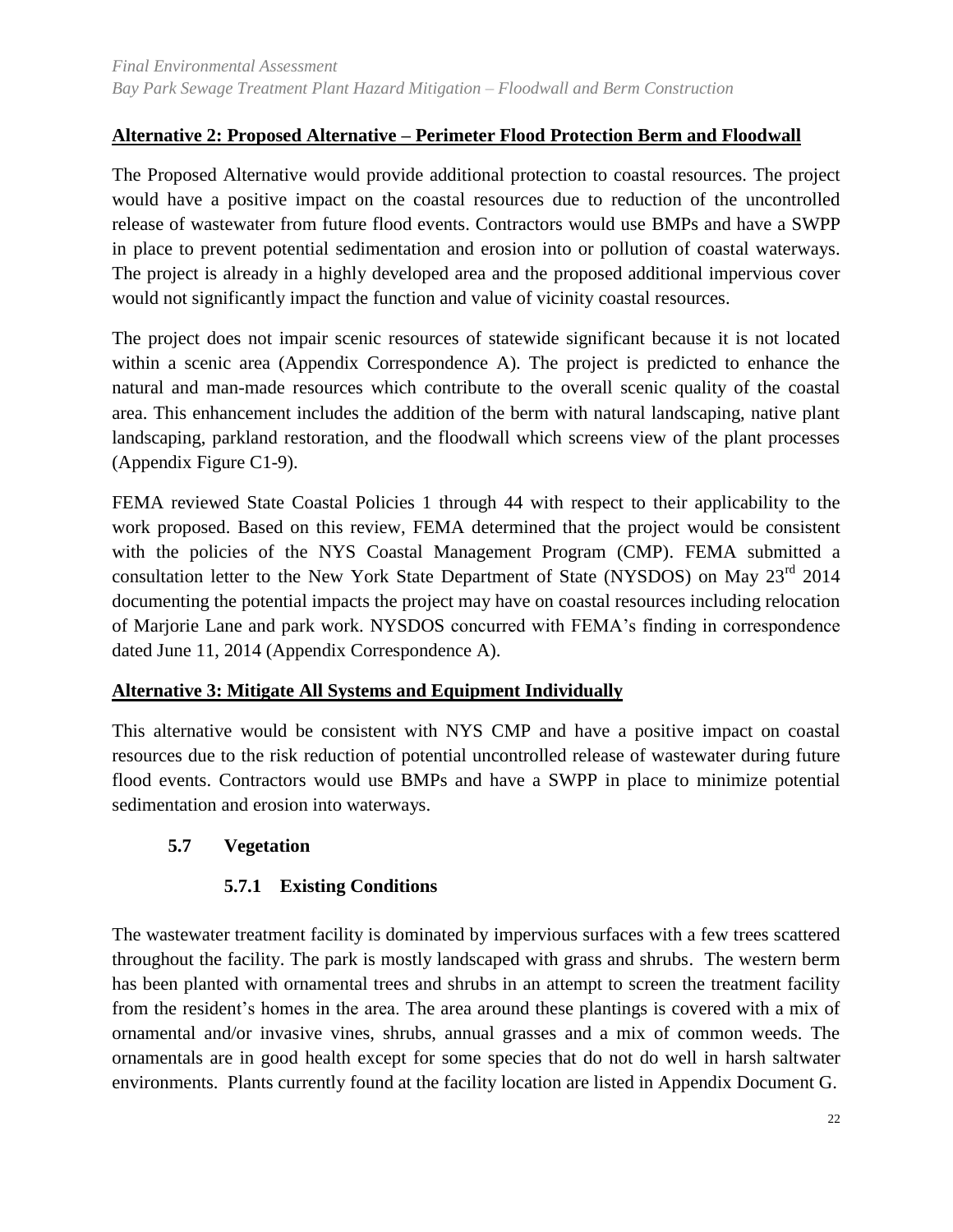## **5.7.2 Potential Impacts and Proposed Mitigation\**

## <span id="page-32-0"></span>**Alternative 1: No Action**

The No Action alternative would have no direct impact on vegetation. Potential sewage overflow from the STP during a flood event could potentially damage vegetation.

#### **Alternative 2: Proposed Alternative – Perimeter Flood Protection Berm and Floodwall**

Construction would result in removal of mature trees and other vegetation within the construction footprint. The Proposed Alternative would include landscaping to restore and improve upon the vegetation in the park and around the STP facility perimeter. Proposed vegetation would include native grasses, wildflowers, perennials, shrubs, multi-stemmed trees, deciduous trees, and evergreen trees. These may include but are not limited to American Holly (*Ilex opaca*), Black gum (*Nyssa sylvatica*), Switchgrass (*Panicum virgatum*), Sea lavender (*Limonium carolinianum*), Black huckleberry (I*gaylussacia baccata*), and White flowering dogwood (*Cornus florida alba*). The new design would provide a more diverse wildlife habitat and add to the aesthetic quality of the community. The conversion of 2.5 acres to impervious cover is within the recreational fields of the park; therefore, only grasses would be negatively affected.

The planting plan would take into account a preferred 15-foot buffer between the floodwall/berm toe and any woody species to maintain a vegetation free zone (w/exception to herbaceous grasses or other herbaceous plants to maintain the integrity of the flood barriers in accordance with U.S. Army Corps of Engineers (USACE) guidance.

## **Alternative 3: Mitigate All Systems and Equipment Individually**

This alternative would have minimal impact on vegetation since the floodproofing would be done at or on buildings. The use of individual floodwalls would increase the amount of impervious surface within the wastewater treatment facility; predominantly displacing areas vegetated with grass and other plants.

## **5.8 Wildlife and Fish**

<span id="page-32-1"></span>The Endangered Species Act (ESA) of 1973 provides a program for the conservation of threatened and endangered plants and animals and the habitats in which they are found. The lead Federal agencies for implementing ESA are the United States Fish and Wildlife Service (USFWS) and the U.S. National Oceanic and Atmospheric Administration (NOAA) National Marine Fisheries Service (NMFS). The law requires Federal agencies to ensure that actions they authorize, fund, or carry out are not likely to jeopardize the continued existence of any listed species or result in the destruction or adverse modification of designated critical habitat of such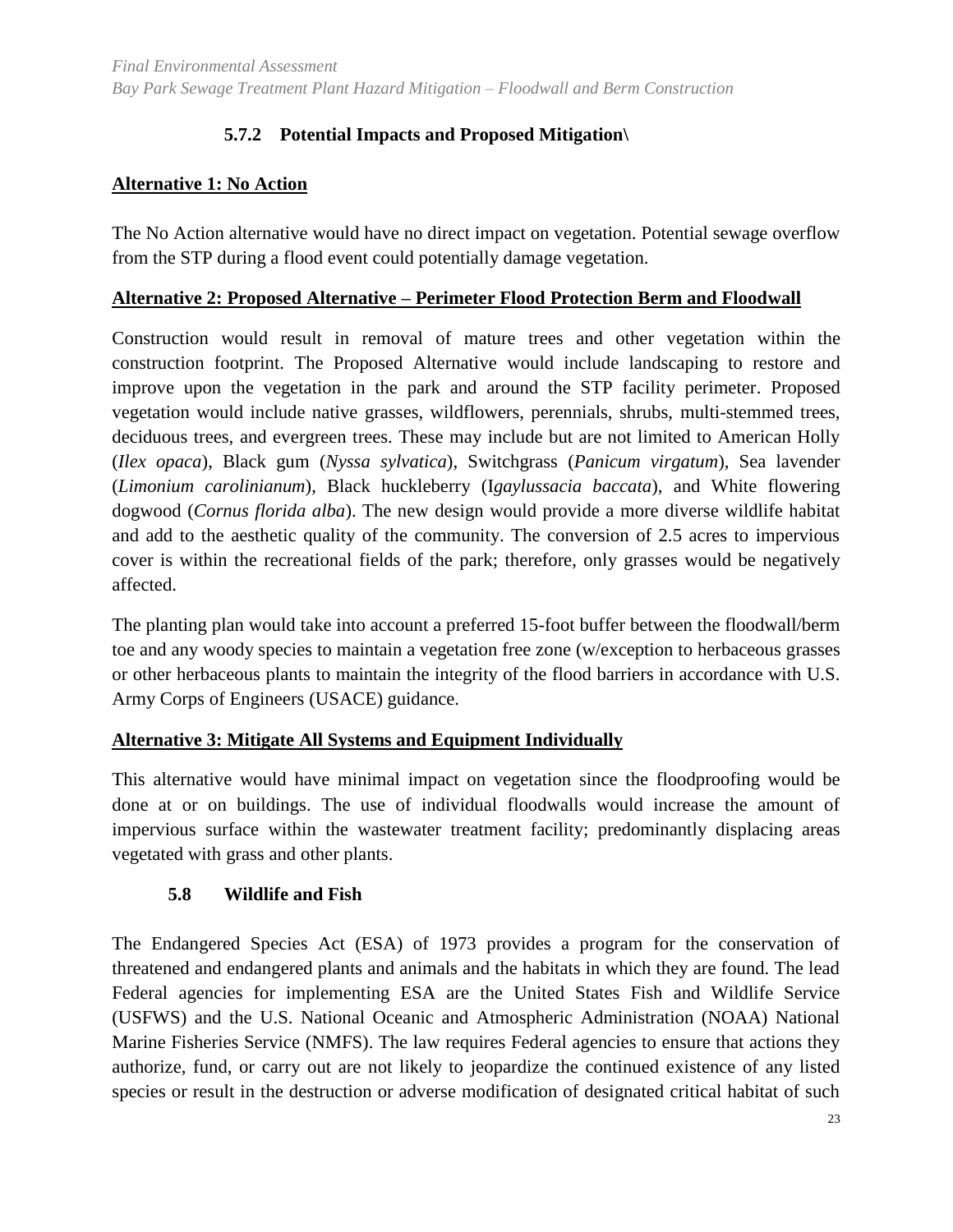species. The law also prohibits any action that causes a "taking" of any listed species of endangered fish or wildlife.

The Migratory Bird Treaty Act (MBTA) of 1918 provides a program for the conservation of migratory birds that fly through lands of the United States. The lead Federal agency for implementing the MBTA is the United States Fish and Wildlife Service (USFWS). The law requires Federal agencies to ensure that actions they authorize, fund, or carry out are not likely to jeopardize the continued existence of any migratory birds or result in the destruction or adverse modification of designated critical habitat of such species.

Federal agencies are required to assess the potential impacts that proposed actions and alternatives may have on Essential Fish Habitat (EFH), in accordance with the Magnuson-Stevens Fishery Conservation and Management Act.

## **5.8.1 Existing Conditions**

## <span id="page-33-0"></span>**Terrestrial**

Nassau County has diverse habitat types that are utilized by a variety of wildlife species. NYSDEC Nature Explorer lists 189 definitive species within the county with several more unaccounted for within this survey. The maintained lawns, fields, and scattered trees and shrubs areas provides habitat for wildlife such as raccoons, skunks, chipmunks, squirrels, sparrows, wild turkey, whitetail deer, rabbits and passerine birds.

According to the USFWS Migratory Bird Program, the Bay Park STP site is located within the North America Atlantic Flyway for migratory birds. Several species of migratory birds, including the federally listed threatened species Piping Plover and the endangered Roseate Tern use lands within and around Western Hempstead Bay (wetlands and coastal habitats) and the Bay Park STP area for stop over feedings on their way to breeding grounds or as breeding grounds themselves.

#### **Aquatic**

The surrounding waterways support fish and shellfish habitat. There are EFHs for an assemblage of species and life stages for those species in West Hempstead Bay which includes Hewlett Bay, East Rockaway Channel, and Reynolds channel (Appendix Document L).

#### **Threatened and Endangered Species**

According to USFWS's Information, Planning, and Conservation (IPaC) system, several federally listed and proposed endangered or threatened wildlife and plant habitats (both terrestrial and aquatic) were identified to potentially occur in the project area. Federally listed threatened and endangered species include: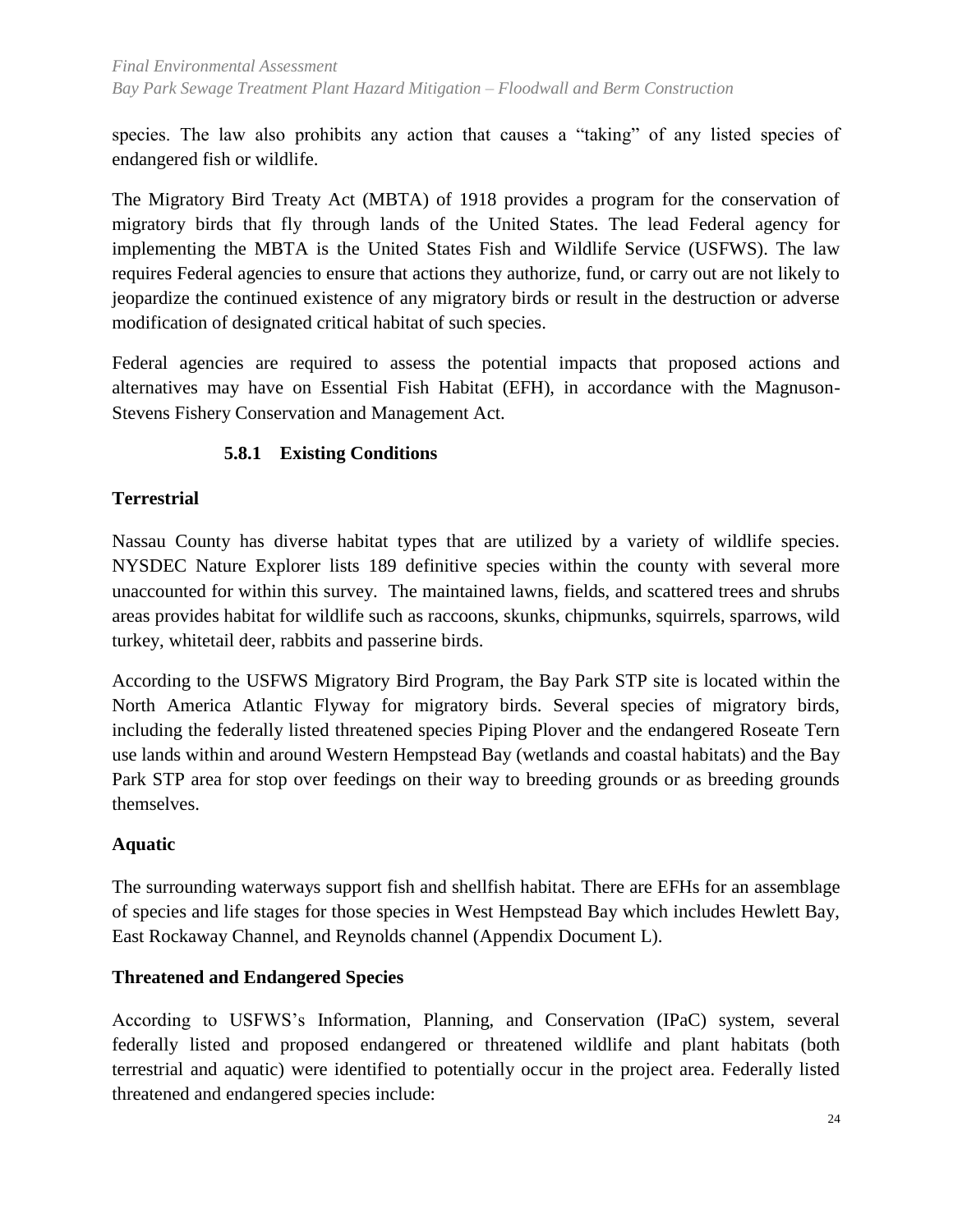Piping Plover (*Charadrius melodus)* Threatened Roseate Tern (*Sterna dougallii dougallii*) Endangered Seabeach Amaranth (*Amaranthus pumilus*) Threatened

The Red Knot (*Calidris canutus*), a medium sized shorebird, is a candidate species for listing on the USFWS endangered species list. The Red Knot can be found on the shores of Long Beach and in the islands of Western Bay. The Northern Long Eared Bat (*Myotis septentrionalis*) is a proposed federal species identified by IPaC to be potentially found in the project area.

The following federally species may occur in vicinity waterways:

Loggerhead Sea Turtle (*Caretta caretta) Threatened* Atlantic Ridley Sea Turtle (*Lepidochelys kempi*) Endangered

New York State listed threatened and endangered species that may be found in the project area include:

Least tern (*Sterna antillarum*) Endangered Carolina Clubmoss (*Lycopodiella caroliniana*) Endangered Barratt's sedge (*Carex barrattii*) Endangered False China-root (*Smilax pseudochina*) Endangered St. Andrew's cross (Hypericum hypericoides ssp. multicaule) Endangered Northern Harrier (*Circus cyaneus*) Threatened Osprey (*Pandion haliaetus*) Threatened Common Tern (*Sterna hirundo*) Threatened Button Sedge (*Carex bullata*) Threatened Golden Dock (Rumex maritimus var. fueginus) Threatened

## **5.8.2 Potential Impacts and Proposed Mitigation**

## <span id="page-34-0"></span>**Alternative 1: No Action**

The No Action Alternative would not directly affect wildlife and fish. The No Action alternative would also have no direct consequences on state and federally listed threatened and endangered species or migratory birds. As described previously, the risk of future release of untreated effluent would not be addressed. Impacts of untreated sewage release on fish and wildlife species could range from stress on species, degradation of food sources, destruction of breeding grounds, and physical harm.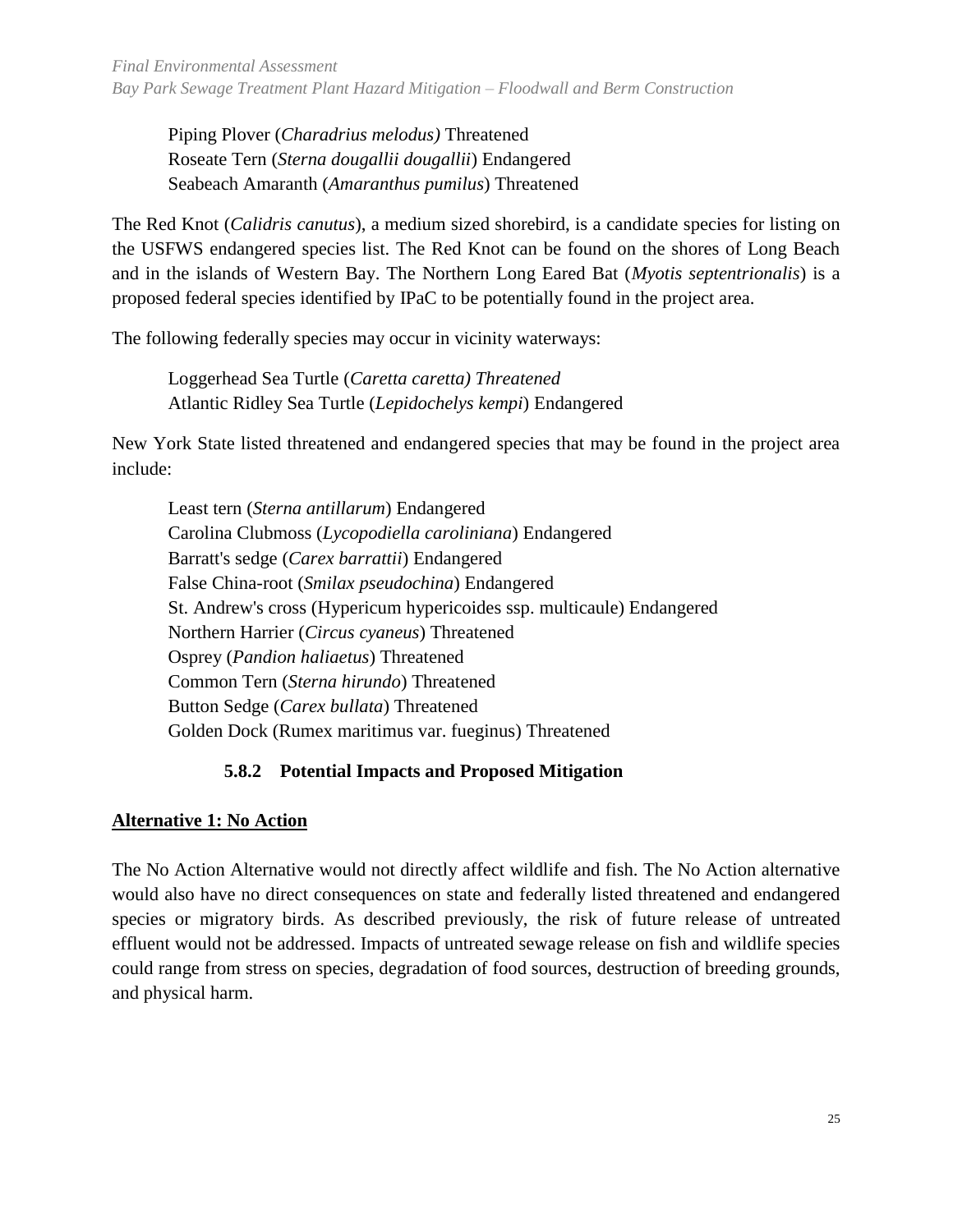## **Alternative 2: Proposed Alternative – Perimeter Flood Protection Berm and Floodwall**

Temporary disturbance to the site's wildlife habitat and migratory bird habitat would occur due to removal of large trees and other habitat with noise and activity during construction contributing to disturbance as well. The landscaping plan would restore habitat with native plant species providing enhanced habitat in the long-term. The contractor would use BMPs, including a SWPPP, to prevent impact to wildlife and EFH. No modifications to the nearby body of water or wild areas are included in the scope of work. This hazard mitigation would, in turn, minimize untreated effluent from entering the waterways during storm events and minimize potential pollution of aquatic and terrestrial habitat. An EFH assessment was conducted to analyze the impact the project. FEMA determined that the project would have no adverse effect on EFH (Appendix Document L). The flood berm and walls would reach a height of approximately +17 feet NGVD88 with sloping vegetation at most sections. New York City Audubon states, buildings and structures below 50' without reflective surfaces would not pose a potential threat to migratory birds. FEMA has determined the impact to migratory birds and migratory bird habitat would not be significant and primarily be a temporary impact. Based on site assessments and assessments of resources present there is no habitat for above mentioned endangered and threaten species. Therefore FEMA has determined that the proposed project would have no effect on federally listed threatened and endangered species. Although there is no potential for optimal habitat associated with project site minimizing effluent effects from future flooding events will prevent possible damage to endangered and threatened species habitat. As a voluntary conservation recommendation for both migratory birds and the proposed Northern long-eared bat, the Subgrantee would be encouraged to schedule to the extent possible the removal of woody vegetation, especially trees greater than 3" diameter-at-breast-height during the following window when the species would be less likely to occur in the project area: October  $1<sup>st</sup>$  – March 31<sup>st</sup>.

#### **Alternative 3: Mitigate All Systems and Equipment Individually**

Alternative 3 would have the same potential impacts and proposed mitigation as described above for Alternative 2. This alternative would have no long term direct consequences on state and federally listed threatened and endangered species. The individual floodwalls around tier 1-4 sites would be a minimal threat to Migratory Birds due to the low elevation and lack of reflective surfaces.

## **5.9 Cultural Resources**

<span id="page-35-0"></span>As a Federal agency, FEMA must consider the potential effects of any of its funded actions upon cultural resources prior to engaging in any undertaking. This obligation is defined in Section 106 of the National Historic Preservation Act (NHPA), as amended and implemented by 36 CFR Part 800. The NHPA of 1966 defines a historic property as "any prehistoric or historic district, site,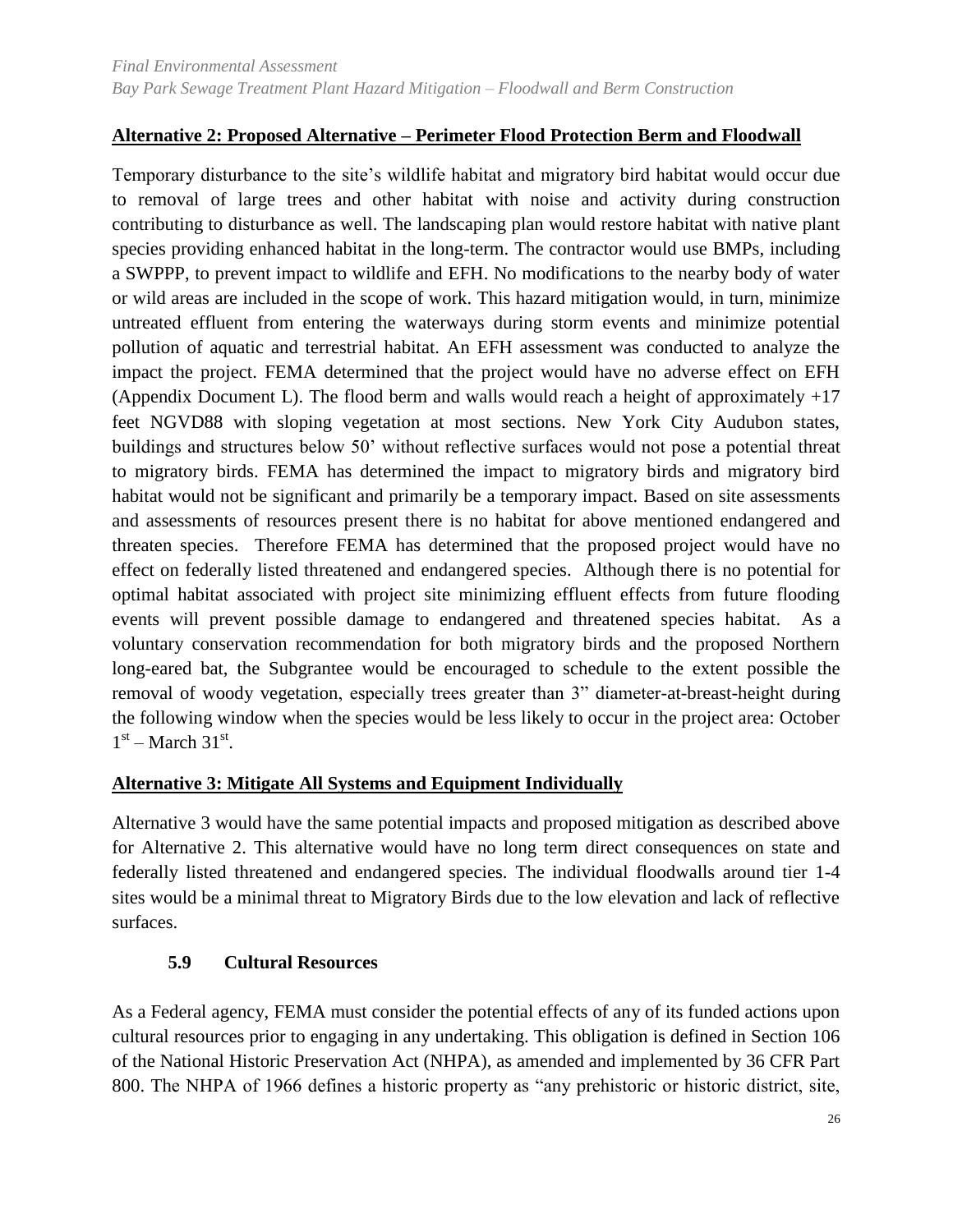building, structure, or object included in, or eligible for inclusion on the National Register." Eligibility criteria for listing a property on the National Register of Historic Places (NRHP) are found at 36 C.F.R. Part 60.

The New York State Historic Preservation Officer (NYSHPO) maintains a list of New York's historic properties which is regularly updated, in part on the basis of reports prepared by cultural resources consultants in advance of construction projects that are subject to NYSHPO and federal agency review. Requirements for review include the identification of significant cultural resources that may be impacted by the undertaking. Cultural resources are defined as prehistoric and historic sites, structures, districts, buildings, objects, artifacts, or any other physical evidence of human activity considered important to a culture, subculture, or community for scientific, traditional, religious, or other reasons.

Only those cultural resources determined to be potentially significant under NHPA are subject to protection from adverse impacts resulting from an undertaking. To be considered significant, a cultural resource must meet one or more of the criteria established by the National Park Service that would make that resource eligible for inclusion in the National Register of Historic Places (NRHP). The term "eligible for inclusion in the NRHP" includes all properties that meet the NRHP listing criteria, which are specified in the Department of Interior regulations Title 36, Part 60.4 and NRHP Bulletin 15. Sites not yet evaluated may be considered potentially eligible for inclusion in the NRHP and, as such, are afforded the same regulatory consideration as nominated properties.

Pursuant to 36 CFR 800.4(a)(1), the Area of Potential Effects (APE) is defined as the geographic area(s) within which the undertaking may directly or indirectly affect cultural resources. Within the APE, impacts to cultural resources are evaluated for both Standing Structures (above ground resources) and Archaeology (below ground resources).

The APE for this undertaking, as it pertains to Standing Structures, is the entire treatment plant campus and the adjacent county park. Proposed work to Standing Structures within the APE includes repair to existing campus buildings, construction of three (3) new unit substations located adjacent to existing structures within the campus, the demolition of a park comfort station and subsequent construction of a new comfort station at a new location within the facility. The APE includes the viewsheds from the surrounding communities, the park and the adjacent waterway. (Appendix Figures C and C10)

The APE for potential Archaeological resources has been determined to include the area of ground disturbance at the location of the perimeter flood protection structure (berm and floodwall), and the area of ground disturbance at the adjacent county park where sports facilities would be reconfigured. (Appendix Figures C and C10)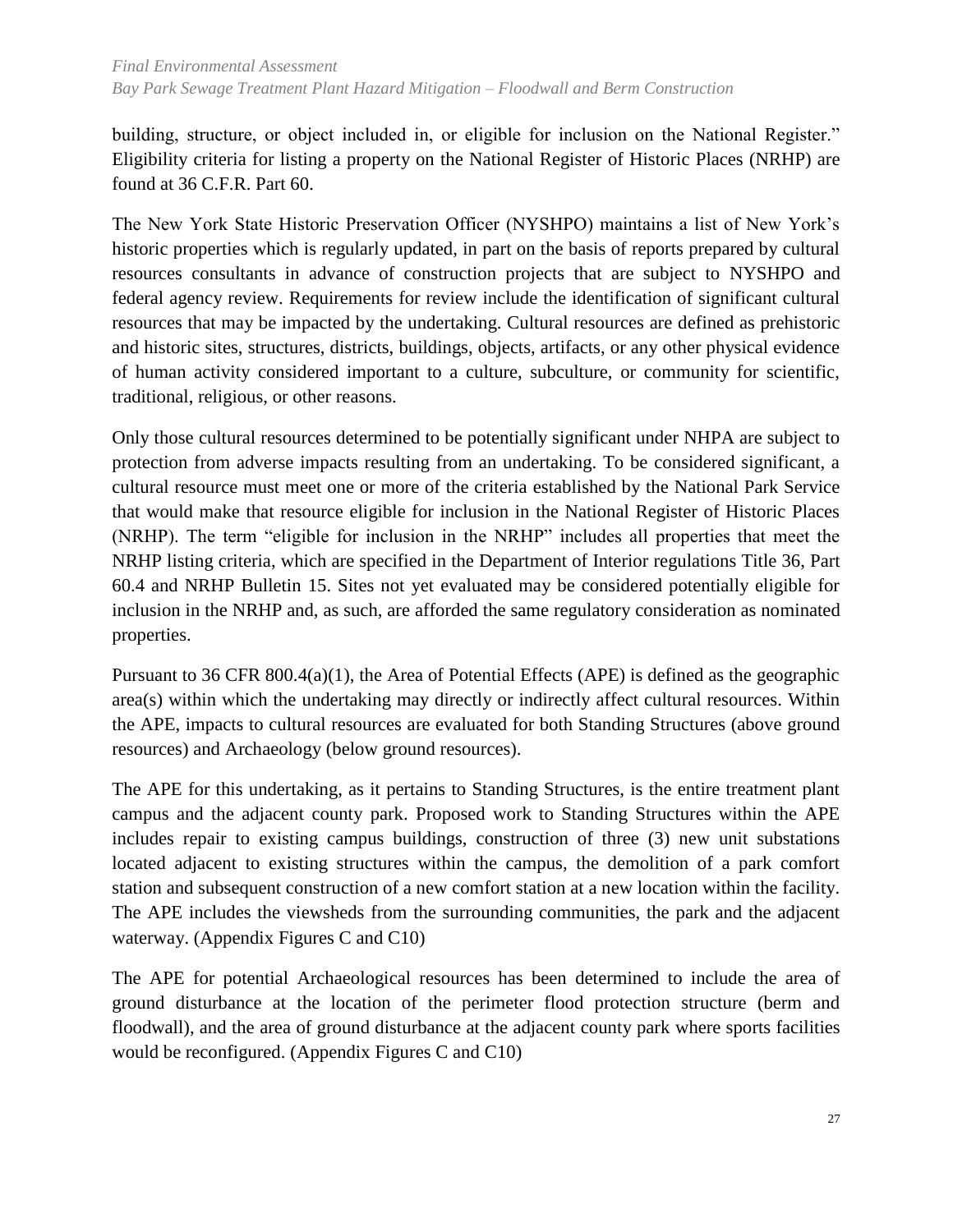## **5.9.1 Historic (Standing) Structures**

#### **5.9.1.1 Existing Conditions – Historic Standing Structures**

<span id="page-37-0"></span>The Bay Park STP was originally constructed in 1949 and was first opened in 1950. Two major expansion and upgrade campaigns occurred in the 1960's and the 1980's respectively. The facility is composed of approximately 50 structures with associated systems and equipment. The structures at the Bay Park STP facility are one to four stories in height and are predominately constructed of concrete masonry units (CMU) blocks clad with a veneer of light beige brick and metal windows. The architecture of the facility is utilitarian in character and overall, is an unremarkable public works facility. It does not exhibit significant architectural design and/or detail.

The adjacent county park has one structure (comfort station) that is proposed for demolition as part of the perimeter flood protection mitigation project. This comfort station is a simple brick building (built circa 1970) consisting of two interconnected structures with shed roofs, one housing bathrooms, and the other offering open-air covered shelter to park-goers.

FEMA conducted a search for known historic standing structures within the APE using the NYSHPO Sphinx database to determine if any buildings in the project area are listed on the National Register of Historic Places (NRHP) or the New York State Register of Historic Places (SRHP), either individually, or collectively, as part of a National Register Historic District. Furthermore, from early 2013 to 2014, multiple site visits were conducted by FEMA to evaluate the existing building stock at the facility. Based on the results of FEMA's historic property identification efforts, it was determined that the structures at the Bay Park STP and at the adjacent county park are not listed nor are they eligible for inclusion in the National Register of Historic Places or the State Register of Historic Places.

## **5.9.1.2 Potential Impacts and Proposed Mitigation to Standing Historic Structures**

#### **Alternative 1: No Action**

The No Action alternative would not reduce the risk to cultural resources from storm surge and flooding and would have no effect on historic properties.

#### **Alternative 2: Proposed Alternative – Perimeter Flood Protection Berm and Floodwall**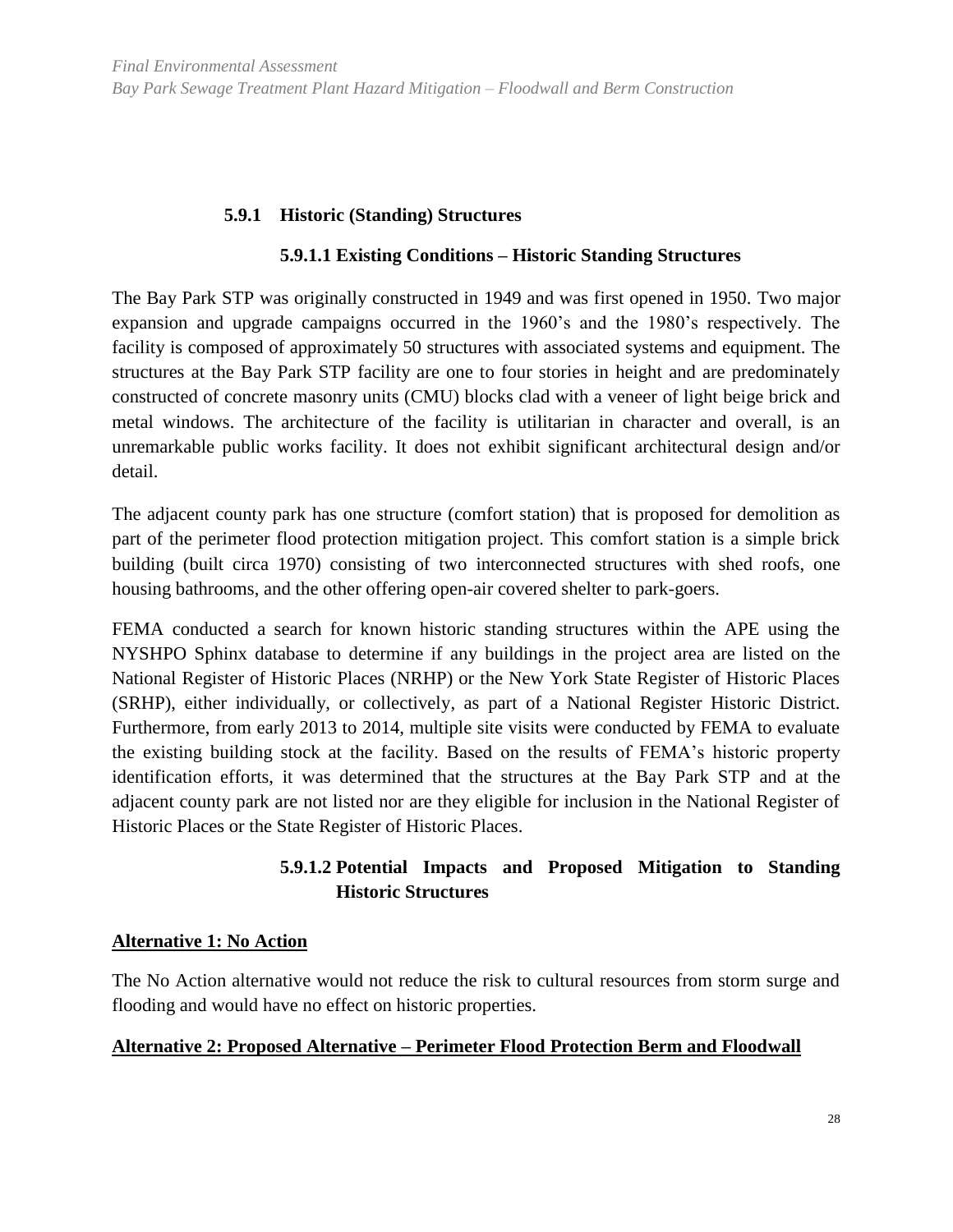FEMA found that the Proposed Action would have No Effect on Historic Properties. A consultation letter with the NYSHPO was submitted on May 22, 2014 for all standing structures impacted by the proposed project. NYSHPO concurred with FEMA's finding of No Effect via correspondence dated June 11, 2014.

Consultation with the NYSHPO was conducted by Nassau County's consulting firm in 2013 and 2014 (Appendix Correspondence B, Figure 2) and by FEMA in 2014 (Appendix Correspondence B, Figure 1). Below is a summary of the Section 106 consultation record for standing structures.

- November 25, 2013 Consultation by Nassau County Consulting Firm with NYSHPO for the following project: Electrical Distribution System Flood Repair and Mitigation, Contract Cl-5146-33-00.
- November 25, 2013 Consultation by Nassau County Consulting Firm with NYSHPO for the following project: Perimeter Flood Protection, Contract Cl-5146-35-00
- March 28, 2014 Consultation by Nassau County Consulting Firm with NYSHPO for the following project: Final Settling Tank rehabilitation, Contract S35121-01
- April 7, 2014 NYSHPO Concurrence for following four (4) projects: Electrical Distribution System Flood Repair and Mitigation, Perimeter Flood Protection, Sludge Dewatering Facility Repair and Mitigation and Hardening of Critical Tier I Facilities.
- April 25, 2014– NYSHPO Concurrence for following three (3) projects: Final Settling Tank Rehabilitation, Effluent Pumping Facility Improvements, Barnes Avenue SSO Correction.
- May 22, 2014 FEMA's Consultation with NYSHPO for Standing Structures (above ground resources) for the following three (3) projects: Three (3) unit substations, Removal and Replacement of equipment at the Grit Removal Facility and Demolition of existing comfort station and construction of new comfort station.
- May 11, 2014 NYSHPO Concurrence (determination of No Effect) for the consultation initiated by FEMA on May 22, 2014.

## **Alternative 3: Mitigate All Systems and Equipment Individually**

<span id="page-38-0"></span>Similarly to the Proposed Action, this alternative would be expected to have no effect on historic properties.

## **5.9.2 Archaeological Resources**

## **5.9.2.1 Existing Conditions**

FEMA archaeologists used NYSHPO maps to determine that the APE is located in an area of archaeological sensitivity. In order to evaluate the archaeological sensitivity of the area for which improvements are proposed, FEMA conducted field inspection of the project site, evaluation of geological data and documentary research.

## *Prehistoric Archaeological Resources*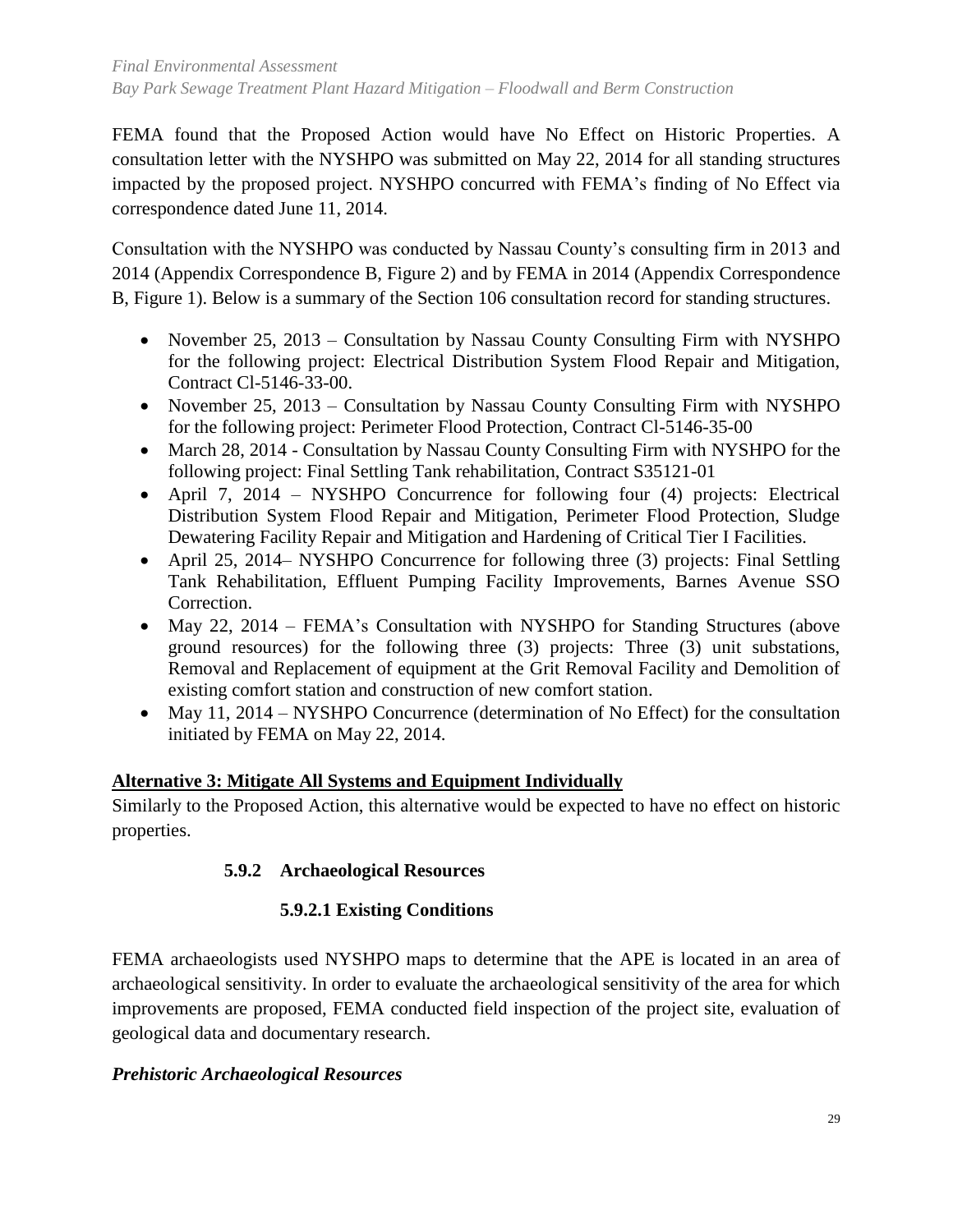Research was conducted using records, maps, and literature from the NYSHPO to determine that the project area is located in an area of archaeological sensitivity (Appendix Figure J). No previously recorded archaeological sites have been identified within the project site and it is not contiguous to a property listed or eligible for listing on the National Register of Historic Places. Based on historic maps of the site, dating to the late-1800s, the area was once marshland connecting waterways leading to the Atlantic Ocean. The marshlands were filled to allow development of the area including the construction of the Bay Park STP. The absence of recorded sites in the area may be attributable to the presence of dense urban and industrial development of the area. The absence of sites at or below the facility's elevation is likely due to inhospitable or submerged conditions in such areas prior to the early  $20<sup>th</sup>$  century and the area's history of filling and development.

The only evidence of Native American activity that might be located within the APE would be random, sparsely distributed artifacts left by brief forays into the wetlands during prehistoric times. While it is conceivable that some small, ephemeral deposits might exist below the fill in sediments related to the former wetlands, the likelihood of detecting and recovering any significant archaeological materials given existing conditions is low.

Any such deposits would be limited to known deposits of sand located beneath the organic silty peat layer which is in turn beneath the fill. The lower more compact layer of the sand stratum is representative of the older Ronkonkoma glacial advance, while the upper sand stratum is representative of the Harbor Hill glacial advance that had retreated from Long Island approximately 13,000 years ago. Previous research has identified prehistoric archaeological deposits within these latter Holocene glacial outwash sands in areas with similar deposits.

#### *Historic Archaeological Resources*

Prior to construction of the facility the land was undeveloped marsh land. Historic archaeological sites pre-dating construction of the facility are considered unlikely due to lack of documented development.

## **5.9.2.2 Potential Impacts and Proposed Mitigation, Archaeological Resources**

#### **Alternative 1: No Action**

The No Action alternative would have no effect on archaeological properties.

#### **Alternative 2: Proposed Alternative – Perimeter Flood Protection Berm and Floodwall**

Although, no previously recorded prehistoric or historic archaeological sites have been identified within the project site, the project would exceed the depth of fill and extend into the Holocene glacial outwash sand deposits. The proposed floodwall construction would have minimal impact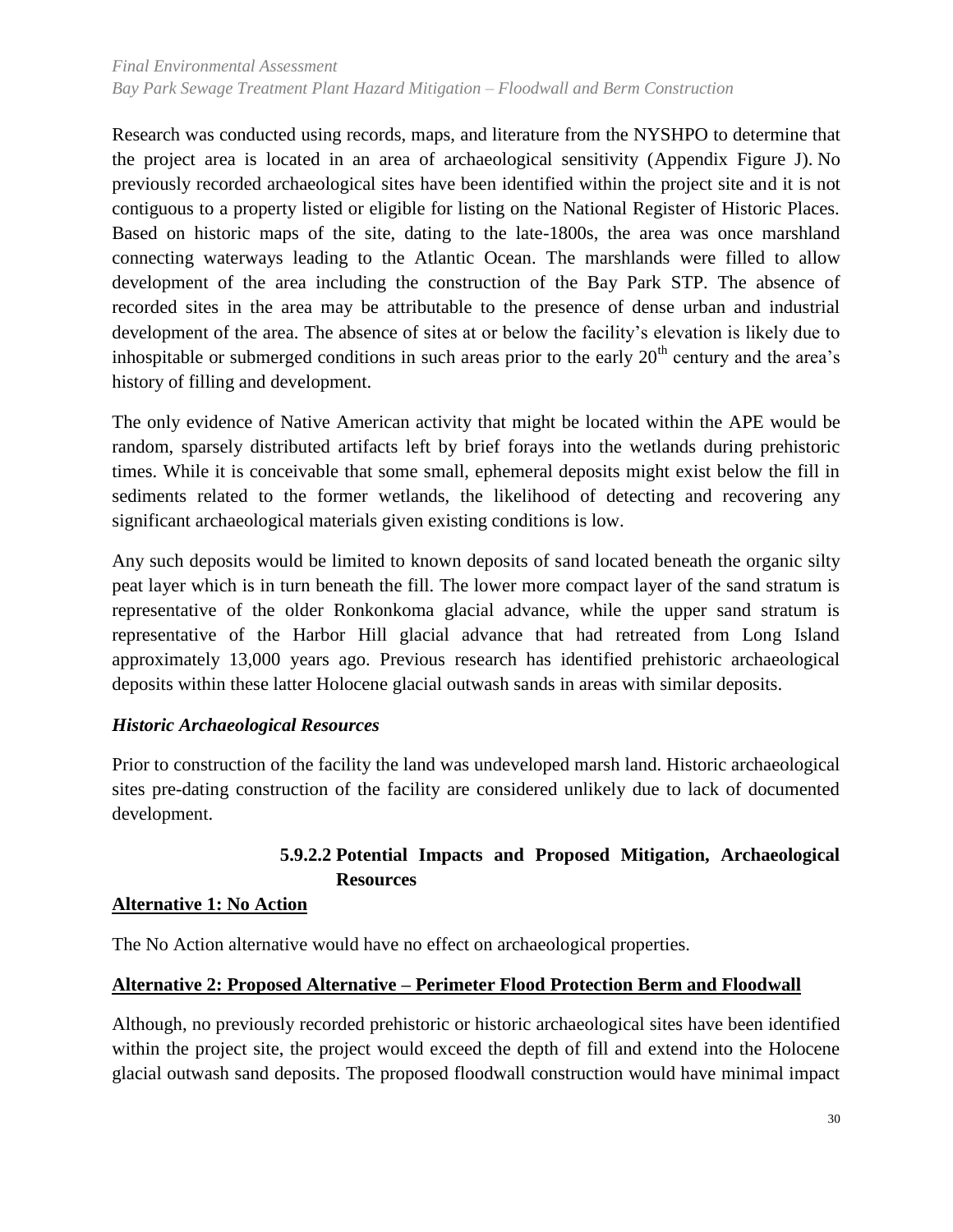to potential archaeologically sensitive soils. Project plans call for ground disturbance for the flood barrier to elevation -25-feet which would penetrate below the depth of the fill and into intact native soils. The slurry would be installed using a combination of the vibration beam method and jet grouting. Piles would be used to support the T-wall construction and would also require some limited ground disturbance. The flood barrier protection work would displace soils underneath the ground surface with only small amounts of spoils returned to the surface. The returned spoils would not be sufficient to allow for observation and detection of subsurface archaeological resources. If archaeological deposits were encountered during pile driving, slurry wall construction, or jet grouting these materials would likely be compacted down or moved laterally within the same deposit. Based on these factors the possibility exists that subsurface archaeological deposits could be disturbed by improvements within the APE but this potential disturbance would be undetectable.

To mitigate for potential and unknown impacts to archaeological resources, an archaeological study synthesizing previous archaeological research and data on the intertidal estuarine marshes of the region would be conducted to better understand the potential for archaeological resources within the project APE. Consultation with the NYSHPO was conducted by FEMA to address potential impacts on archaeological resources: (Appendix Correspondence B, Figure 1).

- May 27, 2014– Consultation with NYSHPO by FEMA for: Archaeology (below ground resources) for Perimeter floodwall and Bay Park disturbance
- June 4, 2014 Clarification with NYSHPO by FEMA for: Archaeology
- June 11, 2014 NYSHPO Concurrence (determination of No Adverse Effect) for the consultations initiated by FEMA on May 27, 2014 and June 4, 2014. A condition of this determination is as follows: An archaeological study synthesizing previous archaeological research and data on the intertidal estuarine marshes of the region would be conducted to better understand the potential for archaeological resources within the project area of potential effects (APE).

FEMA notified the Delaware Tribe and Shinnecock Tribe of the proposed ground disturbing work on the following dates, Delaware tribe concurred on July 12<sup>th</sup> 2014:

- May 28, 2014 Notification to Delaware Tribe by FEMA for: Archaeology
- May 28, 2014– Notification to Shinnecock Tribe by FEMA for: Archaeology
- $\bullet$  June 5, 2014 Clarification with Delaware Tribe by FEMA for: Archaeology
- June 5, 2014 Clarification with Shinnecock Tribe by FEMA for: Archaeology

## **Alternative 3: Mitigate All Systems and Equipment Individually**

The ground disturbance associated with this alternative would occur mostly in fill and in the organic gray peats soils immediately below with little to no disturbance in the potentially archaeologically sensitive sand stratum. Therefore, improvements within the APE for this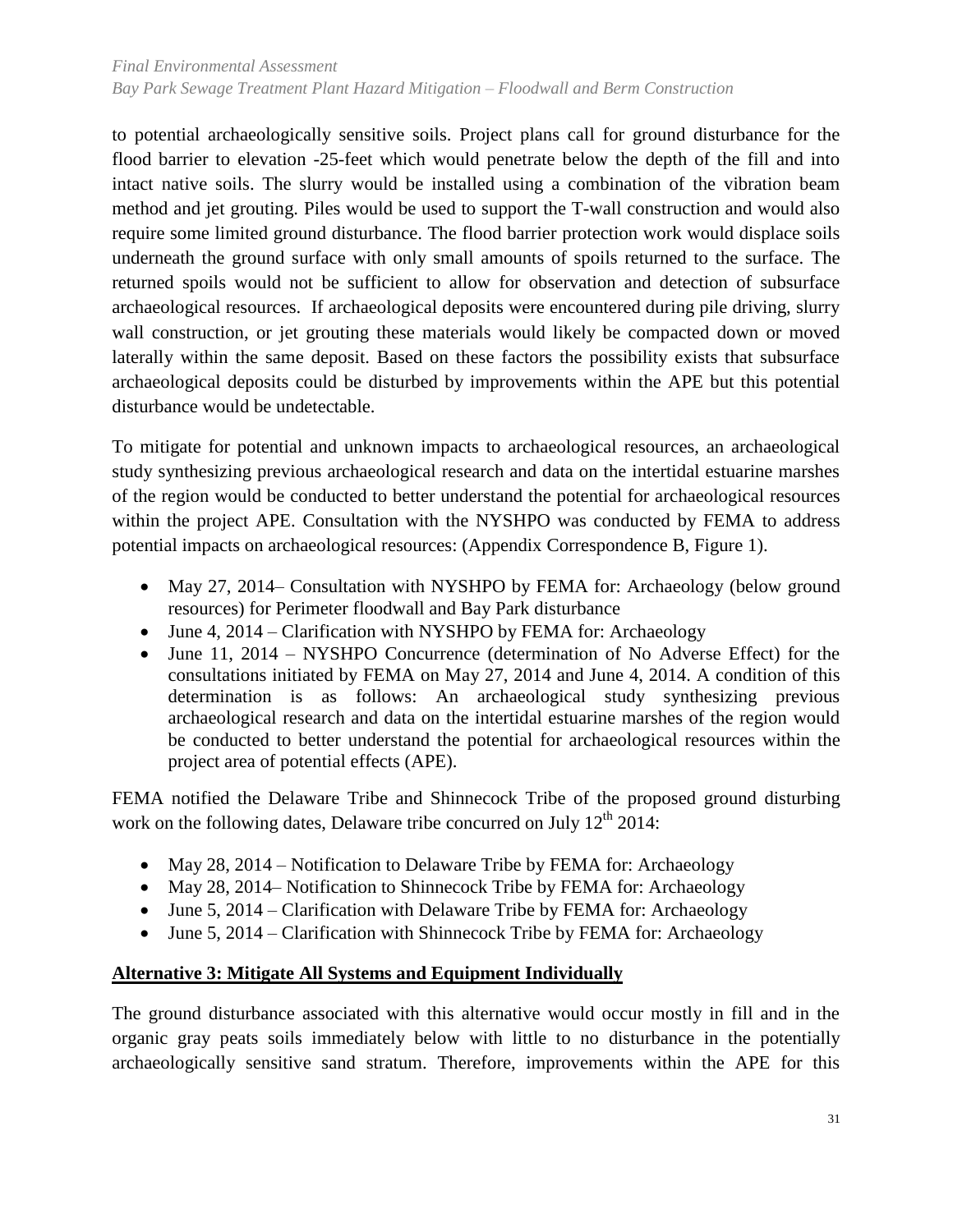alternative have little to no potential to affect either prehistoric or historic archaeological resources.

#### **5.10 Aesthetic Resources**

<span id="page-41-0"></span>A viewshed is an area of land, water, or other environmental element that is visible to the human eye from a fixed vantage point. Viewsheds are areas of particular scenic or historic value that have been deemed worthy of preservation against development or other change. They are spaces that are readily visible from public areas and thoroughfares, such as from public roadways, public parks or high-rise buildings. If the viewshed is integral to the setting of a landmark building or part of the NHPA Evaluation Criterion for a buildings' eligibility, the viewshed must be considered for any new development proposal.

#### <span id="page-41-1"></span>**5.10.1 Existing Conditions**

Currently there are single-family residences fronting on the southern end of 3rd Avenue and 4th Avenue, as well as on the west side of 1st Avenue across from the County Park, have an unobstructed view of the chain-link and barbed-wire perimeter fence and facility structures (Appendix Figures C1- C4). Users of the park have views to the adjacent waterways; however, the Marjorie Lane road alignment limits direct access to the waterfront.

## **5.10.2 Potential Impacts and Proposed Mitigation**

## <span id="page-41-2"></span>**Alternative 1: No Action**

The No Action alternative would have no effects on aesthetic resources.

## **Alternative 2: Proposed Alternative – Perimeter Flood Protection Berm and Floodwall**

Views to the plant from Bay Park and East Rockaway Chanel would be improved, as the more robust berm system would obscure the treatment facility. Views to the plant from the residential community from the western and northern boundaries would also be improved, as the berm and new floodwalls and gates would create a landscaped view towards the treatment facility. The proposed landscaping plan would enhance the visual character of the project site. The Subgrantee would also incorporate aesthetic treatments to the floodwall such as concrete stamping, coloration or signage to minimize the visual impact of the structure. (Appendix Figures C and C1- C9)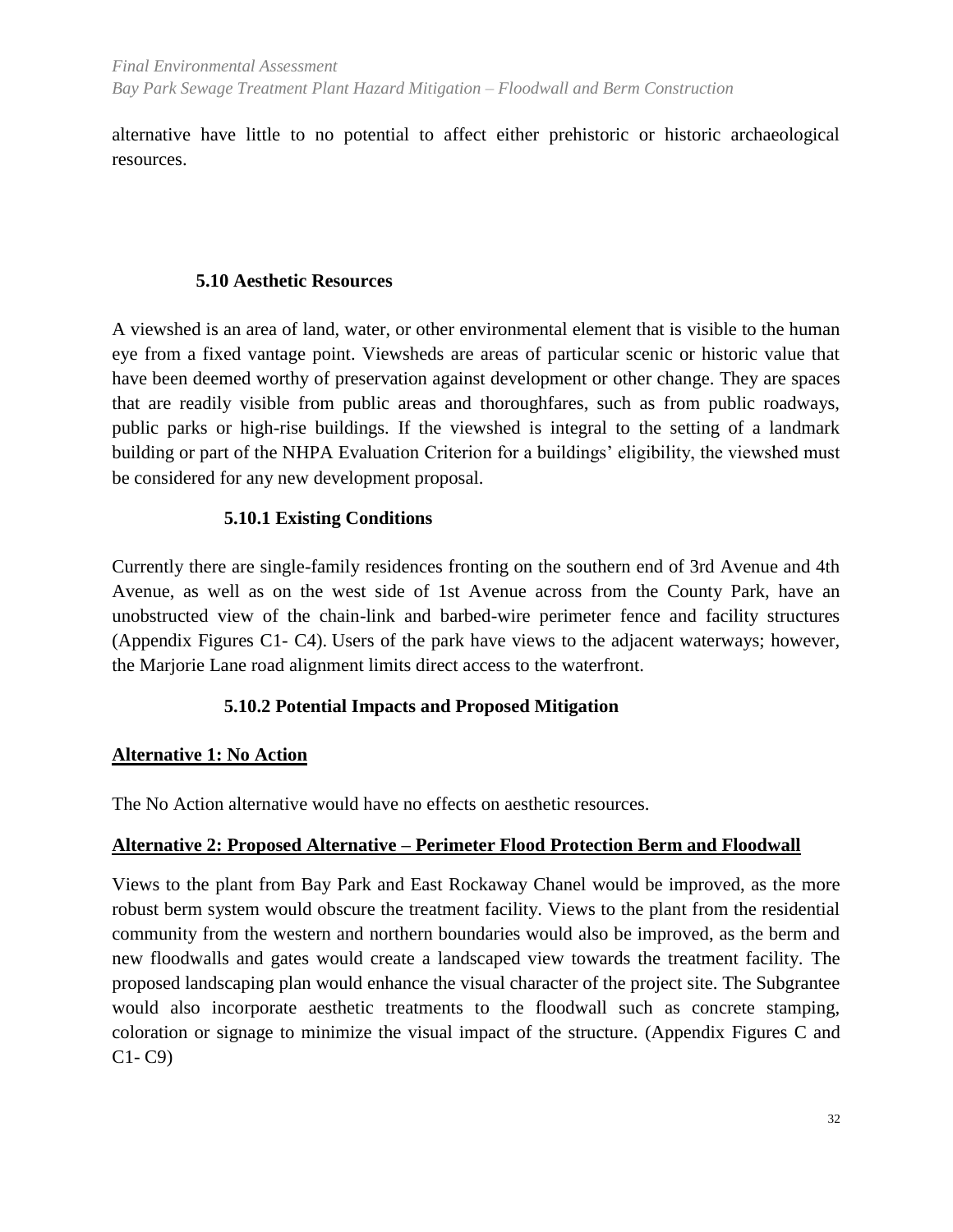Relocating this road would provide a benefit to the community in that the park and recreation facilities would be tied directly to the waterfront, allowing the public to enjoy uninterrupted views across the channel.

## **Alternative 3: Mitigate All Systems and Equipment Individually**

This alternative would have limited effect on aesthetic resources, as the individualized floodproofing measures would not significantly impact the overall viewshed of the area.

## <span id="page-42-1"></span><span id="page-42-0"></span>**5.11 Socioeconomic Resources - Environmental Justice**

## **5.11.1 Existing Conditions**

EO 12898, Federal Actions to Address Environmental Justice in Minority Populations and Low-Income Populations, requires agencies to identify and address disproportionately high and adverse human health or environmental effects its activities may have on minority or low income populations. In order to provide context for this report a demographic analysis was undertaken. The first step was to define a relevant Community of Concern (COC). In the context of the Proposed Alternatives the Service District was used as the COC.

Per EPA Region 2's Guidelines for Conducting Environmental Justice Analyses for New York, a community would be considered an Environmental Justice (EJ) community if the minority population was 51.51% or higher or if 23.59% or more of the population was below the poverty line. Examination of Nassau County's 2010 Census data indicates the facility's service population does not meet the criteria for "Minority Populations" and does not cross the Poverty Threshold. The percentage of Minority Population in the project area is approximately 18% based on US Census 2010 blockgroup data and the percentage of households below poverty is less than 5% based on US Census 2010 Tract Data. Based on Nassau County 2010 Census Data, the median household income for the area surrounding Bay Park STP, zip code 11518, is \$95,991.

## **5.11.2 Potential Impacts and Proposed Mitigation**

## <span id="page-42-2"></span>**Alternative 1: No Action**

A consequence of the No Action alternative is that the facility remains susceptible to another extended loss of facility function as a result of a flood event and power outage. There would be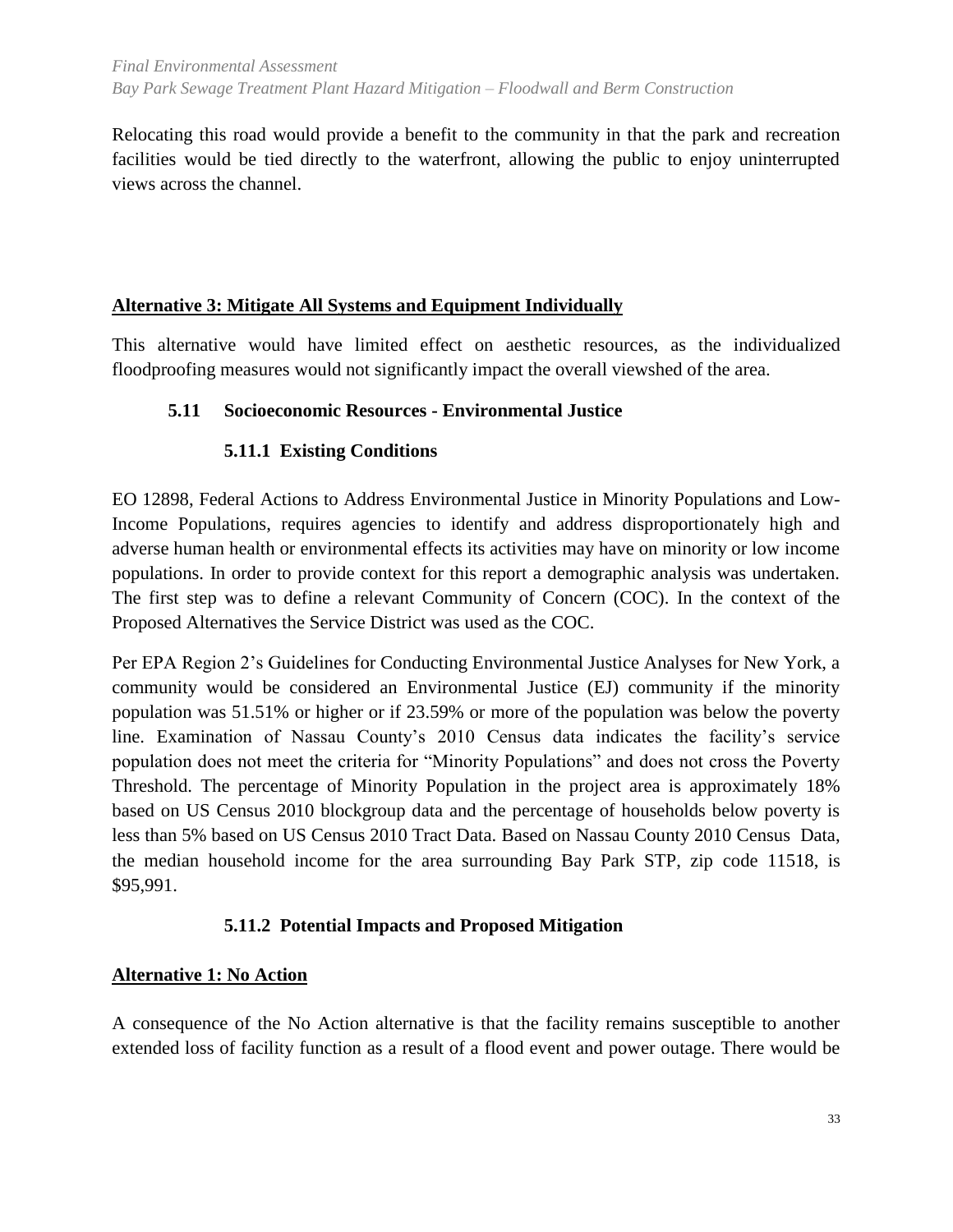no disproportionate or adverse effect on minority or low income populations from the No Action Alternative.

## **Alternative 2: Proposed Alternative – Perimeter Flood Protection Berm and Floodwall**

Potential adverse impacts to the local community are temporarily increased due to noise levels and traffic during construction. There would be no disproportionate or adverse effect on minority or low income populations from construction and operation of the Proposed Alternative. The analyses performed as part of this EA demonstrates there are negligible or no impacts to studied resources. With respect to the Service District, a positive consequence of this alternative is that it would minimize loss of function during future storm events.

## **Alternative 3: Mitigate All Systems and Equipment Individually**

Floodproofing individual facilities would result in similar consequences to the proposed alternative.

## <span id="page-43-1"></span><span id="page-43-0"></span>**5.12 Land Use and Planning**

## **5.12.1 Existing Conditions**

Existing land uses in the vicinity of the Bay Park STP include residential (suburban) and the Bay Park County Park. The number of residences within 500 feet of Bay Park STP is approximately 50 and 10 of them are within 100 feet (Appendix Figure K). Rhame Avenue Elementary School (East Rockaway Union Free School District) is located at 100 Rhame Avenue in East Rockaway, which is within 1,500 feet of the project site (Appendix Figure L). Currently 50 acres of the project site consists of roads, buildings, and other paved or impervious surfaces, and 30 acres consists of lawn, meadows and upland shrub or tree cover areas.

## **5.12.2 Potential Impacts and Proposed Mitigation**

#### <span id="page-43-2"></span>**Alternative 1: No Action**

Since no modification to the project site would be made under the No Action Alternative, there are no associated potential impacts to land use.

#### **Alternative 2: Proposed Alternative – Perimeter Flood Protection Berm and Floodwall**

The proposed flood mitigation alternative would not change the land use at the project site from its existing conditions as defined above. There would be no impacts to the nearby elementary school and improvements would be made to the Bay Park County Park.

## **Alternative 3: Mitigate All Systems and Equipment Individually**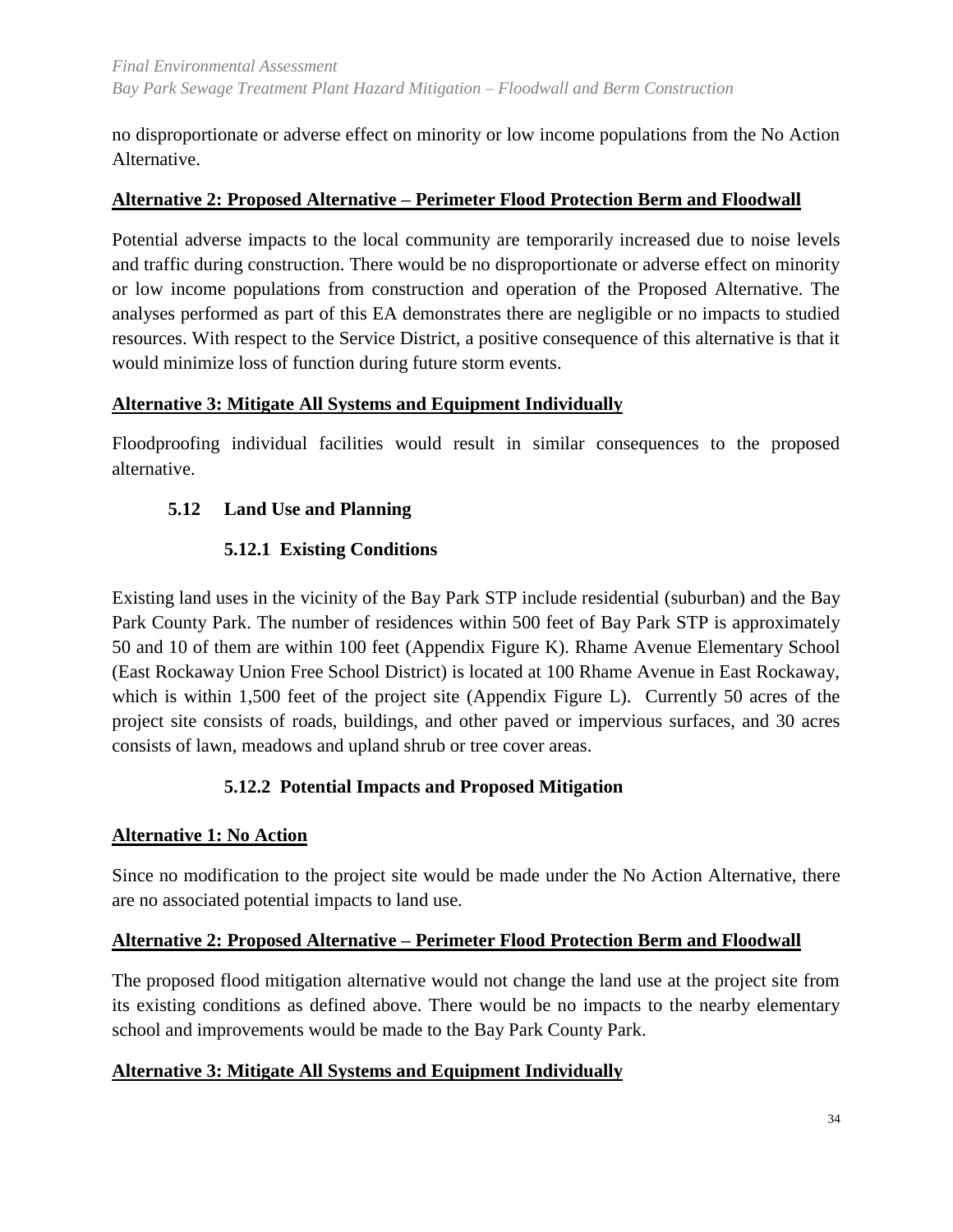This flood mitigation alternative would not change the land use at the project site from its existing conditions as defined above.

#### **5.13 Noise**

<span id="page-44-0"></span>The Noise Control Act of 1972 required the EPA to create a set of noise criteria. In response, the EPA published *Information on Levels of Environmental Noise Requisite to Protect Public Health and Welfare with an Adequate Margin of Safety* in 1974 which explains the impact of noise on humans. The EPA report found that keeping the maximum 24-hour Ldn value below 70 dBA would protect the majority of people from hearing loss. The EPA recommends an outdoor Ldn of 55 dBA. According to published lists of noise sources, sound levels, and their effects, sound causes pain starting at approximately 120 to 125 dBA (depending on the individual) and can cause immediate irreparable damage at 140 dBA. OSHA has adopted a standard of 140 dBA for maximum impulse noise exposure.

Sound pressure level (SPL) is used to measure the magnitude of sound and is expressed in decibels (dB or dBA), with the threshold of human hearing defined as 0 dBA. The SPL increases logarithmically, so that when the intensity of a sound is increased by a factor of 10, its SPL rises by 10 dB, while a 100-fold increase in the intensity of a sound increases the SPL by 20 dB. Equivalent noise level (Leq) is the average of sound energy over time, so that one sound occurring for 2 minutes would have the same Leq of a sound twice as loud occurring for 1 minute. The day night noise level (Ldn) is based on the Leq, and is used to measure the average sound impacts for the purpose of guidance for compatible land use. It weighs the impact of sound as it is perceived at night against the impact of the same sound heard during the day. This is done by adding 10 dBA to all noise levels measured between 10:00 pm and 7:00 am. For instance, the sound of a car on a rural highway may have an SPL of 50 dBA when *measured* from the front porch of a house. If the measurement were taken at night, a value of 60 dBA would be recorded and incorporated into the 24-hour Ldn.

Leq and Ldn are useful measures when used to determine levels of constant or regular sounds (such as road traffic or noise from a ventilation system). However, neither represents the sound level as it is perceived during discrete events, such as fire sirens and other impulse noises. They are averages that express the equivalent SPL over a given period of time. Because the decibel scale is logarithmic, louder sounds (higher SPL) are weighted more heavily; however, loud infrequent noises (such as fire sirens) with short durations would not significantly increase Leq or Ldn over the course of a day.

## **5.13.1 Existing Conditions**

<span id="page-44-1"></span>The existing project site is located in a residential area with an elementary school nearby and is generally a low-noise area. Outside the neighborhood, most of the land is residential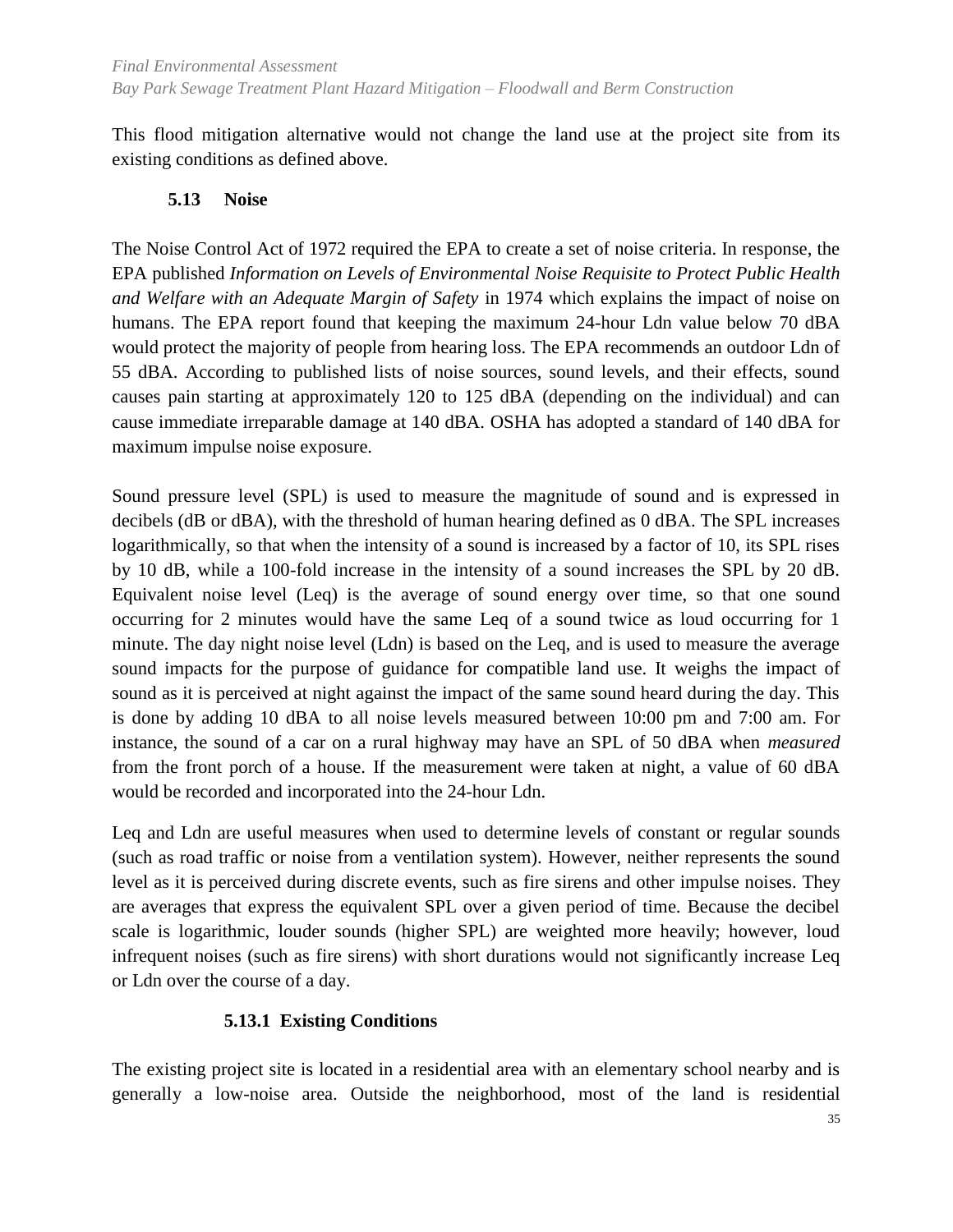development with pockets of small commercial properties. Currently, residents in the vicinity of the plant can expect to hear some of the wastewater treatment equipment as well as sludge trucks and ongoing construction activities at the plant. Most of the vehicle noise is generated by traffic along Atlantic Ave and Rockaway Ave. According to NYSDEC the Ldn is typically about 50 dBA for light traffic at 50 feet away.

## **5.13.2 Potential Impacts and Proposed Mitigation**

## <span id="page-45-0"></span>**Alternative 1: No Action**

The No Action Alternative does not include any construction or site preparation. Therefore, there would be no noise impacts under normal conditions. During a flood event, however, residents in the vicinity of the plant would likely be able to hear the emergency and/or temporary generators, pumps, and equipment necessary to run the plant while repairs are performed.

## **Alternative 2: Proposed Alternative – Perimeter Flood Protection Berm and Floodwall**

Noise levels would exceed ambient conditions during construction. Construction vehicles and activities, delivery trucks, and tools would contribute to this temporary rise in noise levels. Specification Section 02228 – Noise and Vibration Control is provided in Appendix Document C. This specification would be included in the contract documents for the proposed project and would be followed to minimize construction noise impacts to the extent possible. The peak of construction related to this proposed alternative is expected to take place during the summer of 2014 when the nearby elementary school would not be holding classes, so minimal impact on this nearby school is expected related to noise.

The finished berm and floodwall is expected to result in improved long-term noise attenuation, thus providing an additional benefit for the residents in the vicinity of the Bay Park STP. This result would be expected because the proposed alternative would result in additional height in the barrier around the plant's perimeter.

## **Alternative 3: Mitigate All Systems and Equipment Individually**

Similarly to the proposed alternative, noise impacts would be anticipated during the construction phase of the project.

## <span id="page-45-1"></span>**5.14 Transportation**

## **5.14.1 Existing Conditions**

<span id="page-45-2"></span>Traffic on the local roads in the vicinity of the facility is mostly residential, with the exception of First Avenue to the west of the site. There are several stores and restaurants on First Avenue,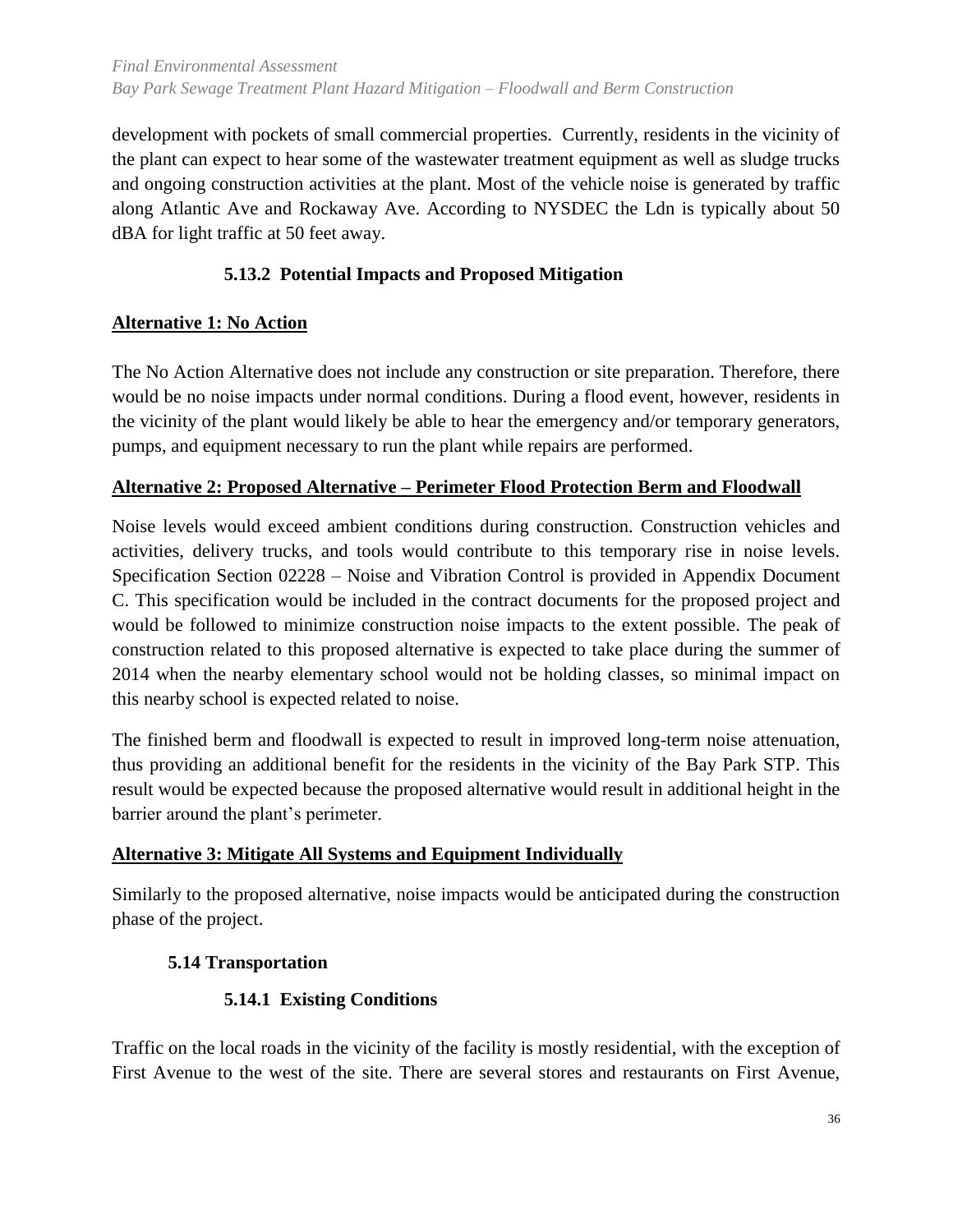which typically sees heavier traffic than the other roads adjacent to the facility. There are two routes to get to the main entrance of the plant, which is on the north side: (1) First Avenue to Harbor Road to Marjorie Lane to Compton Street, and (2) First Avenue to Williamson Street to Compton Street. Appendix Figure M includes a map with streets in the vicinity of the project site labeled. There are no public/private transportation services or facilities available within  $\frac{1}{2}$  mile walk/drive of the project site.

## **5.14.2 Potential Impacts and Proposed Mitigation**

## <span id="page-46-0"></span>**Alternative 1: No Action**

The No Action Alternative would have no impacts on traffic since there is no construction associated with this alternative and no modifications to the site would be made.

#### **Alternative 2: Proposed Alternative – Perimeter Flood Protection Berm and Floodwall**

The anticipated traffic impacts associated with the proposed alternative would occur during construction. Large vehicle traffic within the general project area would increase due to the ingress and egress of construction equipment. There would also be an increase in traffic of passenger vehicles related to the construction work schedules. However, these traffic impacts would be limited to the duration of construction.

Throughout the construction, the contractor's employees would only be permitted to enter the project site through the southeast entrance on Harbor Road. This gate would be monitored by a third-party security company requiring each employee to scan his or her badge before entering the STP. At peak, it is anticipated that there would be between fifty and sixty workers entering and leaving the site daily. Working hours would begin at 7:30 AM and end at 2:30 PM with deliveries permitted at same time, so traffic congestion is anticipated on Harbor Road, Marjorie Lane, Compton Street/ $5<sup>th</sup>$  Avenue, and Williamston Street, and  $1<sup>st</sup>$  Avenue around these times.

Peak heavy truck traffic generated during construction (68 trucks/day) would be anticipated for a duration of 1-3 months in approximately late fall/winter 2014 when the work for park improvements, relocation of the roadway, and the construction deadline of the park improvements and work in that area to be complete by March 2015. The 1-3 months would involve delivery of fill or use of heavy equipment needed for the park improvements.

The Contractor would be required to adhere to a sediment and erosion control plan consisting of silt fences, truck washing upon entering and exiting the site as required, street cleaning as required, and use of water trucks when transporting fill in order to reduce the dust exposure of facility employees, Contractor employees, residents, and others in the vicinity of the project site.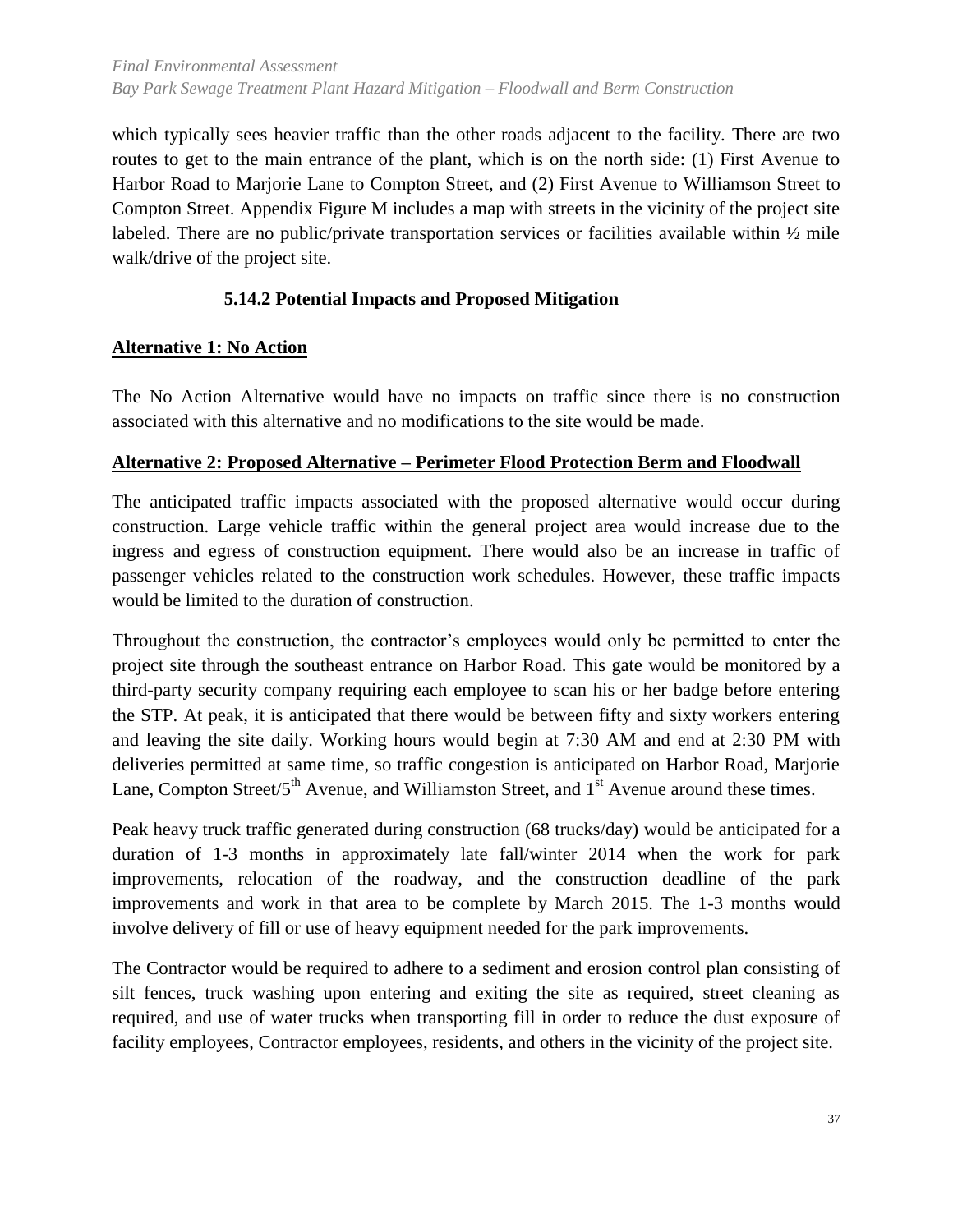#### *Final Environmental Assessment Bay Park Sewage Treatment Plant Hazard Mitigation – Floodwall and Berm Construction*

During the construction of the T-wall along Harbor Road on the south end of the STP, it is expected that traffic would be temporarily reduced to one lane and directed by the Contractor. Although it is not a particularly busy roadway, minor traffic congestion is expected on Harbor Road during this portion of the construction of this project.

As previously discussed, the proposed mitigation project includes the relocation of Marjorie Lane, which currently runs along the water on the east side of the project site. The existing roadway would remain in service and continue to be maintained until the proposed roadway is constructed and ready for use, at which point the existing roadway would be demolished. The total impervious surface is not expected to vary significantly as a result of this roadway relocation since the proposed road would be the same width as the existing road. Additionally, the proposed roadway would be situated further away from the water, reducing the risk of flood damage to the roadway facility.

## **Alternative 3: Mitigate All Systems and Equipment Individually**

The transportation/traffic impacts associated with this flood mitigation alternative would occur during the construction period. Relative to the proposed alternative, the scope of work for this alternative would be less extensive; therefore, the duration and intensity of traffic impacts would be less. Notably, this alternative would not include the relocation of Marjorie Lane or the park improvements that are involved in the proposed alternative.

## **5.15 Public Services and Utilities**

## **5.15.1 Existing Conditions**

<span id="page-47-1"></span><span id="page-47-0"></span>The Bay Park STP itself provides wastewater treatment services to population of approximately 530,000 people. The treatment facility has its own on-site power generation facility; however, limited emergency power is provided by Public Service Enterprise Group Incorporated (PSEG) Long Island (formerly provided by Long Island Power Authority (LIPA)). As a result of damages caused by Hurricane Sandy, the plant continues to receive power today from mobile generators, and back to two (2) of the 3,600 kW permanent generators with an estimated start up date of August of 2014. Underground utilities at the treatment plant and surrounding park include electric, natural gas (provided by National Grid), fire protection, and city water and sewer lines.

## **5.15.2 Potential Impacts and Proposed Mitigation**

## <span id="page-47-2"></span>**Alternative 1: No Action**

The facility would remain susceptible to loss of function for treatment services as a result of a flood event, therefore interrupting the facility's ability to provide an essential public service. It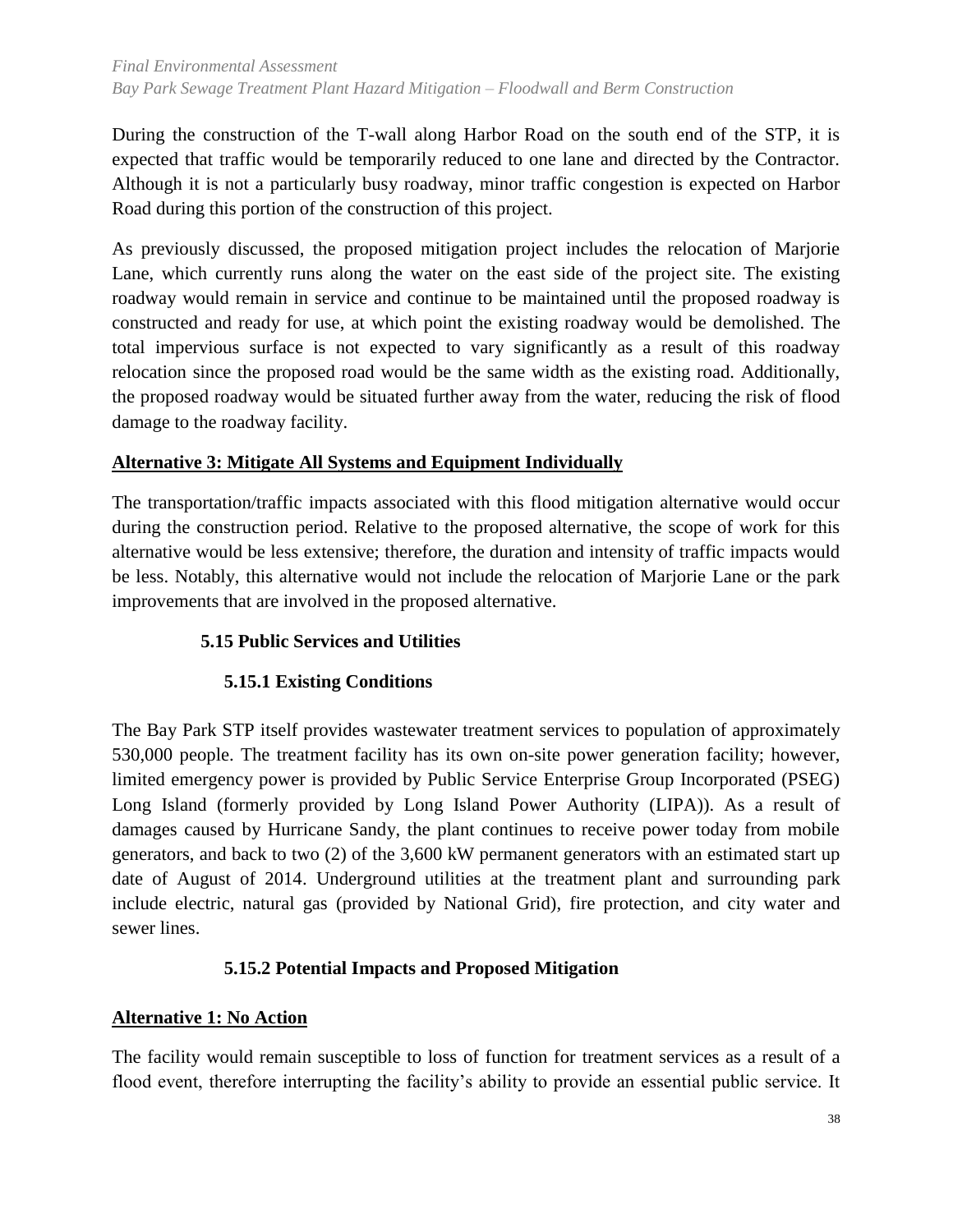could also be more likely to need emergency power from PSEG Long Island during storm events. The No Action alternative would provide no improvements to the park.

## **Alternative 2: Proposed Alternative – Perimeter Flood Protection Berm and Floodwall**

Construction and operation of the berm and floodwall would not adversely impact existing public services and utilities. Where the proposed floodwall alignment overlaps with existing underground utilities, measures would be taken to route the utilities through the line of protection. This would be done by crossing through the slurry cutoff wall beneath the structure for T-wall sections and berm sections or through gaps in sheet pile for I-wall sections that are backfilled with slurry or grout. The short-term period that these utilities may need to be out-ofservice for relocation is anticipated to be minimal and would be coordinated with other users it may impact.

Implementation of this alternative would mitigate flood damage risk at the facility and minimize service interruptions during future flood events. The proposed alternative includes park improvements to the surrounding Bay Park County Park (excluding the public golf course). This would have a positive impact on the community by improving the visual aesthetics and amenities of the neighborhood. The new facilities would be well lit using energy-efficient fixtures to ensure a safe environment. The proposed relocation of Marjorie Lane would remove the existing barrier between the park and East Rockaway Channel and allow park users to connect more safely with the waterway.

#### **Alternative 3: Mitigate All Systems and Equipment Individually**

Construction and operation of individual mitigation measures would not adversely impact existing public services. Implementation of this alternative would mitigate flood damage risk at the facility and minimize service interruptions during future flood events. Like the Proposed Alternative, this alternative would require adjustments to the facility's stormwater management system in order to maintain or increase the existing flow capacity. Underground utilities that conflict with individual mitigation measures would be addressed in a similar manner to the Proposed Alternative. This alternative would not provide enhanced recreational services to the community.

## <span id="page-48-0"></span>**5.16 Public Health and Safety**

## **5.16.1 Existing Conditions**

<span id="page-48-1"></span>The project site is served by the Nassau County Police Department 4<sup>th</sup> Precinct, East Rockaway Auxiliary Police Department, Town of Hempstead Public Safety, and Village of East Rockaway Fire District.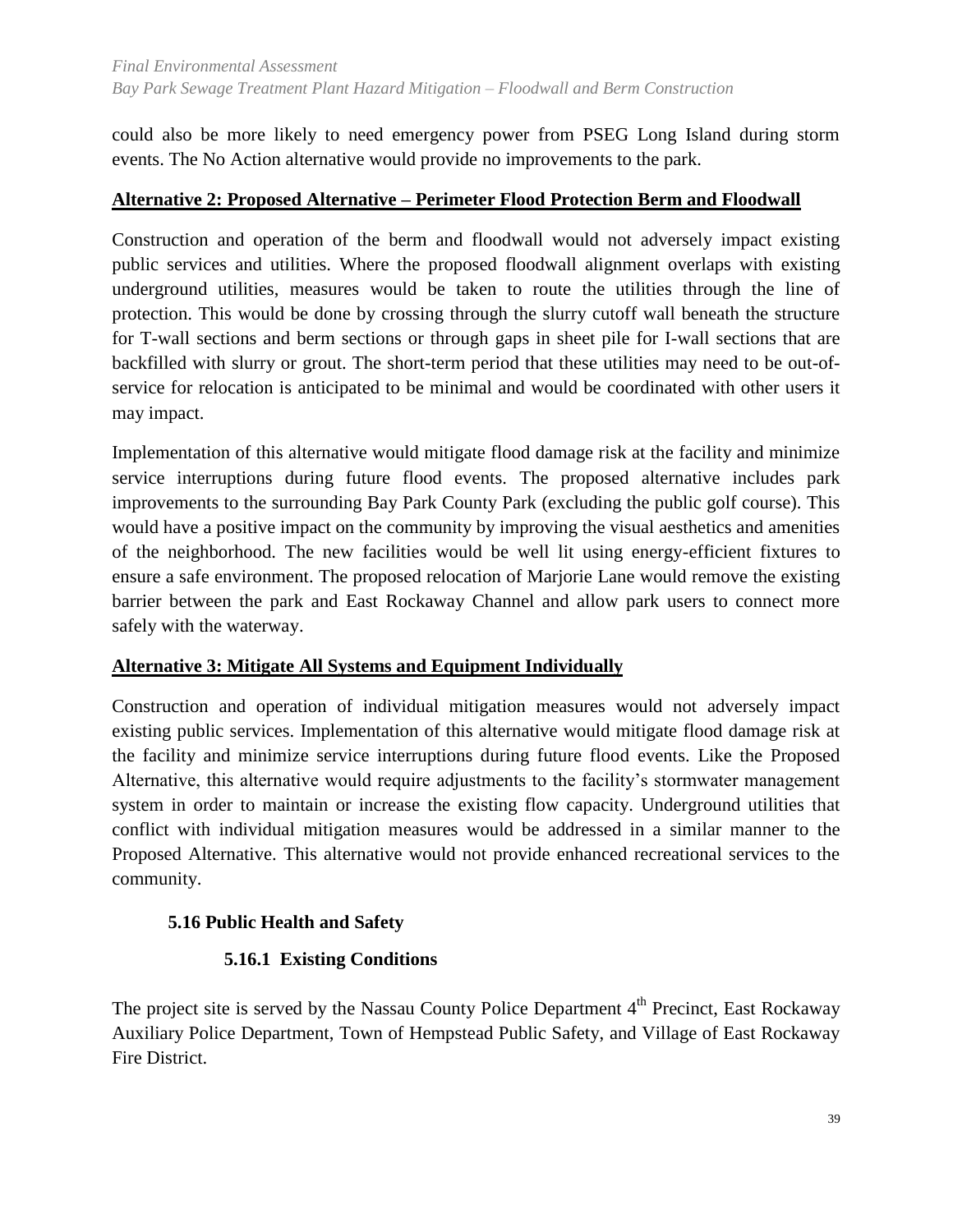## **5.16.2 Potential Impacts and Proposed Mitigation**

## <span id="page-49-0"></span>**Alternative 1: No Action**

If no action were taken, future damages during storm events could require significant assistance from public protection forces. This could impact the ability of first responders and emergency medical services to respond to needs elsewhere in the community. The facility would remain susceptible to loss of facility functions as a result of a flood event. If the facility's essential service were interrupted, it could once again result in the discharge of partially treated or untreated sewage into Hewlett Bay or East Rockaway Channel.

#### **Alternative 2: Proposed Alternative – Perimeter Flood Protection Berm and Floodwall**

The Proposed Alternative protects public health and safety by minimizing the risk of loss of function as a result of a flood event. It would enhance the facility's ability to provide continuous operation and wastewater treatment services during severe weather. Maintaining critical operations would reduce the risk of sewage overflows into the community.

The proposed lighting plan for the park (Appendix Document E) would have a positive impact on public safety. The proposed guardhouse improvements would increase site security by requiring card access at the front gate and through the installation of modern video surveillance equipment.

#### **Alternative 3: Mitigate All Systems and Equipment Individually**

The Proposed Alternative protects public health and safety by minimizing the risk of loss of function as a result of a flood event. It would enhance the facility's ability to provide continuous operation and wastewater treatment services during severe weather. Maintaining critical operations would reduce the risk of sewage overflows into the community.

#### <span id="page-49-1"></span>**5.17 Hazardous Materials**

#### **5.17.1 Existing Conditions**

<span id="page-49-3"></span><span id="page-49-2"></span>The project site has never been used as a municipal, commercial, or industrial solid waste management facility, nor does it adjoin property which is now or was at one time used as a solid waste management facility. The facility is listed as active chemical bulk storage facility with the NYSDEC (Site Number 1-000236). The facility's current registration certificate has an expiration date of 07/25/2015. Figure N.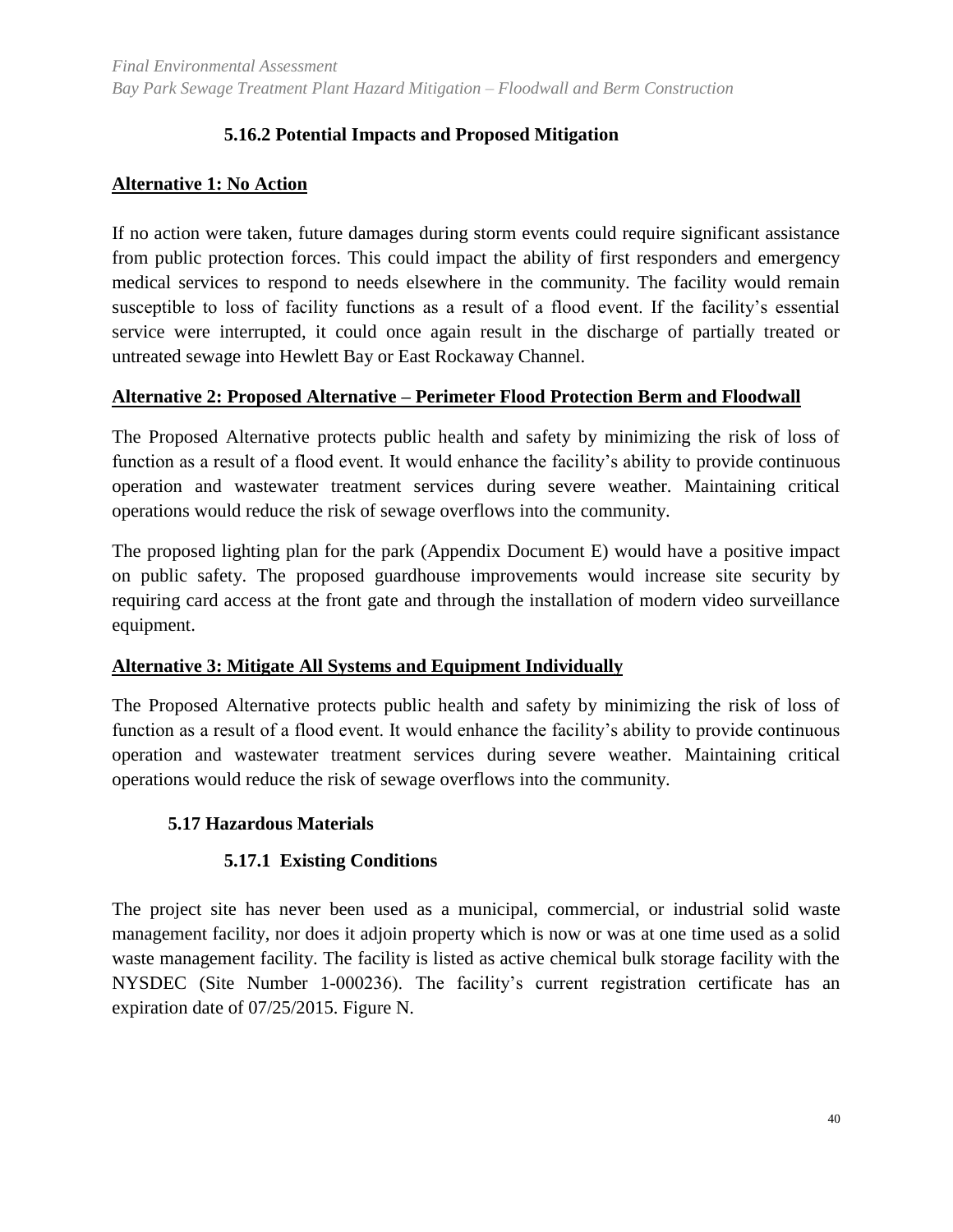## **5.17.2 Potential Impacts and Proposed Mitigation**

## **Alternative 1: No Action**

The No Action would not address the risk of potential future release of untreated sewage and the potential adverse impacts such a release would have on the human environment.

#### **Alternative 2: Proposed Alternative – Perimeter Flood Protection Berm and Floodwall**

The proposed alternative would not include the storage of any bulk petroleum products or other chemical products above 185 gallons in above-ground storage or underground storage tanks but would store petroleum and other chemical products that are less than 185 gallons in above ground tanks (Appendix Figure N). It does not include construction or modifications to a solid waste management facility. It is not anticipated that the proposed alternative would result in any negative environmental impacts related to hazardous materials. All Contractors involved in the construction of this proposed alternative would be required to have proper NYSDEC permits for any chemicals used and stored on site. Clean fill would be used for site grading proposed in park areas.

#### **Alternative 3: Mitigate All Systems and Equipment Individually**

This flood mitigation alternative would not include the storage of any bulk petroleum products or other chemical products 185 gallons in above-ground storage or underground storage tanks. It is not anticipated that this alternative would result in any negative environmental impacts related to hazardous materials. All Contractors involved in the construction of this alternative would be required to have proper NYSDEC permits for any chemicals used and stored on site.

#### <span id="page-50-0"></span>**5.18 Climate Change**

Executive Order 13514 sets sustainability goals for Federal agencies and focuses on making improvements in their environmental, energy and economic performance. Executive Order 13653 sets standards to prepare the United States for the impacts on climate change. FEMA is required, under these Executive Orders, to implement climate change adaptability and green infrastructure in FEMA funded projects when feasible.

#### **5.18.1 Existing Conditions**

<span id="page-50-1"></span>Recent storm events have negatively affected Nassau County over the past few years. These include a blizzard in December 2010, Hurricane Irene in August 2011, the Nor'easter in October 2011, Hurricane Sandy in October 2012, the Nor'easter in November 2012, and several winter storms and high wind events during 2012, 2013, and 2014.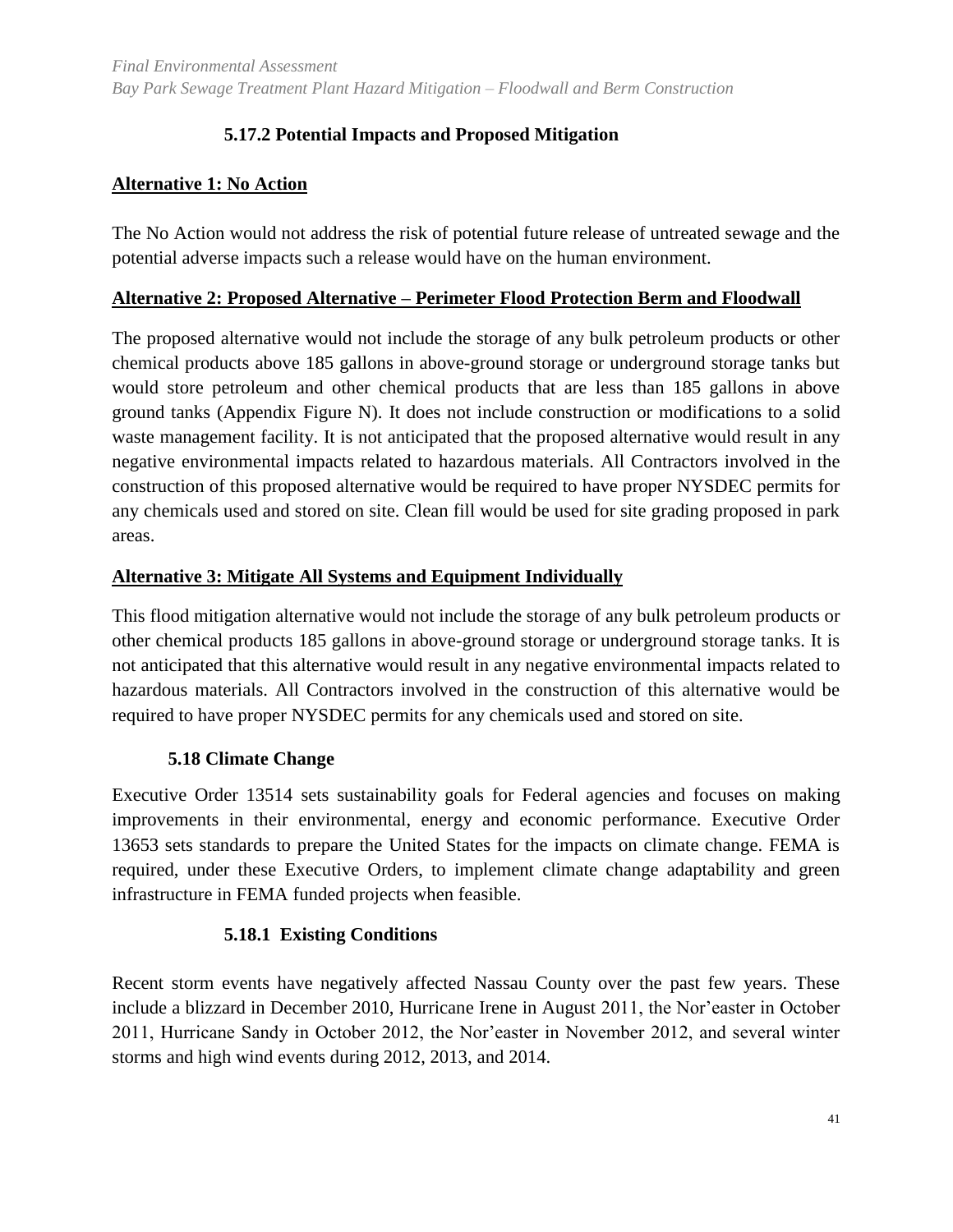The effects of storm surge from Hurricane Sandy were exacerbated by sea level rise. According to NOAA, sea levels in the New York harbor area have risen approximately 12 inches over the past 100 years, with 3 to 4 inches of this sea level rise attributed to land subsidence and the remainder to climate change. NOAA predicts an additional 12 to 23 inches of sea level rise by the 2080s, using a similar approach used in the last Intergovernmental Panel on Climate Change (IPCC) report.

## <span id="page-51-0"></span>**5.18.2 Potential Impacts and Proposed Mitigation**

## **Alternative 1: No Action**

The No Action alternative does not provide for flood damage risk reduction and other hazard mitigation measures; therefore, the facility would be subject to greater risk of damage and operational disruption in the future. The risks would increase over time due to anticipated storm frequency increases and sea level rise associated with climate change.

#### **Alternative 2: Proposed Alternative – Perimeter Flood Protection Berm and Floodwall**

FEMA 543, Design Guide for Improving Critical Facility Safety from Flooding and High Winds: Providing Protection to People and Buildings, recommends designing to the 500-year return period for critical facilities, including sewage treatment plants. The Proposed Alternative is designed to incorporate flood damage risk reduction and other hazard mitigation measures to at or above the 500-year floodplain elevation; therefore, increasing the ability of the facility to withstand future tidal surge damage. This would become more important over time, enhancing resiliency for the facility as the frequency of severe weather is expected to increase due to climate change. The proposed berm and floodwall would be built to a design elevation of approximately +17.0 feet (NAVD88). The recommended design elevation is based on a combination of stillwater flood elevation, wave height and sea level rise. The design elevation also includes a safety factor (freeboard) of two (2) feet. The existing grade elevation at the facility ranges from a low of 6 feet NAVD88 to 16 feet NAVD88.

The designs for the Proposed Alternative incorporate green infrastructure designs including vegetated bioswales and underground stormwater retention (Appendix Figure E). The proposed project is not anticipated to significantly exacerbate impacts of climate change on the project area. As discussed in the Air Quality section, the proposed construction and modifications to operations of the facility are not expected to result in emissions above de minimis levels. The potential for induced flooding was evaluated, and as would be described in more detail in the floodplain section, modeling showcased that the proposed floodwall and berm, as well as park fill material, would not elevate the water surface elevation more than one foot.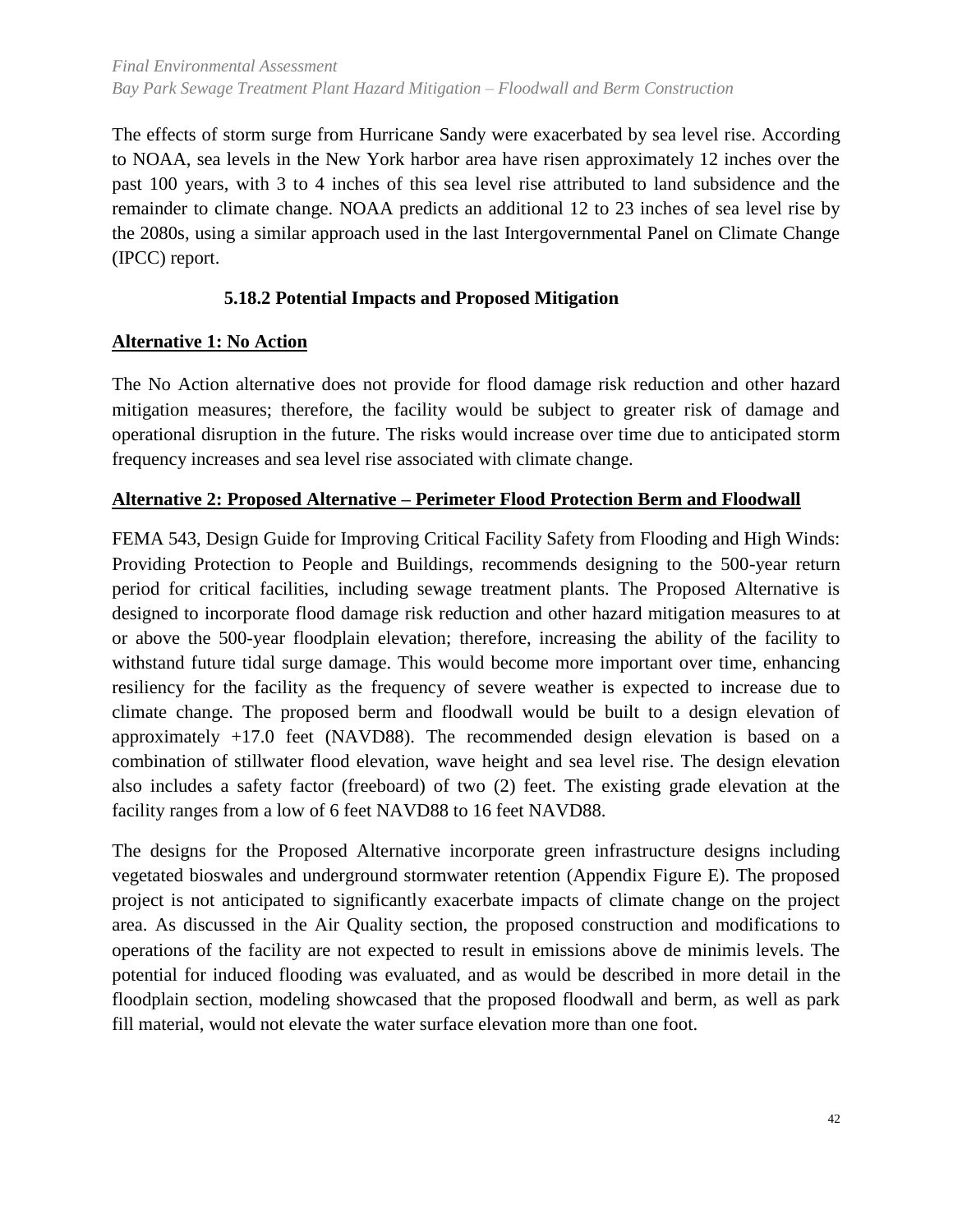## **Alternative 3: Mitigate All Systems and Equipment Individually**

Mitigating All Systems and Equipment individually would protect the site from future flood damage in a manner similar to the Proposed Action. Individual floodwalls would be designed to the recommended design elevation for the 500-year flood level of protection. Similar to Alternative 2, this alternative would not be expected to significantly exacerbate impacts of climate change in the project vicinity and the facility would be more resilient to the effects of climate change than current conditions.

#### **5.19 Cumulative Impacts**

<span id="page-52-0"></span>In accordance with NEPA, this EA considers the overall cumulative impact of the Proposed Action and other actions that are related in terms of time or proximity. According to the Council of Environmental Quality (CEQ) regulations, cumulative impacts represent the "impact on the environment which results from the incremental impacts of the action when added to other past, present, and reasonably foreseeable future actions, regardless of what federal agency (federal or non-federal) or person undertakes such other actions. Cumulative impacts can result from individually minor but collectively significant actions taking place over a period of time" (40 CFR 1508.7).

Cumulative impacts are those impacts "… which result from the incremental impact of the action when added to other past, present and reasonably foreseeable future actions..." (40 CFR 1508.7) The statutory basis for considering cumulative impacts of federal actions is the NEPA of 1969, 42 U.S.C. 4321 et seq. In the context of evaluating the scope of a proposed action, direct, indirect and cumulative impacts must be considered.

In addition to NEPA, other statutes require federal agencies to consider cumulative impacts. These include the Clean Water Act section 404 (b) (1) guidelines; the regulations implementing the conformity provisions of the Clean Air Act; the regulations implementing Section 106 of the NHPA; and the regulations implementing section 7 of the ESA.

To address cumulative impacts, this section examines FEMA actions as well as non-FEMA actions occurring or proposed in the vicinity of the proposed project. The combined effects of these actions are evaluated to determine if they could result in any cumulative impacts. Appendix Table A summarizes the potential environmental impacts of the alternatives. It is expected that the implementation of the Proposed Alternative would have an overall positive impact on human health and the environment as compared with the No Action.

Several other on-site projects are underway at the facility including construction of dechlorination facility and repair and cleaning of digester tanks and heat exchanges. The other projects, in combination with the proposed action, would have a positive impact on facility function and the services it provides to the community. There are also substation improvements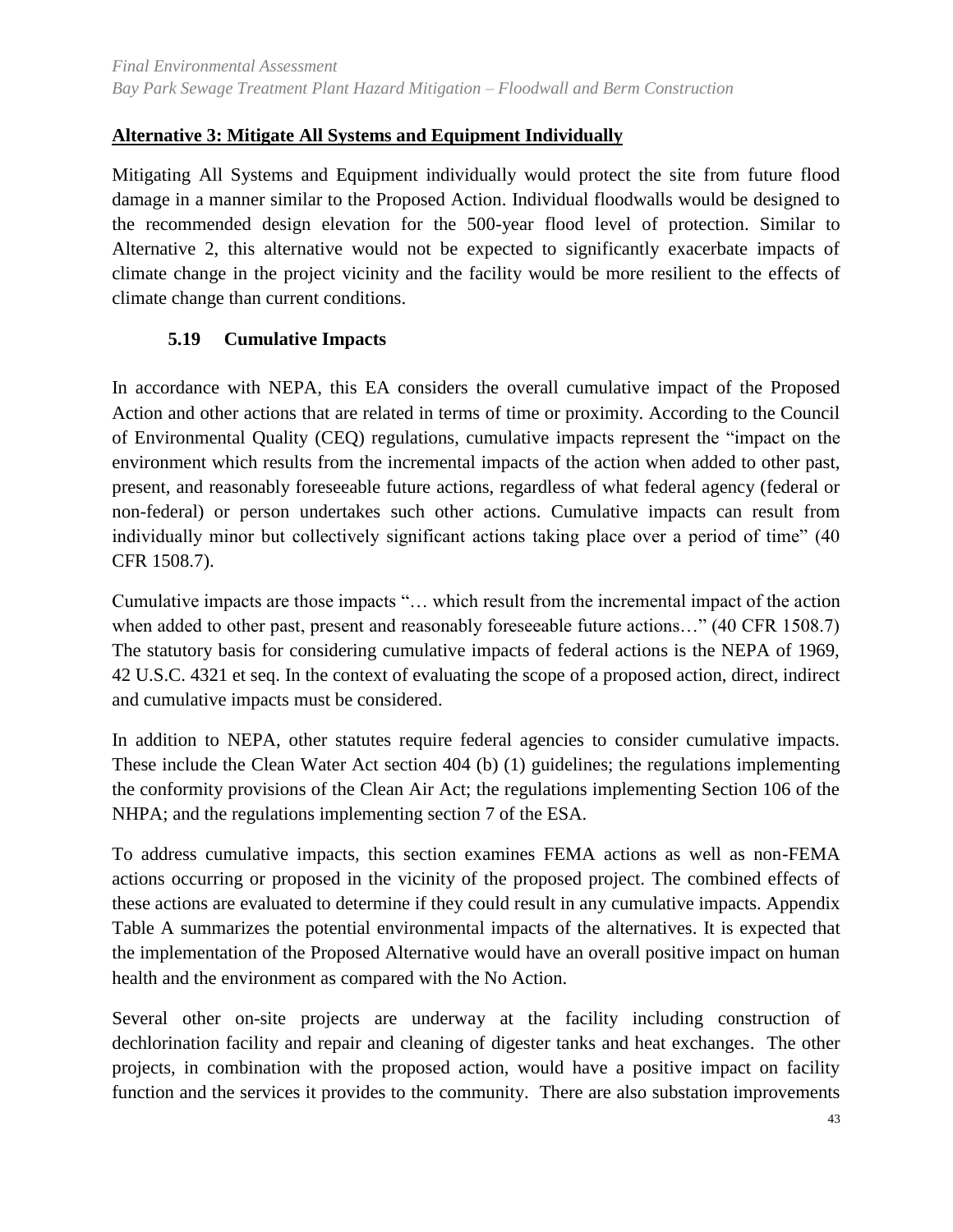throughout Nassau County under the FEMA Public Assistance 428 capped grant that have undergone previous environmental and historic preservation review by FEMA. The other 428 gapped grant projects which include the dewatering and electrical improvements, final settling tanks rehabilitation, grit removal facility improvements, sludge thickening facility improvements, and substation improvements throughout Nassau County will be worked on concurrently with the floodwall and berm. The potential elevation of one of the original generators using CDGB funding may occur concurrently with the other 428 projects. These additional utility system actions, in combination with the proposed action, would not have a significant adverse cumulative impact on the human environment. Nassau County has recently announced a public-private partnership with United Water to manage and operate the County's three wastewater facilities, which include Bay Park. It is expected that this partnership will have no effect on the project.

A future project under consideration is viable method to reduce nitrogen and other biological nutrients from the processed outflow. Hempstead Bay is listed as an impaired water body under NYSDEC 303(d). Initial studies suggest that a combination of biological nutrient removal treatment upgrades at the Bay Park STP with the construction of an Atlantic Ocean outfall may be the most technically feasible and economically viable alternative to achieve the required reductions in nitrogen and overall improvements in water quality in the Bay. This project was part of several discussions in the Sandy Regional Infrastructure Resilience Coordination Group and its Wastewater Treatment Technical Coordination Team, an interagency task force for Sandy recovery. The discussions included review of a feasibility study by Nassau County required by the NYSDEC consent order to address the options of Nitrogen limits and technological treatment alternatives and construction of an ocean outfall to replace the present outfall to Reynolds Channel. These alternatives are the subject of ongoing analyses by Nassau County and NYSDEC to address design, funding, and implementation challenges.

FEMA understands that the County potentially plans to use recently announced funding from the Community Development Block Grant (CDBG) from the U.S. Department of Housing and Urban Development to fund the necessary biological nutrient reduction treatment upgrades at the Bay Park STP. The State of New York identified possibly using CDBG funding in the New York Rising Action Program within Amendment 6 of the Action Plan for Community Development Block Grant Disaster Recovery (page 44) as follows:

"*Currently, the State has committed to address storm-related recovery costs for the Bay Park Waste-water Treatment Facility in Nassau County once the assessment of damage is completed through the FEMA Public Assistance program. The State also intends to support the proposed ocean outfall pipe for this facility if engineering and other technical studies indicate that this project is warranted. The State continues to work with FEMA and other federal partners to assess the outstanding needs of other large infrastructure*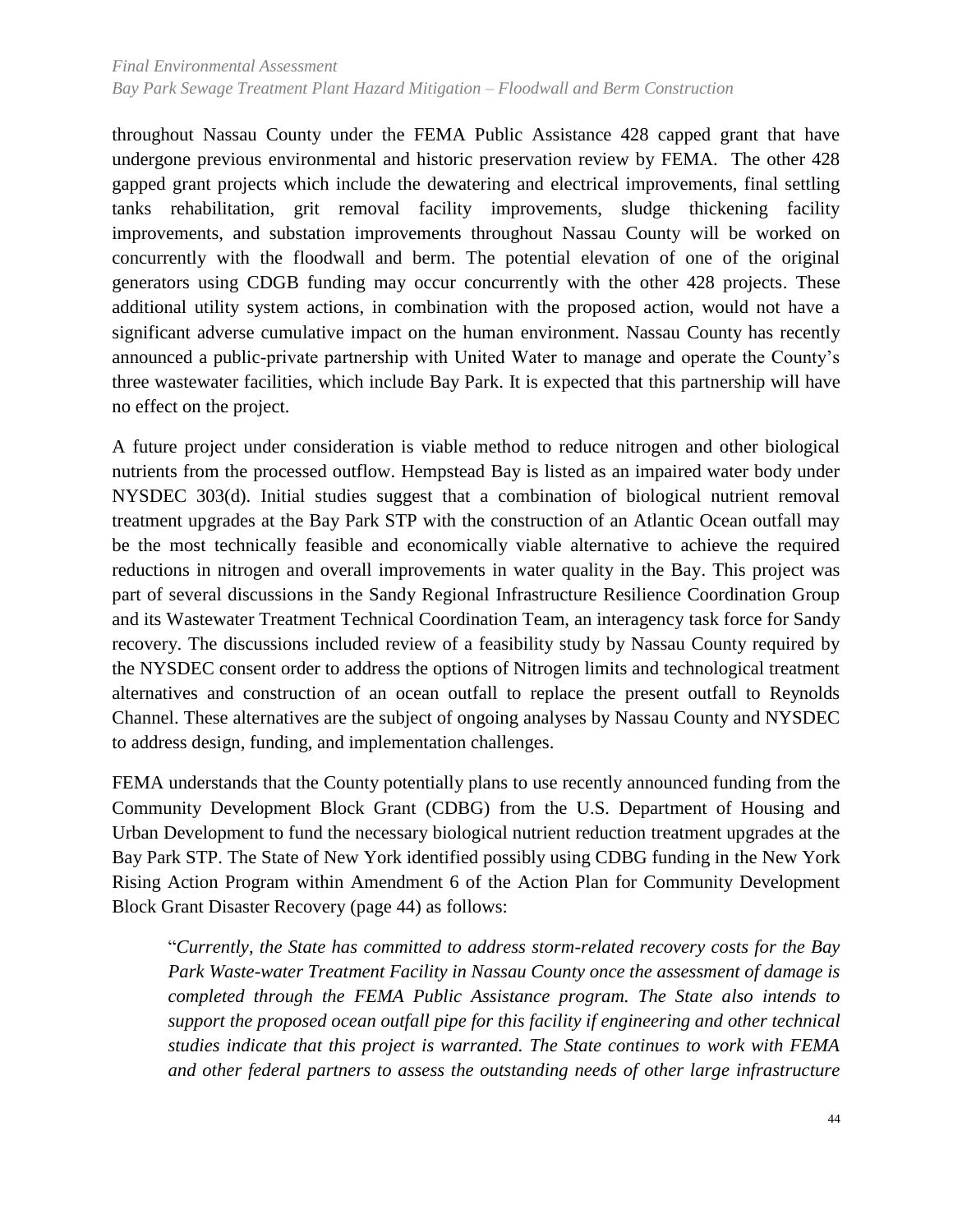*projects such as the Long Island Power Authority (LIPA), other water and waste-water facilities, transportation hubs and transit networks*."

There may be potential cumulative impacts on natural and cultural resources with future denitrification or other treatment project(s); however, at this time there are no specific details available to assess potential environmental impacts of those future separable potential actions. An environmental review would be conducted by project proponents in the future to determine the impacts of those potential projects. The Subgrantee considered alternatives for treatment in its "Nassau County Bay Park Sewage Treatment Plant Report for the Conceptual Study of Alternatives to Meet Future Nutrient Levels" engineering study. The Subgrantee took into consideration potential options for future treatment such as biological nitrate removal and membrane filtration/reverse osmosis in evaluating hazard mitigation risk reduction methods and deciding upon the proposed action's floodwall/berm alignment.

## <span id="page-54-0"></span>**6.0 Permits and Project Conditions**

The Subgrantee is responsible for obtaining all applicable Federal, State, and local permits and other authorizations for project implementation prior to construction and adherence to all permit conditions. Any substantive change to the approved scope of work will require re-evaluations by FEMA for compliance with NEPA and other laws and EOs. The Subgrantee must also adhere to the following conditions during project implementations and consider the below conservation recommendations. Failure to comply with grant conditions may jeopardize Federal funds:

- 1) The Best Available Data (BAD) must be used to determine the 500-year floodplain elevation for final engineering design in accordance with 44 CFR Part 9. At the time of this publication, the Flood Insurance Rate Map Community-Panel Number 36039C0158F dated May 16, 2008 is the BAD.
- 2) Any proposed construction in the floodplain must be coordinated with the local floodplain administrator and must comply with Federal, state and local floodplain laws and regulations.
- 3) Excavated soil and waste materials shall be managed and disposed of in accordance with applicable Federal, state, and local regulations. Solid waste haulers will be required to have a NYSDEC waste hauler permit and all waste will need to be disposed of or processed at a permitted facility.
- 4) The Subgrantee shall be responsible to comply with the [NYSDEC State Pollutant Discharge](http://www.dec.ny.gov/chemical/43133.html)  [Elimination System \(SPDES\) permit](http://www.dec.ny.gov/chemical/43133.html) for Stormwater Discharge from Construction Activity or other applicable SPDES permit, in accordance with NYS Environmental Conservation Law. If the NYSDEC General Permit for Stormwater Discharges is determined to cover the proposed action, the Subgrantee shall provide NYSDHSES/FEMA a copy of the Stormwater Pollution Prevention Plan (SWPPP) and a copy of the Notice of Intent Form at grant project close-out or other time identified by NYSDHSES/FEMA Grant Programs Directorate per grant administrative documentation guidance requirements. If an individual SPDES permit is determined to be required, the Subgrantee shall provide a copy of the obtained permit, as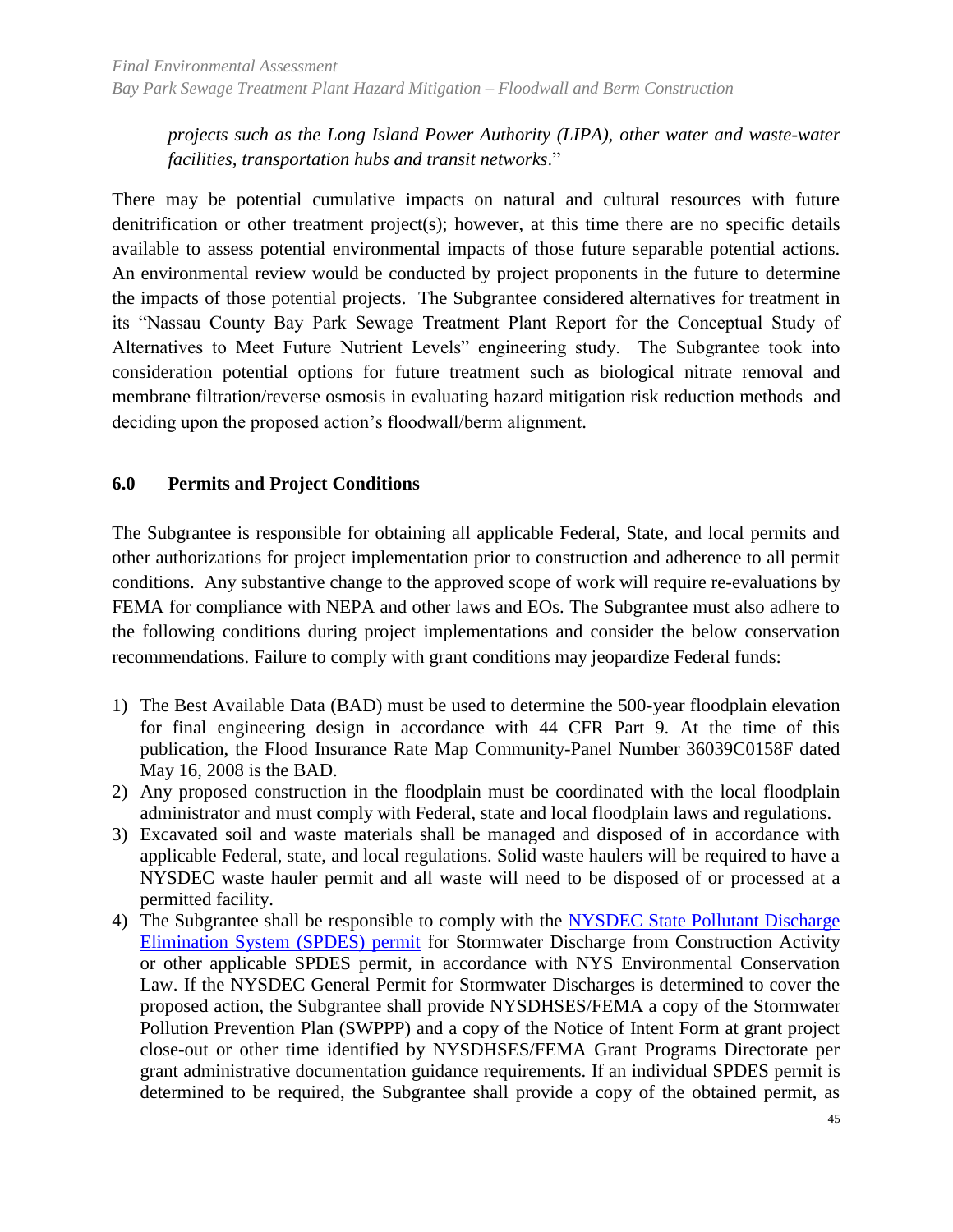well as supporting SWPPP to NYSDHSES/FEMA at grant project close-out or other time identified by NYSDHSES/FEMA Grant Program per grant administrative documentation guidance requirements.

- 5) In the event that unmarked graves, burials, human remains, or archaeological deposits are uncovered, the Subgrantee and its contractors will immediately halt construction activities in the vicinity of the discovery, secure the site, and take reasonable measures to avoid or minimize harm to the finds. The Subgrantee will inform the Grantee, NYSHPO and FEMA immediately. The Subgrantee must secure all archaeological findings and shall restrict access to the area. Work in sensitive areas may not resume until consultations are completed or until an archaeologist who meets the Secretary of the Interior's Professional Qualification Standards determines the extent and historical significance of the discovery. Work may not resume at or around the delineated archaeological deposit until the Subgrantee is notified by the Grantee to proceed.
- 6) The Grantee and Subgrantee must obtain all site fill from a permitted commercial supplier or locally municipally owned soil/gravel borrow area permitted for mining/excavation as fill material. If the Grantee and/or Subgrantee plan to obtain soil or gravel from a noncommercial source or site that is not permitted, the details of the proposed source location must be submitted to FEMA for approval as a scope of work change prior to construction implementation. FEMA would need to conduct a federal agency environmental and historic preservation compliance review of non-permitted/non-commercial sources prior to construction implementation. The environmental concerns would be potential impacts to cultural resources or habitat areas at an excavation site not previously reviewed, permitted and otherwise cleared for use as a borrow area.
- 7) The Subgrantee shall submit copies of all obtained permits to the Grantee/FEMA at or prior to final closeout of the public assistance grant.
- 8) Occupational Safety and Health Administration (OSHA) standards shall be followed during construction to avoid adverse impacts to worker health and safety.
- 9) The Subgrantee and its contractor are required to use best management practices for construction not limited to sedimentation and erosion control measures, dust control, noise abatement and restriction of work areas to limit vegetation removal and habitat impacts. [This](http://www.dec.ny.gov/chemical/8694.htm)  [website](http://www.dec.ny.gov/chemical/8694.htm) provides useful tools for stormwater management during construction.
- 10) As mitigation for potential impacts to archaeological resources, an archaeological study synthesizing previous archaeological research and data on the intertidal estuarine marshes of the region will be conducted to better understand the potential for archaeological resources within the project area of potential effects (APE).
- 11) Subgrantee shall not initiate construction activities until fifteen (15) days after the date that the Finding of No Significant Impact (FONSI) has been signed as "APPROVED."
- 12) It is recommended that the Subgrantee restore disturbed construction areas of the site with native seed and/or plant species to minimize soil erosion and sedimentation, as well as enhance environmental habitat quality of project site. It is recommended that disturbed soil areas be planted with native plant material, as soon as practicable after exposure, to avoid or minimize growth of undesired and potentially invasive plant species that can potentially take hold without competition of native plant materials. Local landscape plant nurseries and soil conservation offices can assist with identification of suitable native plants for site location type. The [USDA Plant Database,](http://plants.usda.gov/java/) [USDA Natural Resources Conservation Service,](http://www.nrcs.usda.gov/wps/portal/nrcs/main/national/plantsanimals/plants/) and [Native](http://www.fs.fed.us/wildflowers/Native_Plant_Materials/index.shtml)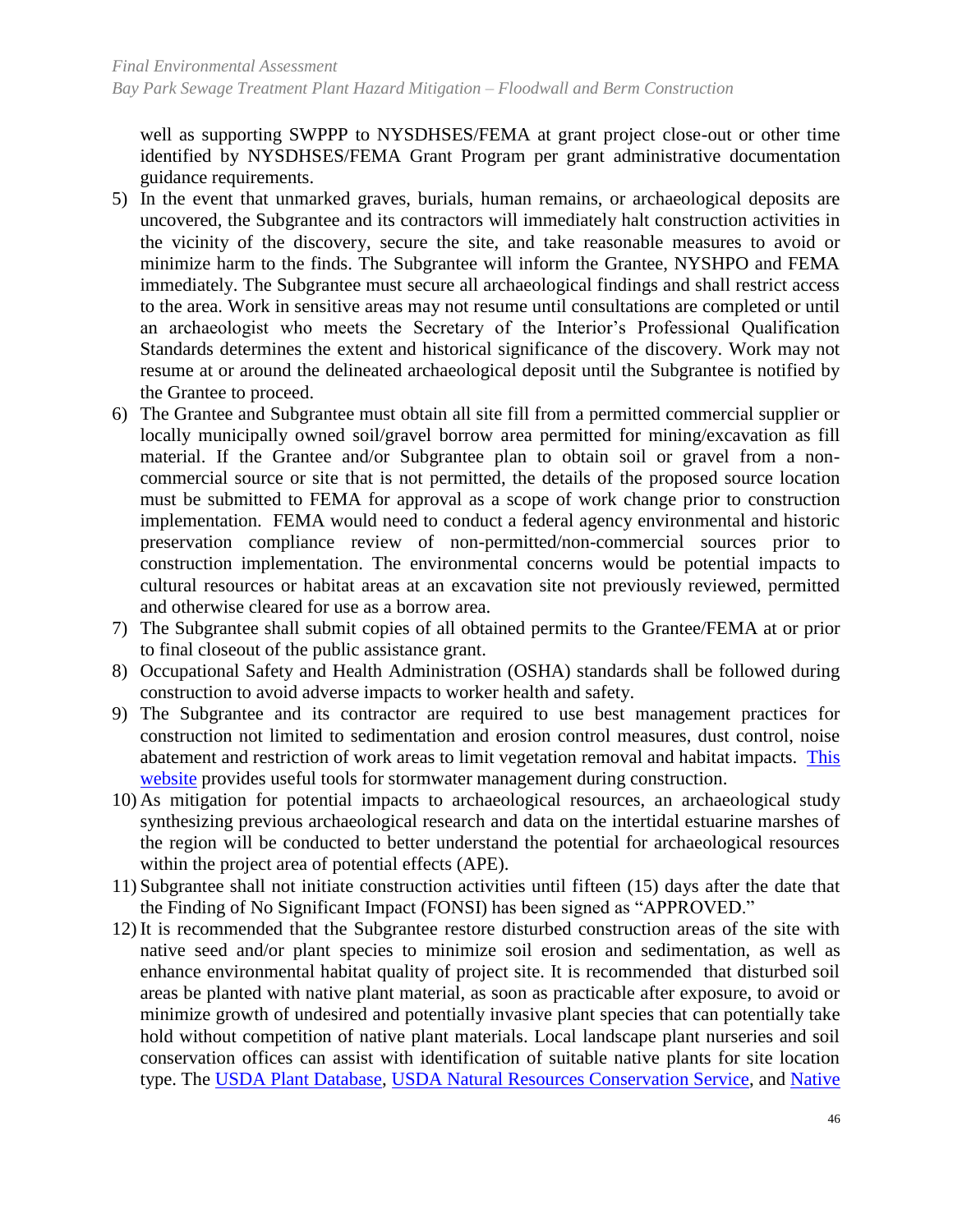[Plant Materials website](http://www.fs.fed.us/wildflowers/Native_Plant_Materials/index.shtml) may also be useful to identification of native plant material for the proposed project site.

13) The proposed project area serves as potential summer roosting habitat for the Northern longeared bat (*Myotis septentrionalis***),** a proposed species for the federal threatened and endangered s list. Pursuant to section 7(a)(4) of the Endangered Species Act (ESA) and implementing regulations at 50 CFR §402.02 and 50 CFR §402.10, FEMA has determined that the proposed action would not be likely to jeopardize the proposed species, or destroy or adversely modify proposed critical habitat. The Subgrantee is requested, as a conservation recommendation, to schedule the removal of trees that are greater than 3" diameter-at-breastheight during the following construction window: October  $1<sup>st</sup>$  – March 31<sup>st</sup>. If the Northern long-eared bat is listed, and if project activities are expected to continue afterwards, this concurrence will serve to satisfy consultation requirements pursuant to Section 7 of the ESA, provided that: (1) the project scope and activities remain unchanged; (2) any proposed conservation recommendations are implemented as conservation measures; and (3) there are no other changes (e.g., to the landscape, habitat, etc.) that may affect the newly-listed species and that have not already been analyzed in this consultation. Should project plans change, or if additional information on listed or proposed species or critical habitat becomes available, this determination may be reconsidered. The most recent compilation of federally-listed and proposed endangered and threatened species in New York is available for your information. Until the proposed project is complete, the Grantee and Subgrantee are recommended to check the USFWS website every 90 days from the date of this letter to ensure that listed species presence/absence information for the proposed project is current. The [U.S. Fish &](http://www.fws.gov/northeast/nyfo/)  [Wildlife Service \(USFWS\) New York Field Office website](http://www.fws.gov/northeast/nyfo/) provides general information about species. The Information, Planning and Conservation System IPaC [website](http://ecos.fws.gov/ipac/) can be utilized for site specific information. The proposed species could be listed as endangered as early as April 2015, although it is to-be-determined. If the proposed construction action has not been initiated by April 2015 and the species is listed at that time, the Grantee/Subgrantee must contact FEMA to re-open project federal agency environmental compliance review and ESA consultation if the Grantee/Subgrantee cannot adhere to the tree removal window. If the tree window can be adhered to, the Grantee/Subgrantee will be in compliance with ESA. If the Grantee/Subgrantee has any questions concerning this conservation recommendation that is voluntary at this time but could become a conservation measure requirement, please feel free to contact FEMA Region 2 at 212.680.3600. Additional general information about the Northern long-eared bat is available at: [www.fws.gov/northeast/virginiafield/pdf/NLEBinterimGuidance6Jan2014.pdf](http://www.fws.gov/northeast/virginiafield/pdf/NLEBinterimGuidance6Jan2014.pdf) and <http://ecos.fws.gov/speciesProfile/profile/speciesProfile.action?spcode=A0JE> of the USFWS.

#### <span id="page-56-0"></span>**7.0 Agency Coordination and Public Involvement**

A Full Environmental Assessment Form (FEAF) was submitted by the Subgrantee to NYSDOS, NYSDEC and NYS Environmental Facilities Corporation under the coordinated review procedure in accordance with the State Environmental Quality Review Act (SEQRA). Neither agency objected to the Nassau County Legislature acting as Lead Agency for purpose of implementing SEQRA. The Nassau County Legislature hosted a special meeting and public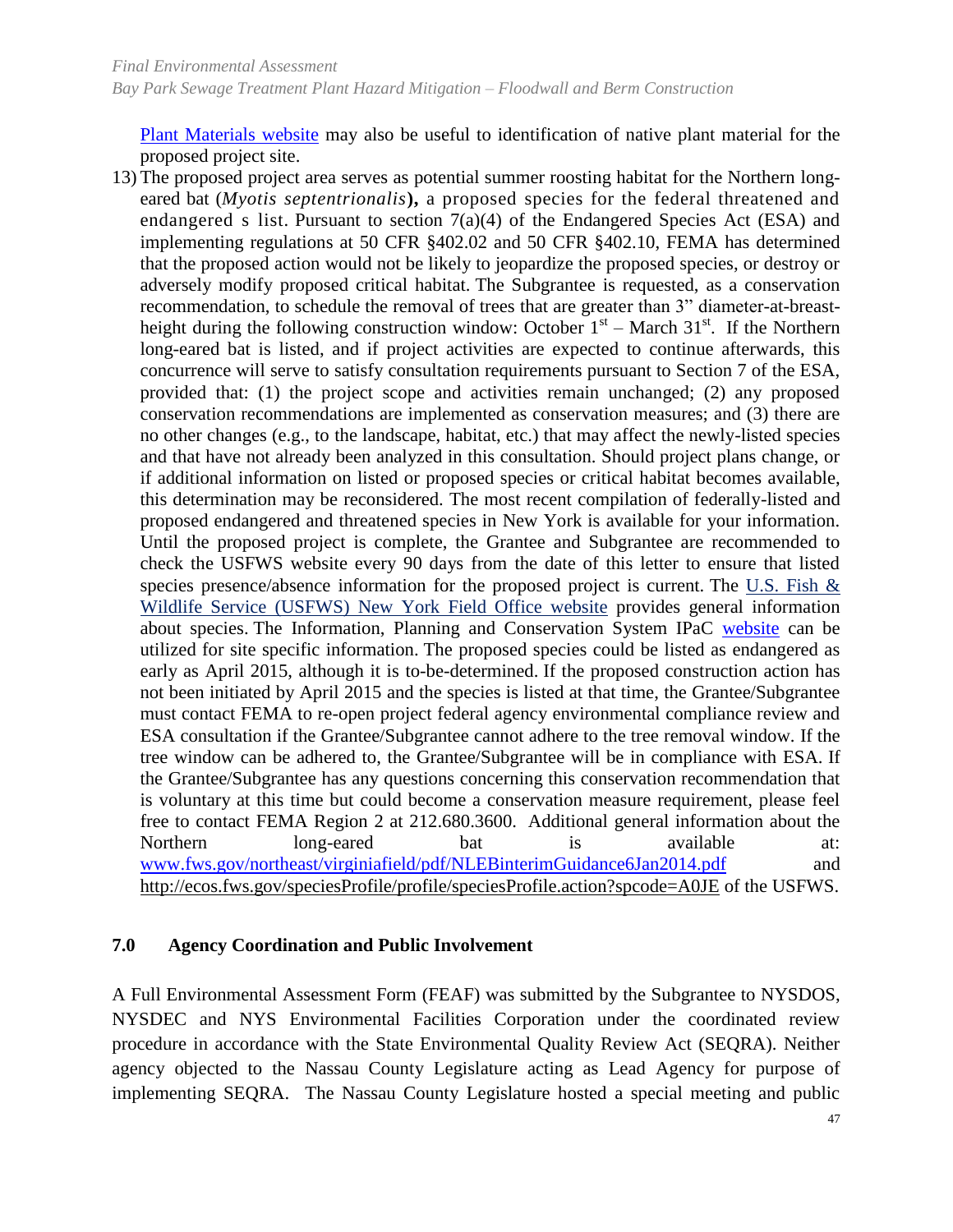hearing regarding the Hurricane Sandy Recovery Operations and Capital Projects Relating to the Bay Park Sewage Treatment Plant on Thursday, March 20, 2014 at 2:00 PM in at 1550 Franklin Avenue, Mineola, New York. Meeting minutes for this hearing are provided in Appendix Document F.

In accordance with NEPA, FEMA released an EA on June 20, 2014 to the public for a 15-day public review and comment period. The Notice of Availability was published in Newsday on June 20, 2014. During this initial public review and comment period, additional coordination with HUD and EPA occurred. The result of which, was to add supplemental language to the NEPA document for clarification of the proposed action, existing conditions and information on resiliency planning for the facility. This Final EA was prepared to incorporate information from the federal agency partners. Availability of the Final EA for comment will be advertised in Newsday. A 15-day public review and comment period will be held from the date of the newspaper notice to provide the public a second opportunity to comment on the proposed action prior to project implementation. A hard copy of the Final EA will be available for review at these locations:

Lynbrook Village Library [56 Eldert St](x-apple-data-detectors://0/) [Lynbrook, NY 11563](x-apple-data-detectors://0/)

East Rockaway Public Library [477 Atlantic Ave](x-apple-data-detectors://1/) [East Rockaway, NY 11518](x-apple-data-detectors://1/)

Hewlett-Woodmere Public Library [1125 Broadway](x-apple-data-detectors://2/) [Hewlett, NY 11557](x-apple-data-detectors://2/)

An electronic copy of the FEA may be requested by emailing FEMA at [fema4058comment@fema.dhs.gov.](file:///C:/Users/maudin/AppData/Local/Microsoft/Windows/Temporary%20Internet%20Files/Content.Outlook/33A7HUEJ/fema4058comment@fema.dhs.gov) The FEA will also be made available for download from the [Nassau County Depart of Public Works website.](http://www.nassaucountyny.gov/agencies/DPW/WasteWater.html) This FEA reflects the evaluation and assessment of the federal government, the decision-maker for the federal action; however, FEMA will take into consideration any substantive comments received during the public review period to inform the final decision regarding grant approval and project implementation. The public is invited to submit written comments by mail to: FEMA NY Sandy Recovery Office, Attn: EHP-Bay Park EA Comments, 118-35 Queens Blvd., Forest Hills, NY 11375. If no substantive comments are received from the public and/or agency reviewers the Final EA will be adopted and a Finding of No Significant Impact will be issued by FEMA. If substantive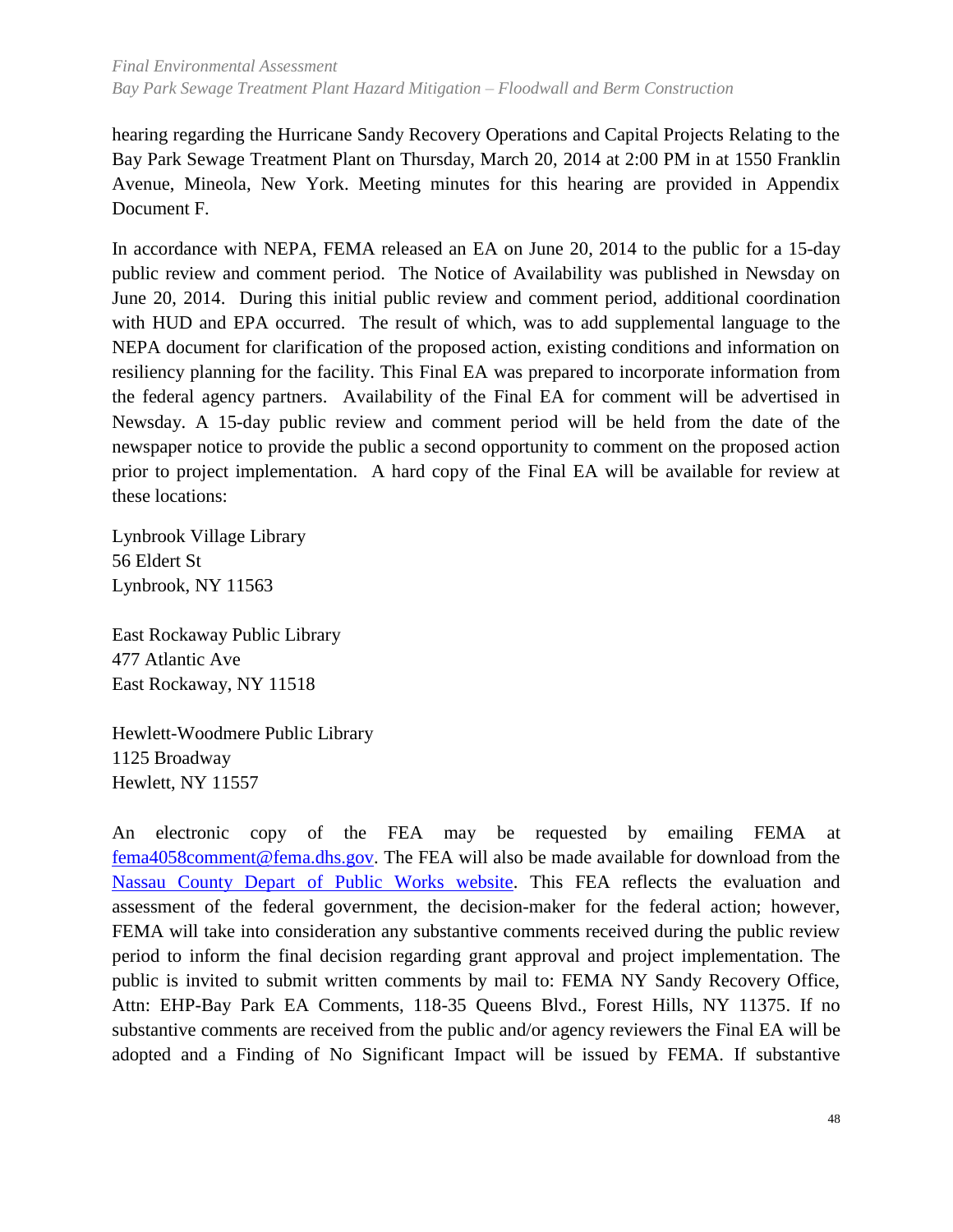*Final Environmental Assessment Bay Park Sewage Treatment Plant Hazard Mitigation – Floodwall and Berm Construction*

comments are received, FEMA will evaluate and address comments as part of the FONSI record documentation.

Copies of the FEA will be sent to:

Nassau County: Attn: Maureen O'Connell, County Clerk Nassau County 240 Old Country Road Mineola, NY 11501

**NYSDHSES** C/O Art Cleaves and John Kropog 1220 Washington Ave. Bldg. 22 Suite 101 Albany NY 12226

USFWS Attn: Steven T. Papa U.S. Fish and Wildlife Service Long Island Field office 340 Smith Rd Shirley, NY 11967

Notices of Availability of the FEA will be sent to the following parties:

Bay Park Civic and Property Owners Association, Community Organization

Citizens Campaign for the Environment, Non-Profit Advocacy

City of Long Beach, Government

City of Long Beach Environmental Advisory Board, Government

Clean Ocean Action, Non-Profit Advocacy

Coalition of Nassau Civic Associations, Non-Profit Association

Environmental Protection Agency Region II RA, Governmental

Environmental Protection Agency Region II Strategic Planning and Multi-Media Programs

Branch, Government

Freeport Tuna Club, Fishing Club

Great South Bay Audubon Society, Audubon Society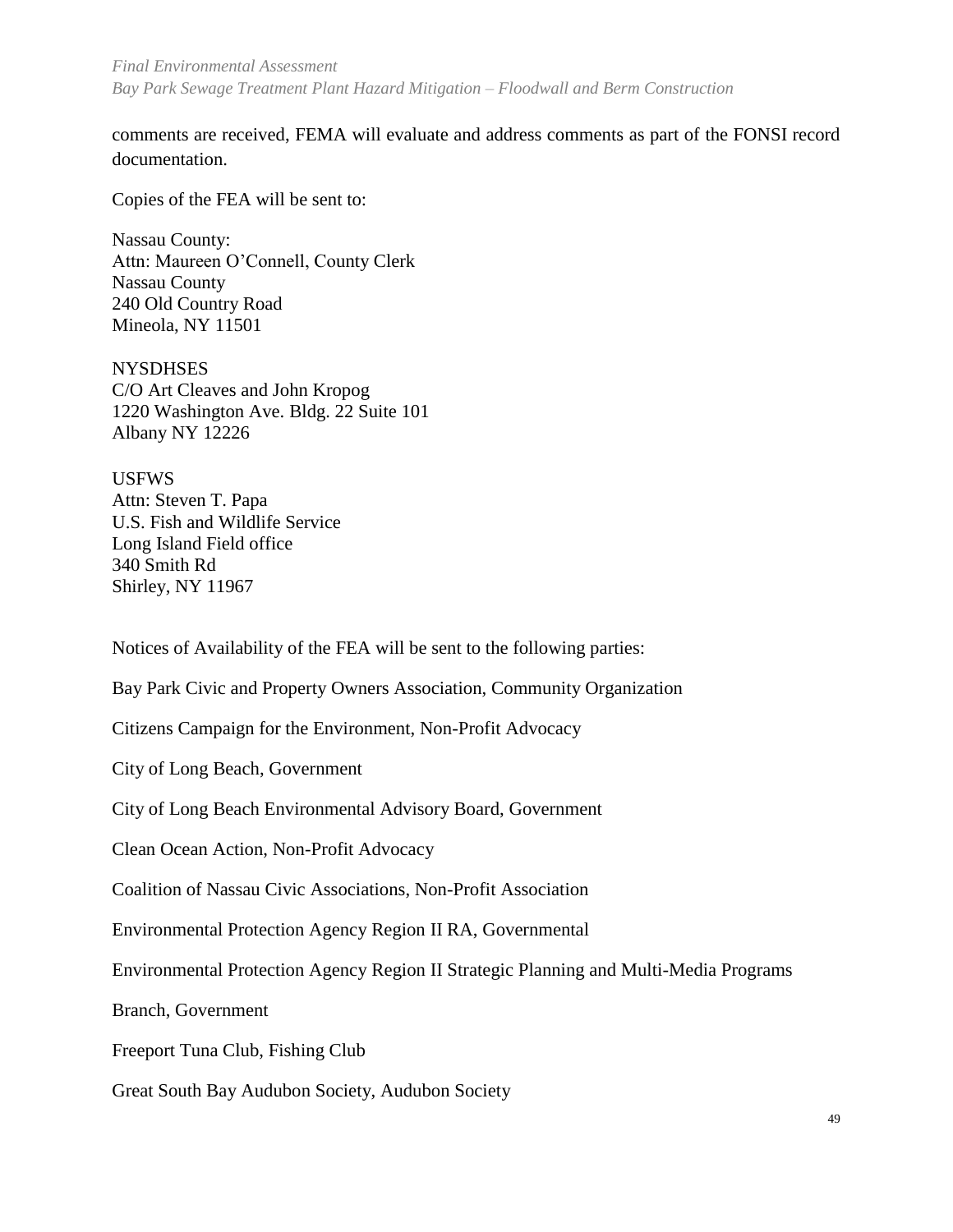Great South Bay Society, Community Organization

# Housing and Urban Development Regional Environmental Officer, Government Island Park Community Group, Community Organization American Littoral Society National, Non-Profit Agency Long Beach Surfer's Association, Community Organization Long Island Clean Water Partnership Public Education Campaign Morris Kramer Atlantic Beach Civic and Environmental, Activist Nassau County Department of Health, Government Nassau County Department of Parks, Recreation and Museum, Government Nassau County Legislative District 4 (Denise Ford), Elected Official Nassau County Legislative District 7 (Howard Kopel) Elected Official Nassau County Planning Commission, Government New England Interstate Water Pollution Control Commission New York State Historic Preservation Office, Government National Marine Fisheries Service, Government National Park Service, Government Natural Resources Defense Council, Grassroots Nature Conservancy, Non-Profit New York League of Conservation Voters, Political Action Organization NY Sports Fisherman's Association, Non-Profit NYS Assembly District 20 (Harvey Weisenberg), Elected Official NYS Congressional District 4 (Carolyn McCarthy), Elected Official NYSDEC Floodplain Management, Governmental NYS-Department of State Coastal Zone Management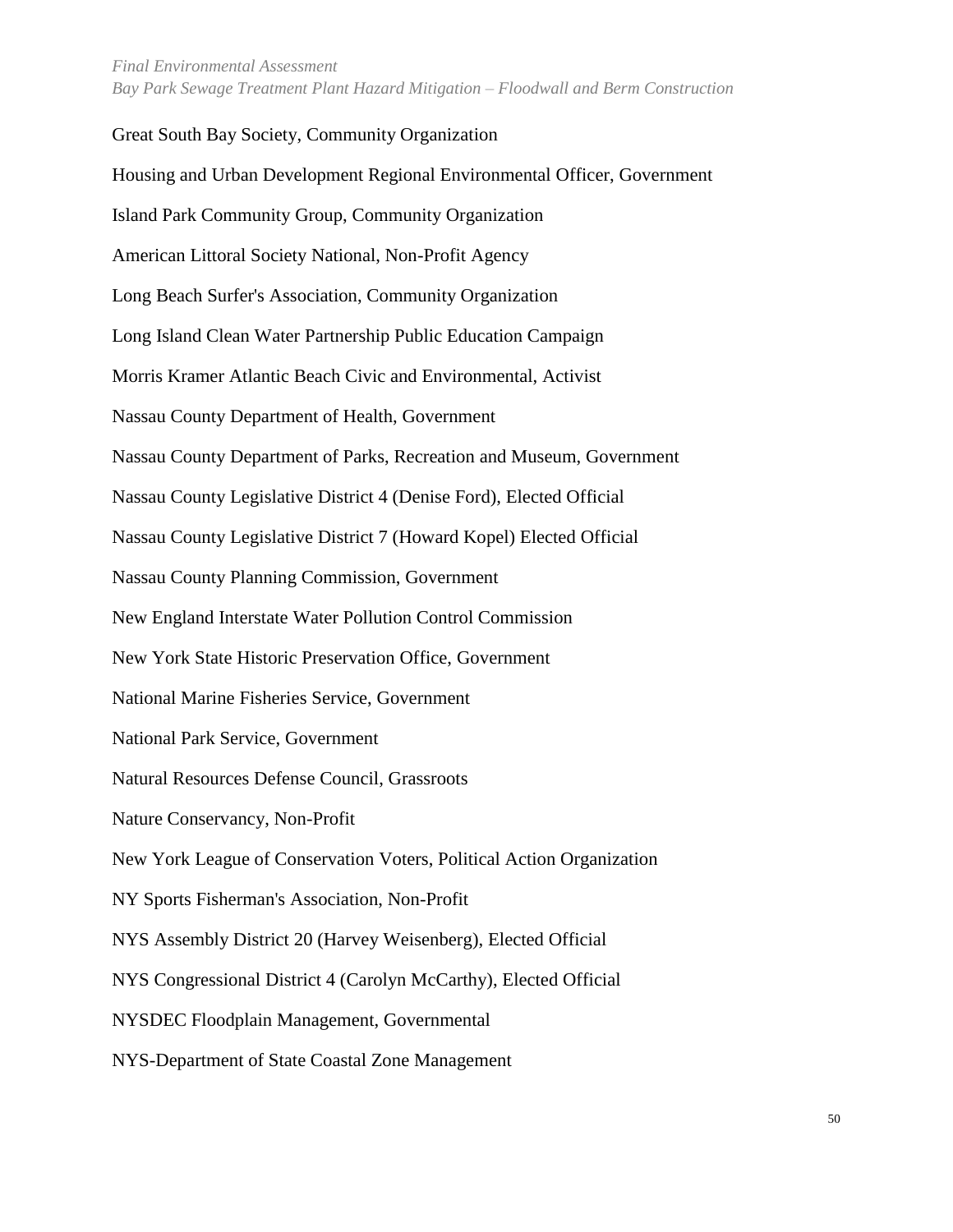*Final Environmental Assessment Bay Park Sewage Treatment Plant Hazard Mitigation – Floodwall and Berm Construction*

NYS Senate District 9 (Dean Skelos), Elected Official Operation SPLASH (Stop Polluting Littering & SaveHarbors), Non-Profit Advocacy Peconic Bay keeper, Non-Profit Point Lookout Civic Association, Non-Profit Community Organization Reed Super, Attorney Save the Great South Bay, Advocate Seagrant, Government/University Sierra Club, Grassroots Sludge Stoppers Community Organization South Shore Estuary Reserve Commission, Governmental Organization Stony Brook SOMAS, State University Surfriders Foundation, Grassroots Sustainable Long Island, Non-Profit Town of Hempstead, Government Tribal Historic Preservation Officer, Government US Army Corp of Engineers New York District Planning Division, Government US Senators for NY (Gillibrand and Schumer), Elected Official Shinnecock Nation, Tribal Goverment Village of Atlantic Beach, Government Village of East Rockaway, Government Village of Hewlett Bay Park, Government Village of Hewlett Harbor, Government Village of Hewlett Neck, Government Village of Island Park, Government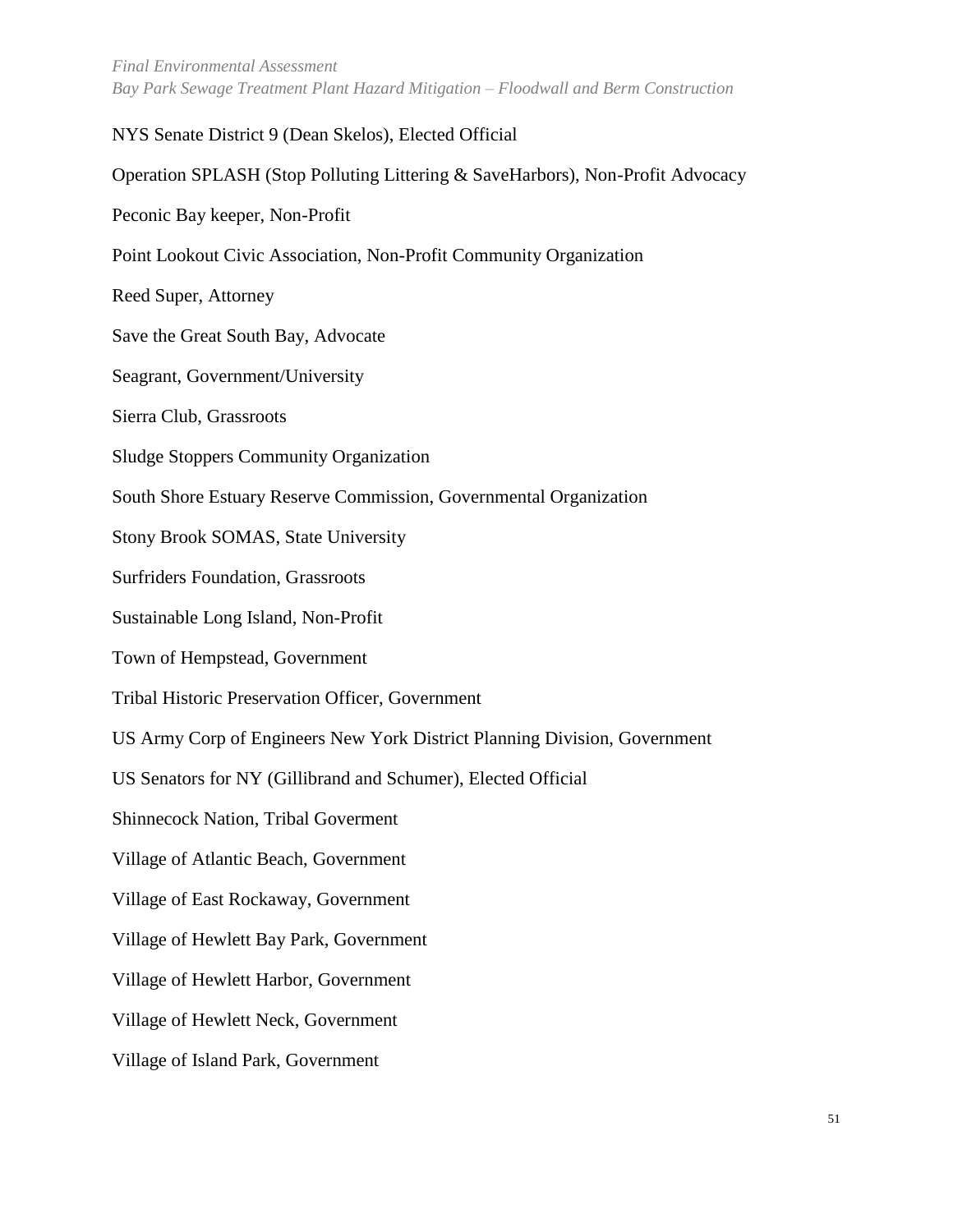#### Vision Long Island, Non-Profit

Western Bays Coalition Environmentalists; civic groups, and elected officials

#### <span id="page-61-0"></span>**8.0 Conclusion**

The Subgrantee identified that Alternative 2 Perimeter Flood Protection and Floodwall is the best-suited alternative to restore the facilities flood-damaged buildings and equipment and to meet the facility's flood hazard mitigation goals. The floodwall and berm would provide a primary means of defense against flooding, thus minimizing risk of future damage to the critical assets of the Bay Park STP and minimizing future disruption of function and service to the community. The continuous functionality of the Bay Park STP is critical to minimize deleterious economic, public health and environmental consequences that could arise as a result of a disruption in the plant's service. This EA concludes that the construction and operation of the perimeter flood protection berm and floodwall would have no significant adverse impact on the human environment and is expected to improve some aspects of the human environment in the vicinity of the project site, including park facilities and traffic patterns. Throughout the construction period, short-term impacts to soils, surface water, transportation, air quality and noise are anticipated. In cases where potential for an adverse impact has been identified, impacts will be mitigated through design, regulatory compliance and/or adherence to best management practices.

#### <span id="page-61-1"></span>**9.0 List of Preparers**

Nassau County Department of Public Works 1194 Prospect Avenue Westbury, NY 11590

ARCADIS U.S., Inc. 27-10 Queens Plaza North, Suite 800 Long Island City, NY 11101

Hazen & Sawyer, P.C. 498 Seventh Avenue New York, NY 10018

FEMA Region II SRO NY 118-35 Forest Hills, NY 11375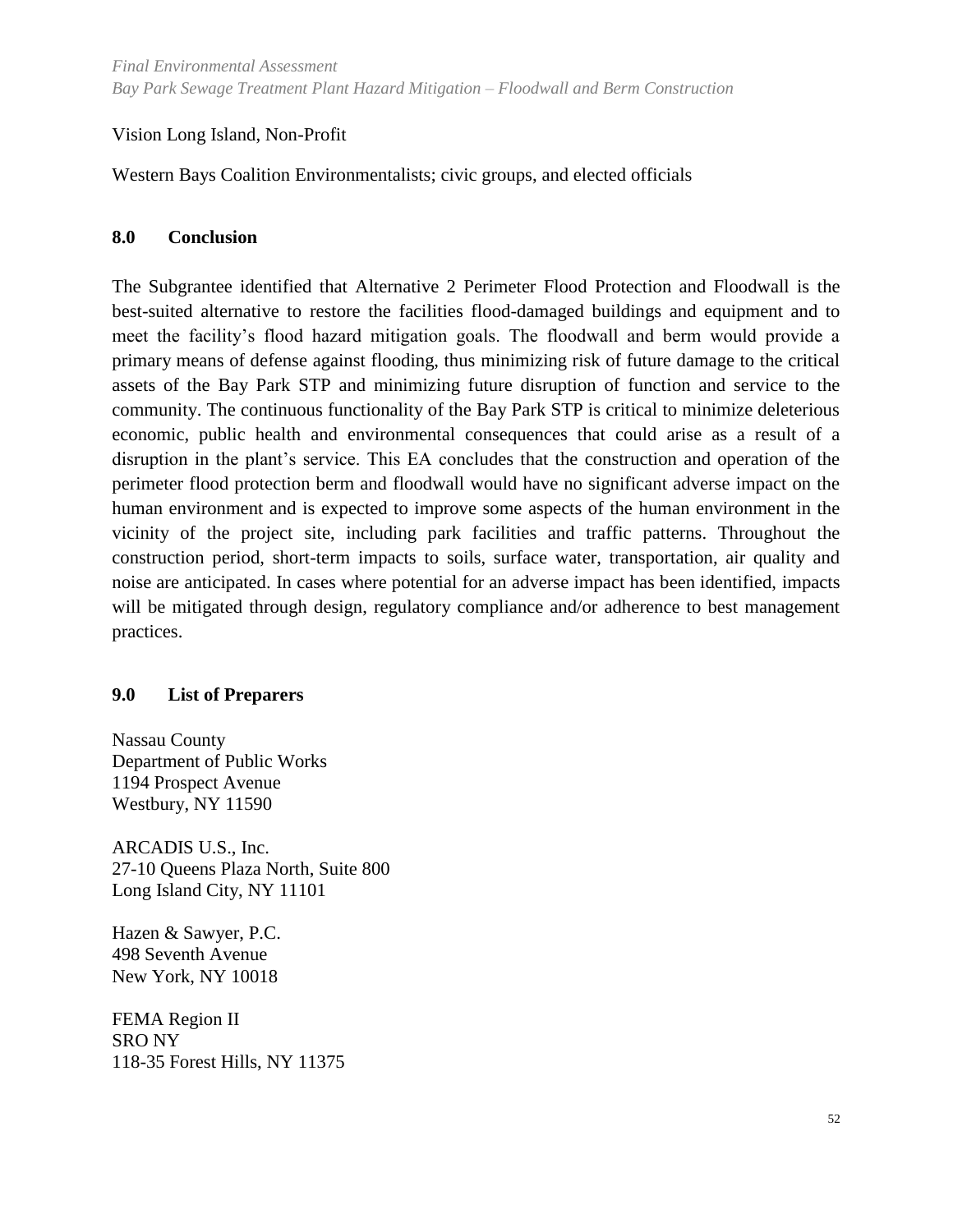*Final Environmental Assessment Bay Park Sewage Treatment Plant Hazard Mitigation – Floodwall and Berm Construction*

#### <span id="page-62-0"></span>**10.0 References**

## ArcGIS

2010 Predominant Populations in the U.S.A. <http://www.arcgis.com/home/item.html?id=602849530f5d4b6781ba37393144728c.>

## Army Corp of Engineers

2012 Process for Requesting a Variance From Vegetation Standards for Berms and Floodwalls; Additional Filings.

[https://www.federalregister.gov/articles/2012/02/17/2012-3701/process-for-requesting-a](https://www.federalregister.gov/articles/2012/02/17/2012-3701/process-for-requesting-a-variance-from-vegetation-standards-for-levees-and-floodwalls-additional)[variance-from-vegetation-standards-for-berms-and-floodwalls-additional](https://www.federalregister.gov/articles/2012/02/17/2012-3701/process-for-requesting-a-variance-from-vegetation-standards-for-levees-and-floodwalls-additional)

Deegan, Johnson, Warren, Peterson Fleeger, Fagherazzi, and Wolheim

2012 "Coastal Eutrophication as a Driver of Salt Marsh Loss" Nature: doi:10.1038

#### CH2MHill

2013 "Nassau County Bay Park Sewage Treatment Plant Report for the Conceptual Study of Alternatives to Meet Future Nutrient Limits.

Environmental Protection Agency

2010 Guidelines for Conducting Environmental Justice Analyses. [http://www.epa.gov/region2/ej/guidelines.htm#step2.](http://www.epa.gov/region2/ej/guidelines.htm#step2)

2014 Post-Construction Performance Standards and Water Quality-Based Requirements. [http://www.epa.gov/npdes/pubs/sw\\_ms4\\_compendium.pdf](http://www.epa.gov/npdes/pubs/sw_ms4_compendium.pdf)

Federal Emergency Management Agency

2007 FEMA 543, Design Guide for Improving Critical Facility Safety from Flooding and High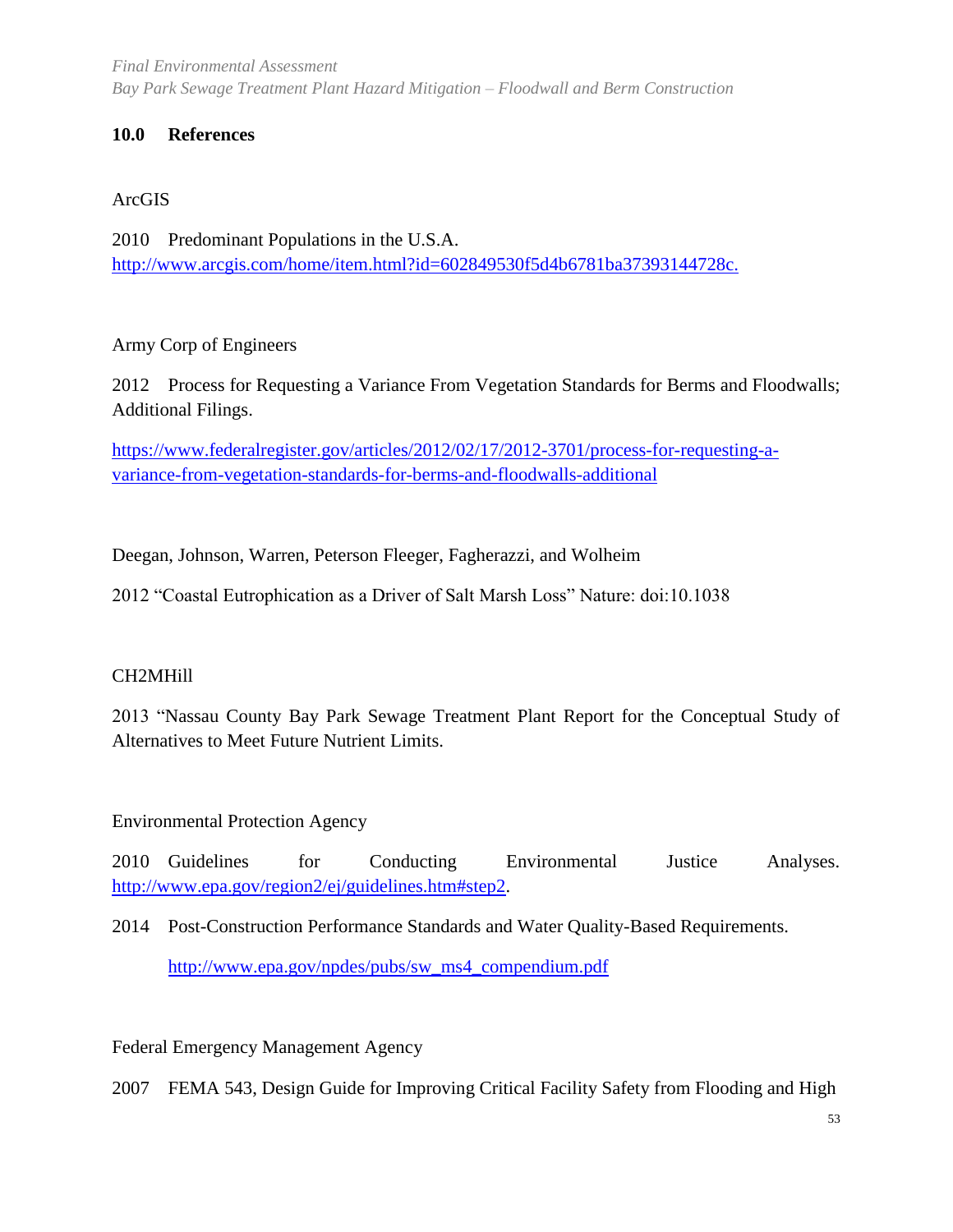*Final Environmental Assessment Bay Park Sewage Treatment Plant Hazard Mitigation – Floodwall and Berm Construction*

#### Winds: Providing Protection to People and Buildings

2009 Flood Insurance Rate Maps. [http://www.fema.gov/floodplain-management/flood](http://www.fema.gov/floodplain-management/flood-insurance-rate-map-firm)[insurance-rate-map-firm](http://www.fema.gov/floodplain-management/flood-insurance-rate-map-firm)

Governor's Office of Storm Recovery

2014 "Action Plan Amendment Number 6 to the Action Plan for Community Development Block Grant Disaster Recovery."

Intergovernmental Panel on Climate Change

2013 "Fifth Assessment Report" Edited by Stocker, Thomas F; Qin, Dah; et al

Joseph L. Davenport

2014 Clear Waters, New York Water Environment Association, Inc. Spring 2014, Vol. 44, No. 1. "Overview of Long Island's Wastewater Infrastructure."

Kenward, Alyson PhD, Daniel Yawitz, and Urooj Raja (Climate Central)

2013 Sewage Overflows from Hurricane Sandy, April 2013

Mueser Rutledge Consulting Engineers

2013 Geotechnical Data Report: Bay Park Sewage Treatment Plant Perimeter Flood Protection. Written by Robert T. Wisniewski, PE, Francis J. Arland, PE, et al. Prepared for ARCADIS U.S., Inc.

Nassau County

2014 Department of Parks, Recreation, and Museums. <http://www.nassaucountyny.gov/agencies/Parks/WhereToGo/active/bay.html>

2014 Land Record Viewer,<http://www.nassaucountyny.gov/mynassauproperty/main.jsp>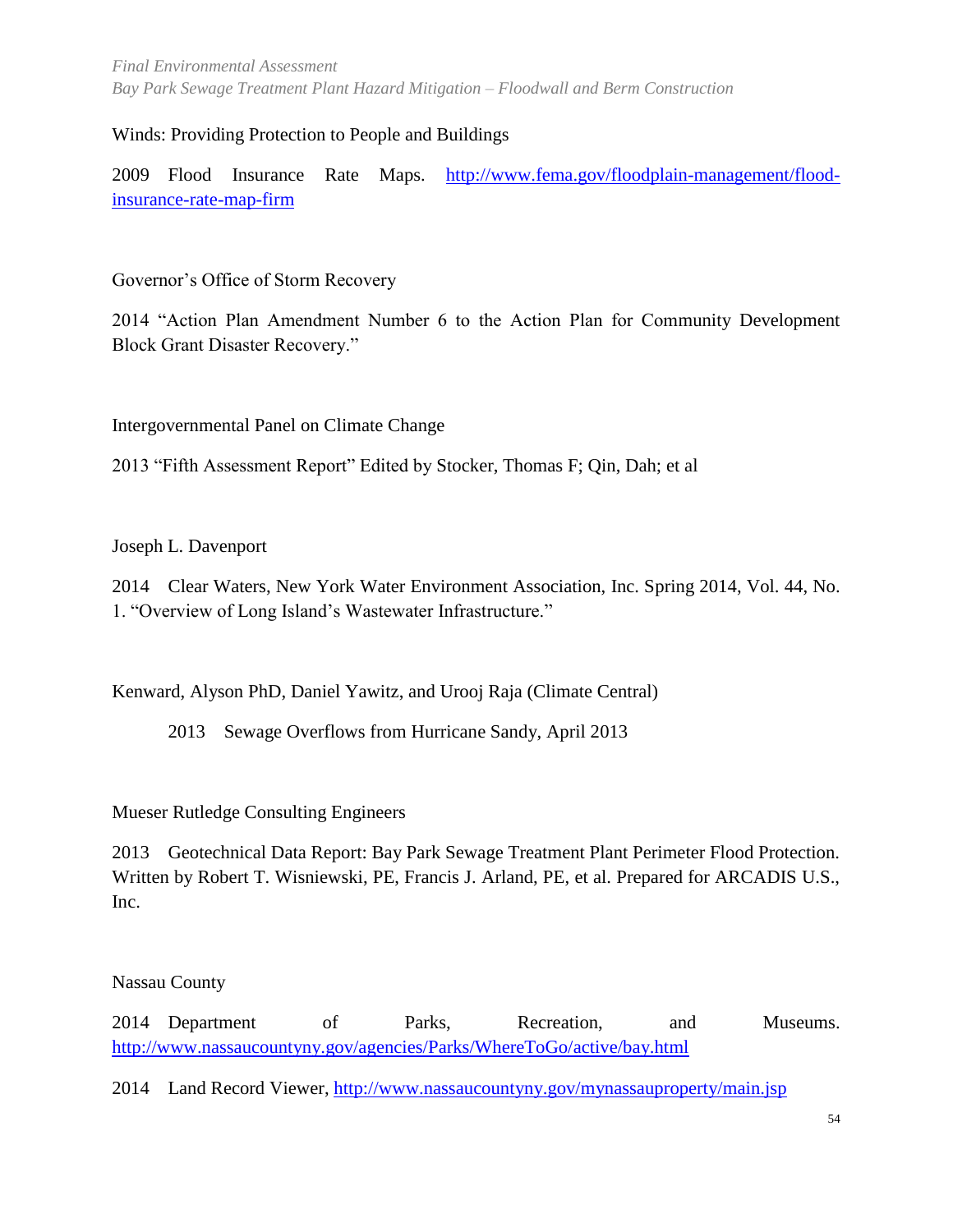#### National Oceanic and Atmospheric Administration

2014 Climate at a Glance,<http://www.ncdc.noaa.gov/cag/>

2014 Online Weather Data, [http://www.nws.noaa.gov/climate/xmacis.php?wfo=okx](http://www.nws.noaa.gov/climate/xmacis.php?wfo=okx%20)

2012 Hurricane Sandy and Sea Level Rise. [http://www.climate.gov/news](http://www.climate.gov/news-features/features/Hurricane-sandy-and-sea-level-rise)[features/features/Hurricane-sandy-and-sea-level-rise](http://www.climate.gov/news-features/features/Hurricane-sandy-and-sea-level-rise)

2014 Storm Events Database.<http://www.ncdc.noaa.gov/stormevents/>

New York State Department of Environmental Conservation

- 2014 Environmental Site Database Search,<http://www.dec.ny.gov/chemical/8437.html>
- 2014 Nature Explorer,<http://www.dec.ny.gov/animals/57844.html>
- 2014 Environmental Resource Mapper,<http://www.dec.ny.gov/animals/38801.html>
- 2014 Guidance, "How are coastal areas regulated by the CEHA Permit Program?"

<http://www.dec.ny.gov/lands/86541.html>

2014 Part 703: Surface Water and Groundwater Quality Standards and Groundwater Effluent Limitation[s, http://www.dec.ny.gov/regs/4590.html#16133](file:///C:/Users/maudin/AppData/Local/Microsoft/Windows/Temporary%20Internet%20Files/Content.Outlook/5VGLSHCM/,%20http:/www.dec.ny.gov/regs/4590.html%2316133)

2012 Section 303(d) List of Impaired Waters, [http://www.dec.ny.gov/docs/water\\_pdf/303dlistfinal12.pdf](http://www.dec.ny.gov/docs/water_pdf/303dlistfinal12.pdf)

2008 Technical and Operational Guidance (TOG) 1.1.6, Interpretation Guidance for Marine Dissolved Oxygen (D.O.) Standard.

2001 Assessing and Mitigating Noise Impacts. [www.dec.ny.gov/docs/permits\\_ej\\_operations\\_pdf/noise2000.pdf](file:///C:/Users/maudin/AppData/Local/Microsoft/Windows/Temporary%20Internet%20Files/Content.Outlook/5VGLSHCM/www.dec.ny.gov/docs/permits_ej_operations_pdf/noise2000.pdf)

New York State Department of State

2014 Office of Communities and Waterfronts, NYS Coastal Boundary Map [http://appext20.dos.ny.gov/coastal\\_map\\_public/map.aspx](http://appext20.dos.ny.gov/coastal_map_public/map.aspx)

New York State Office of Parks, Recreation & Historic Preservation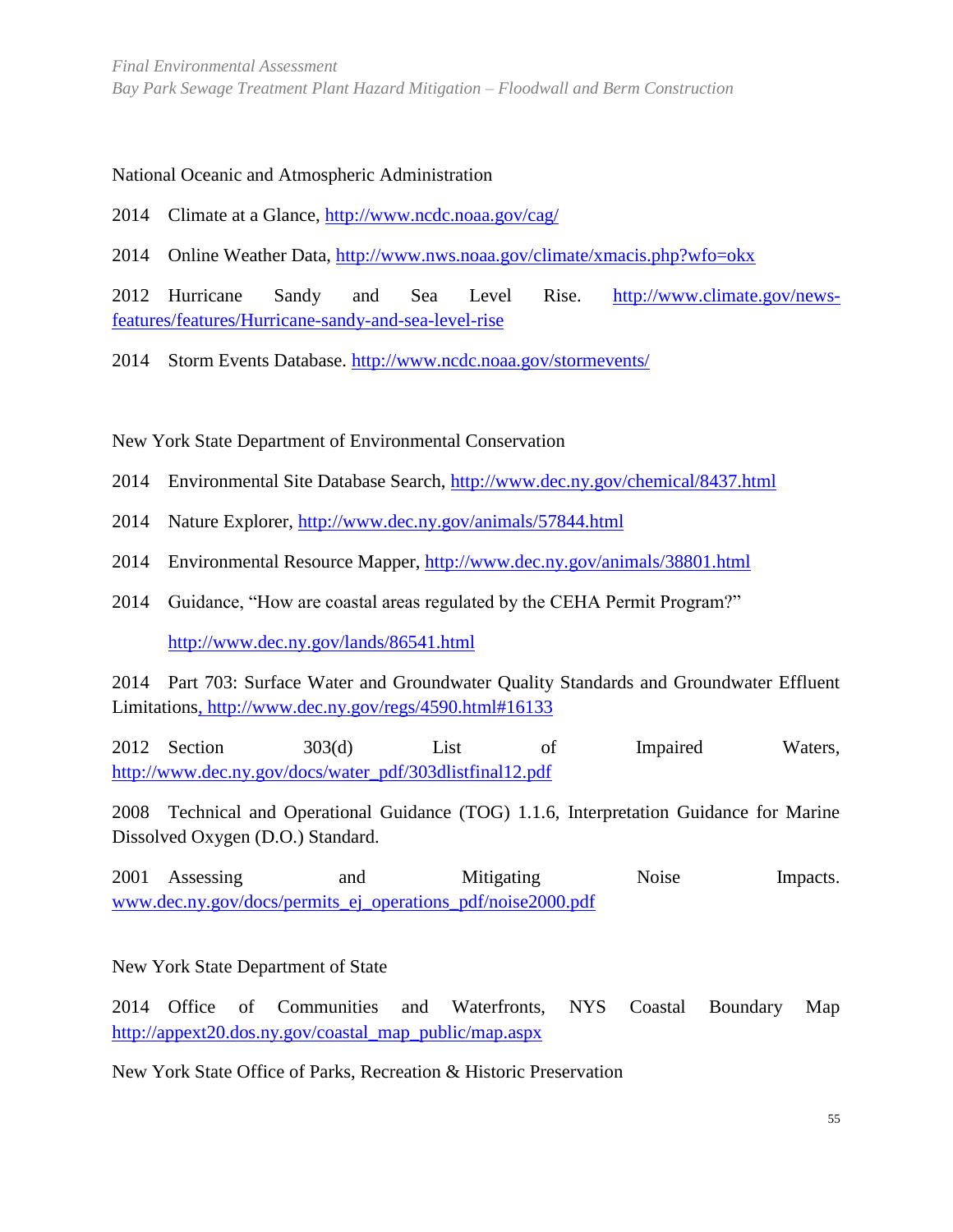*Final Environmental Assessment Bay Park Sewage Treatment Plant Hazard Mitigation – Floodwall and Berm Construction*

2013 The Geographic Information System for Archeology and National Register. [http://nysparks.com/shpo/online-tools/disclaimer.aspx?pgm=gis](http://nysparks.com/shpo/online-tools/disclaimer.aspx?pgm=gis%20)

United States Census Bureau

2010 State and County QuickFacts: Nassau County QuickFacts. <http://quickfacts.census.gov/qfd/states/36/36059.html>

<http://www.census.gov/2010census/popmap/>

United States Fish and Wildlife Service

2014 Information, Planning, and Conservation System (IPaC).<http://ecos.fws.gov/ipac>

2012 Migratory Bird Flyways.<http://fws.gov/migratorybirds/flyways.html>

2014 Wetlands Mapper.<http://www.fws.gov/wetlands/Data/Mapper.html>

United States Government Printing Office

2014 Electronic Code of Federal Regulations. [http://www.ecfr.gov/cgi](http://www.ecfr.gov/cgi-bin/ECFR?page=browse)[bin/ECFR?page=browse](http://www.ecfr.gov/cgi-bin/ECFR?page=browse)

<span id="page-65-0"></span>2010 Census Data Tracts.<http://www.usa.com/nassau-county-ny.htm>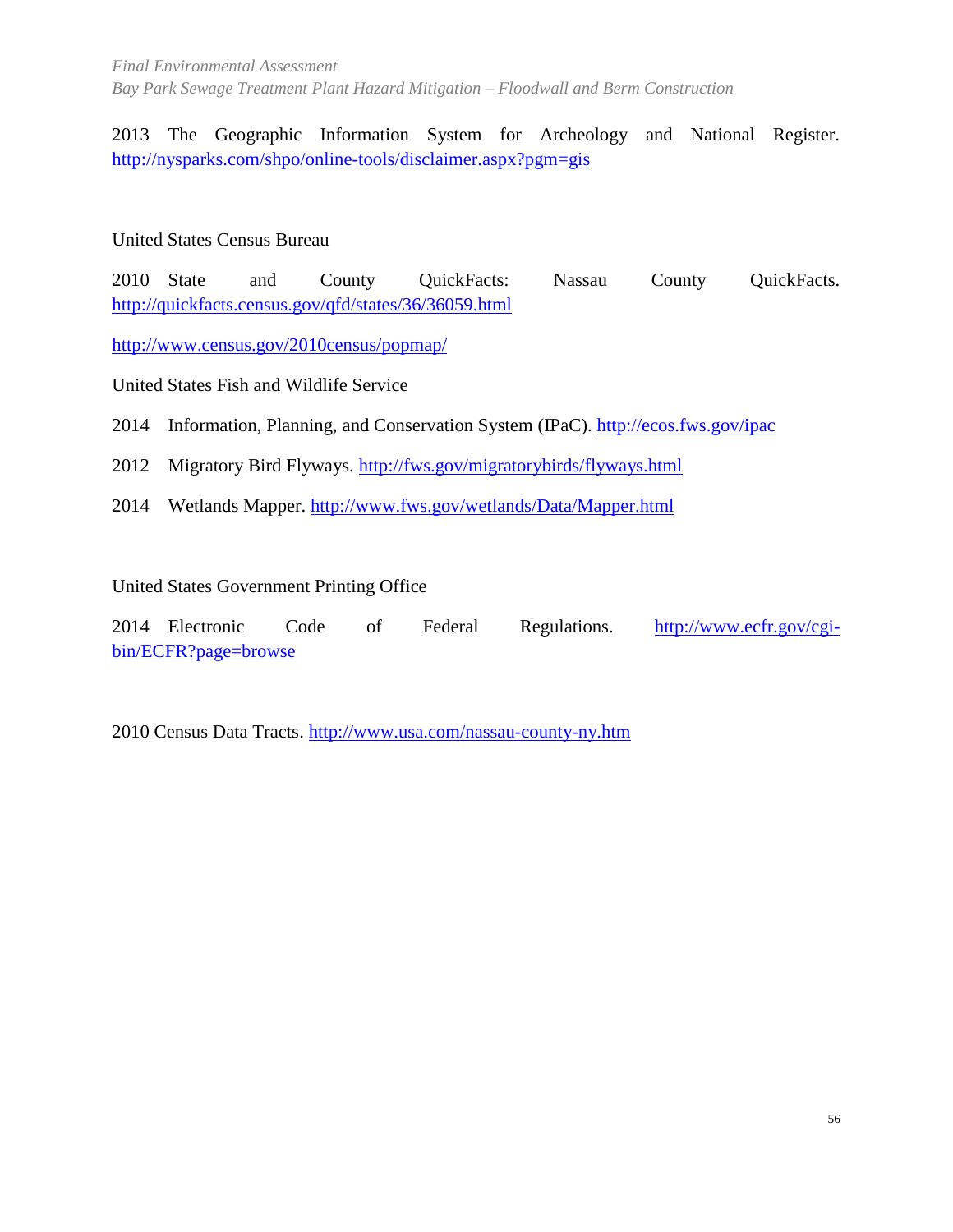## **11.0 Comments Response**

Following are the comments received from the public comment period for the draft EA and FEMA's response.

| Agency        | Comment                                                                                                                                                                                                                                                              | Response                                                                                                 |
|---------------|----------------------------------------------------------------------------------------------------------------------------------------------------------------------------------------------------------------------------------------------------------------------|----------------------------------------------------------------------------------------------------------|
| <b>US EPA</b> | The Hurricane Sandy Rebuilding Task Force<br>their Hurricane Sandy Rebuilding<br>and<br>Strategy should be mentioned in Introduction,<br>specifically mention Recommendation 6.                                                                                      | Added in section 1.0.                                                                                    |
| <b>US EPA</b> | There needs to be a conversation about<br>current operations, temporary facilities, what<br>work has been done since Sandy, how has it<br>been funded, etc. to understand the current<br>state of affairs at the facility.                                           | Added in section 4.2 and 5.19                                                                            |
| <b>US EPA</b> | Discuss future nitrogen removal measures<br>that were discussed by the Hurricane Sandy<br>Rebuilding Task Force due to future<br>NYSDEC nitrogen effluent limitations. These<br>denitrification<br>include<br>measures<br>and<br>extension of outflow pipe to ocean. | Added in section 5.19                                                                                    |
| <b>US EPA</b> | Include that as of March 2014, the Bay Park<br>STP discharge has an average effluent level<br>of 20.5 mg/l of ammonia (a component of<br>total nitrogen), which exceeds the permit<br>limit for the facility of 8.9 mg/l.                                            | Added section 5.3.1                                                                                      |
| <b>US EPA</b> | Recent NYSDEC communications regarding<br>the excessive nitrogen levels in western bays<br>and Reynolds Channel that contributes to<br>excessive algae growth and removal of<br>dissolved oxygen.                                                                    | Added section 5.3.1                                                                                      |
| <b>US EPA</b> | All aspects of the project should be discussed   FEMA<br>in the project description and need.                                                                                                                                                                        | funded<br>projects<br>occurring at Bay Park STP<br>has been expanded in both<br>section 4.2 and $5.19$ . |
| <b>US EPA</b> | Document should discuss whether floodwall<br>and berm would inhibit the construction of<br>any denitrification equipment or facilities.                                                                                                                              | Added section 5.19                                                                                       |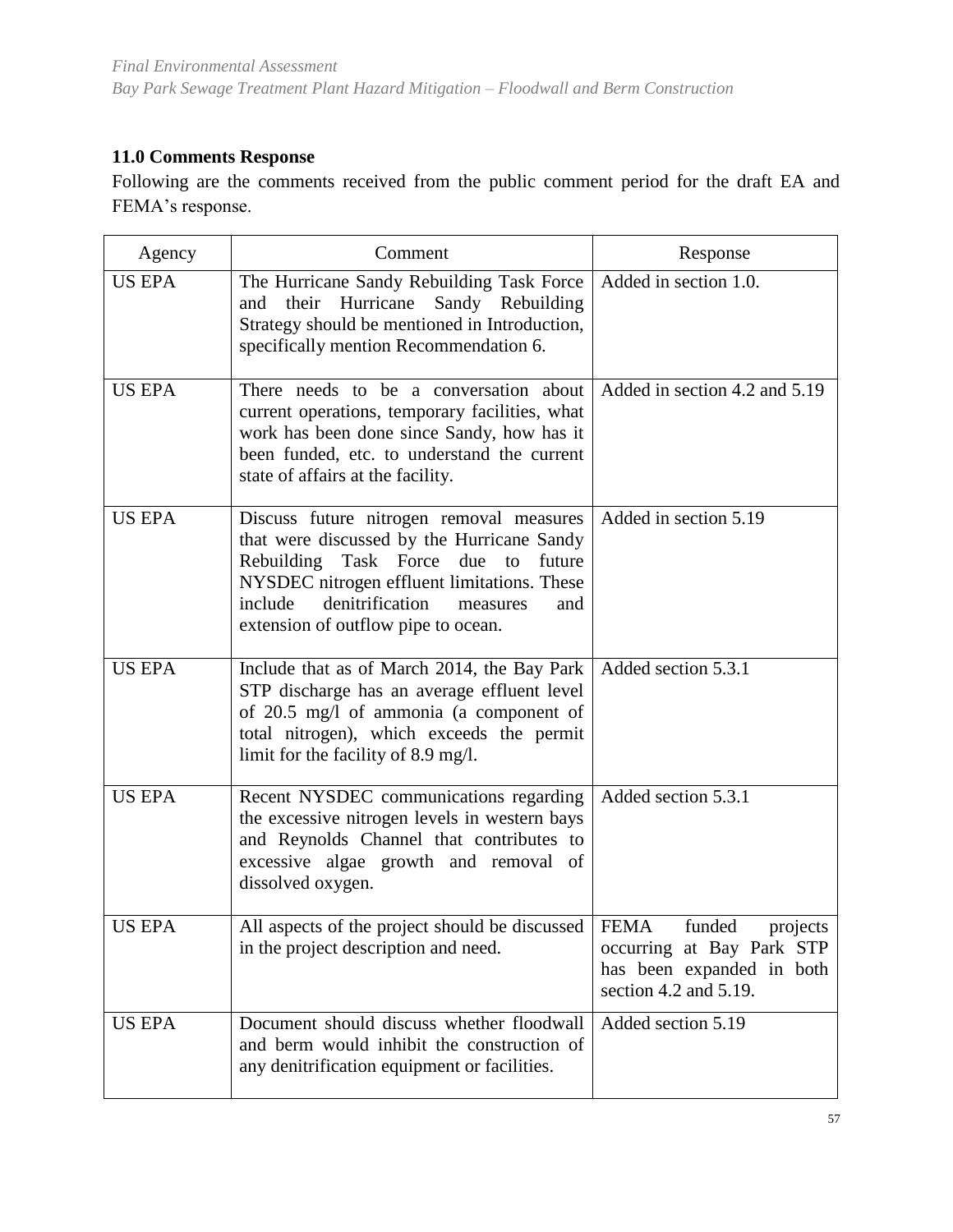| Agency        | Comment                                                                                                                                                                                                                                                             | Response                                                                                                                                                                                                                                                                                                                                                                                                                                                                                                                        |
|---------------|---------------------------------------------------------------------------------------------------------------------------------------------------------------------------------------------------------------------------------------------------------------------|---------------------------------------------------------------------------------------------------------------------------------------------------------------------------------------------------------------------------------------------------------------------------------------------------------------------------------------------------------------------------------------------------------------------------------------------------------------------------------------------------------------------------------|
| <b>US EPA</b> | EA should explain whether the proposed<br>project would be protective against a storm<br>surge similar to that which occurred during<br>Hurricane Sandy.                                                                                                            | The design elevation is based<br>on the 500 year storm event<br>and 2.0 feet of freeboard.                                                                                                                                                                                                                                                                                                                                                                                                                                      |
| <b>US EPA</b> | EA should briefly describe what measures<br>will be taken during construction period to<br>minimize impacts of a flood event on the<br>project.                                                                                                                     | Best management practices<br>will be used but specifics are<br>unknown<br>and<br>will<br>be<br>developed during contracting<br>period. The Subgrantee will<br>enforce<br>best<br>management<br>practices during construction<br>to prevent potential impacts to<br>neighboring properties at all<br>times.                                                                                                                                                                                                                      |
| <b>US EPA</b> | Appendix A should have been labeled as to<br>its contents.                                                                                                                                                                                                          | An appendix table of contents<br>is on page iii of EA.                                                                                                                                                                                                                                                                                                                                                                                                                                                                          |
| <b>US EPA</b> | It is not clear whether total hydrocarbons<br>(THC) are being used as a surrogate for<br>volatile organic compounds (VOC). If so<br>then the calculated level exceeds the de<br>minimis threshold for VOC and a full<br>conformity determination would be required. | The conversion from THCs to<br>VOCs<br>will be<br>based<br><sub>on</sub><br>factors<br>provided<br>in<br>Conversion<br>Factors<br>for<br>Hydrocarbon<br>Emission<br>Components (NR-002d, EPA-<br>420-R-10-015). The original<br>spreadsheet contained an error<br>in the THC calculations and a<br>spreadsheet<br>revised<br>with<br>corrected emissions estimates<br>will be provided.<br>These<br>revisions indicate that the<br><b>VOC</b><br>emissions<br>well<br>are<br>below the de minimis value of<br>50 tons per year. |